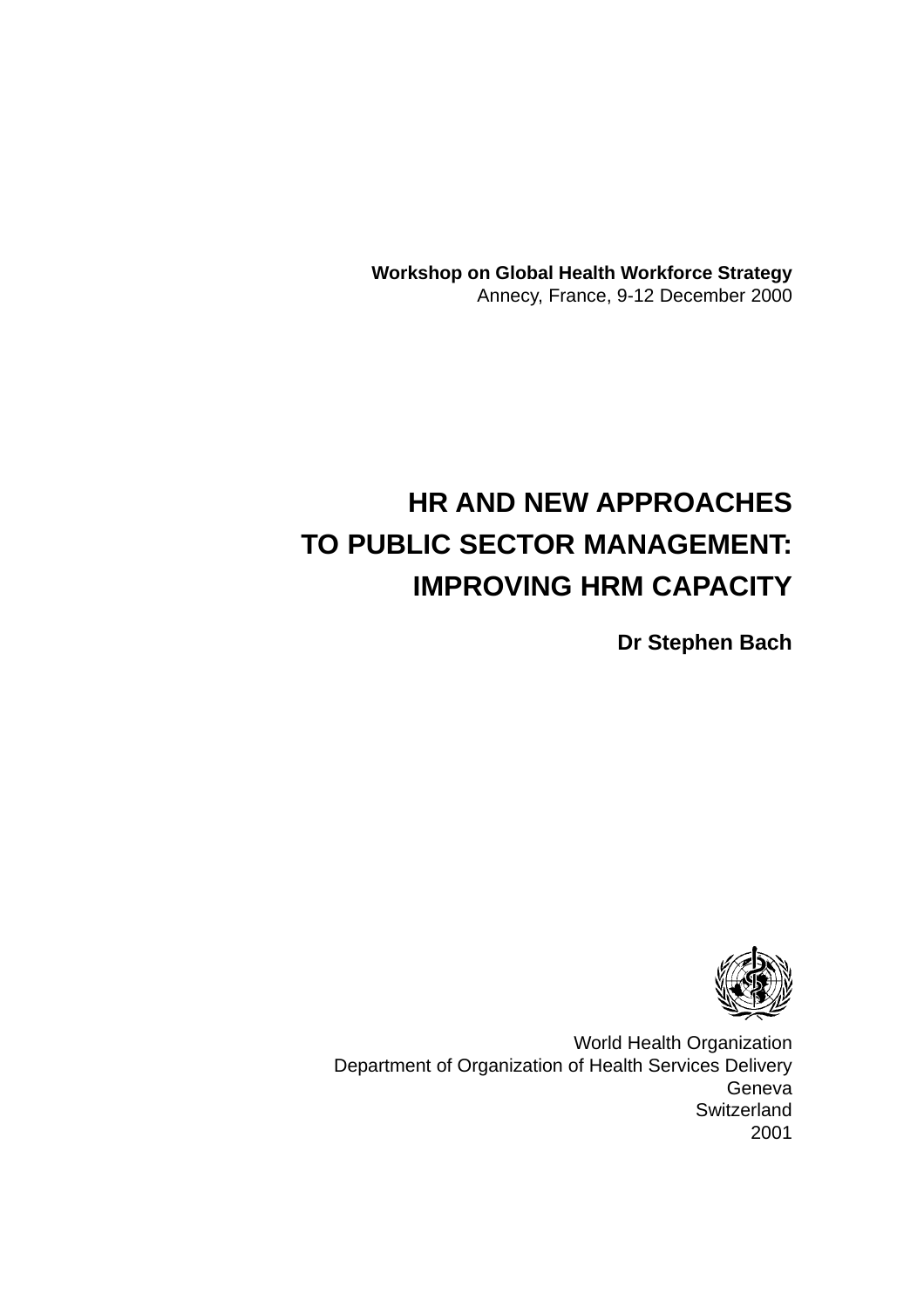© World Health Organization, 2001

This document is not a formal publication of the World Health Organization (WHO), and all rights are reserved by the Organization. The document may, however, be freely reviewed, abstracted, reproduced and translated, in part or in whole, but not for sale nor for use in conjunction with commercial purposes.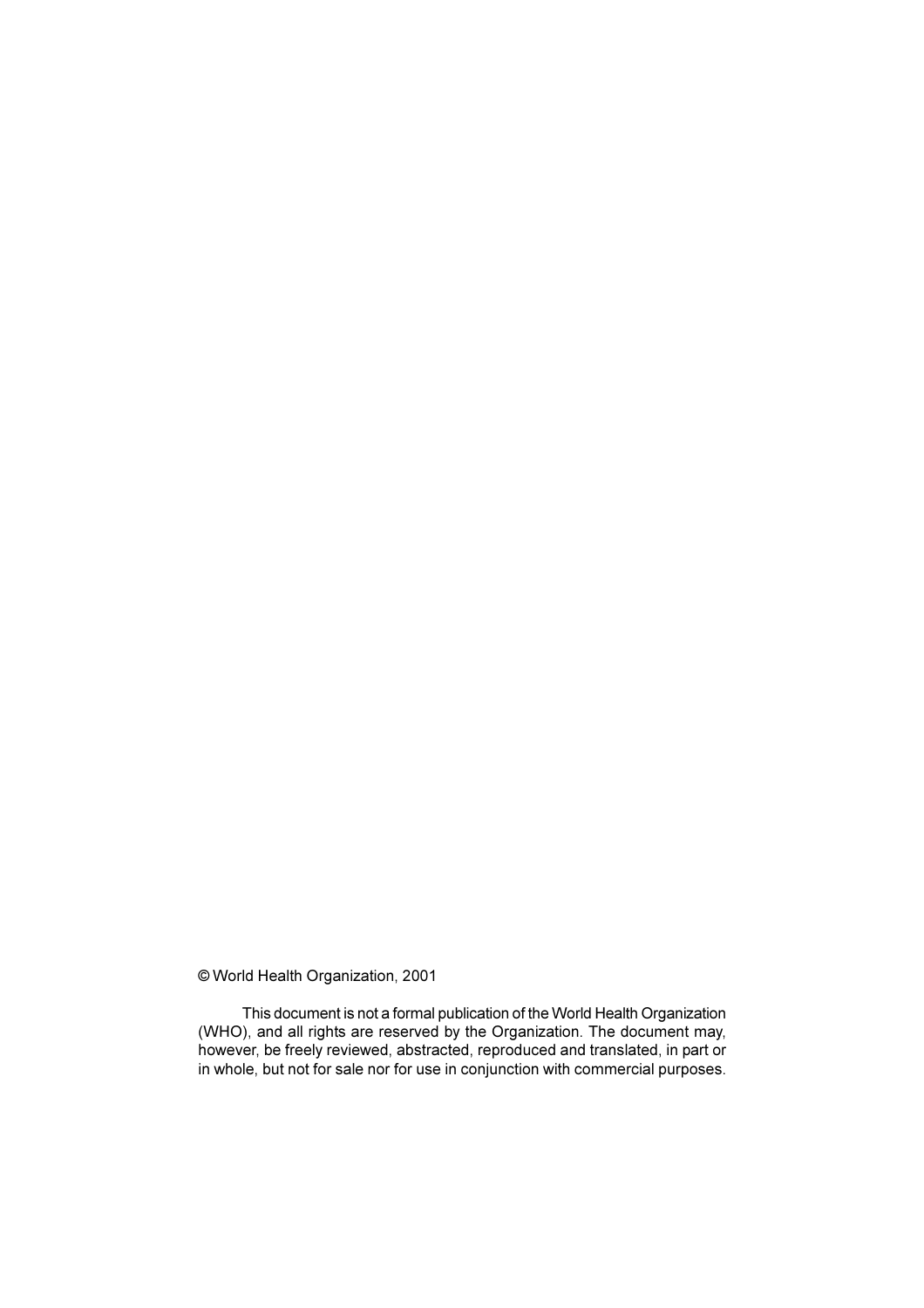## **HR and new approaches to public sector management: improving HRM capacity**

## **Dr Stephen Bach**

Senior Lecturer, The Management Centre, King's College, University of London

Dr Stephen Bach is Senior Lecturer, The Management Centre King's College, University of London (Franklin-Wilkins Building, 150 Stamford Street, London SE1 9NN Tel: +44 (0)20 7848 4090; e-mail: stephen.bach@kcl.ac.uk) His research interests include human resource management and the reform of employment practices in the public sector. His most recent books include Personnel management: a comprehensive guide to theory and practice, 3<sup>rd</sup> edition, Oxford: Blackwell, 2000 (jointly edited with K. Sisson) and Public service employment relations in Europe: transformation, modernisation or inertia, London: Routledge, 1999 (jointly edited with L. Bordogna, G. Della Rocca and D.Winchester). He has acted as a consultant to the International Labour Office, the World Health Organisation and the British government's Department for International Development.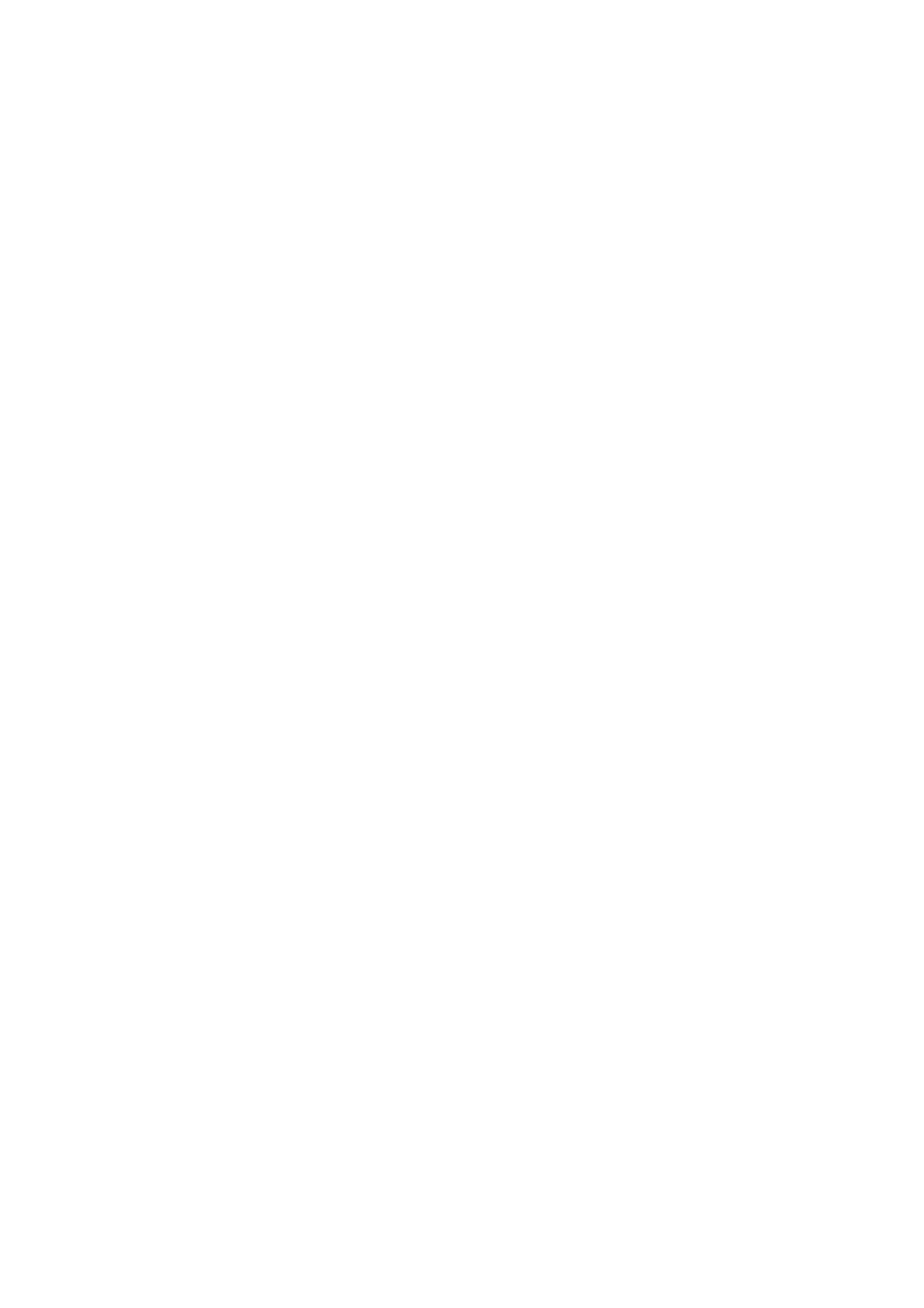## **Contents**

| Health Care Reform, Human Resources and the New Public Management  2 |                                                                           |  |  |
|----------------------------------------------------------------------|---------------------------------------------------------------------------|--|--|
|                                                                      |                                                                           |  |  |
|                                                                      |                                                                           |  |  |
|                                                                      |                                                                           |  |  |
|                                                                      |                                                                           |  |  |
|                                                                      |                                                                           |  |  |
|                                                                      |                                                                           |  |  |
|                                                                      |                                                                           |  |  |
|                                                                      |                                                                           |  |  |
|                                                                      |                                                                           |  |  |
|                                                                      |                                                                           |  |  |
|                                                                      |                                                                           |  |  |
|                                                                      |                                                                           |  |  |
|                                                                      |                                                                           |  |  |
| Appendix 1:                                                          |                                                                           |  |  |
| Appendix 2:                                                          | The process of health care reform: implications for HR  23                |  |  |
| Appendix 3:                                                          | Linking HR and business strategy: the HRM model  24                       |  |  |
| Appendix 4:                                                          | A typology of nursing-home work and care organisation for nurse aides  25 |  |  |
| Appendix 5:                                                          | Hospital mission in France: A charter for hospital patients 26            |  |  |
| Appendix 6:                                                          |                                                                           |  |  |
| Appendix 7:                                                          |                                                                           |  |  |
| Appendix 8:                                                          | Approaches to developing competencies: advantages                         |  |  |
| Appendix 9:                                                          | Disenchantment with health sector rewards and employment                  |  |  |
| Appendix 10:                                                         |                                                                           |  |  |
| Appendix 11:                                                         | Definition of HR roles and key competences to fulfil these roles  32      |  |  |
| Appendix 12:                                                         |                                                                           |  |  |
| Appendix 13:                                                         |                                                                           |  |  |
| Appendix 14                                                          |                                                                           |  |  |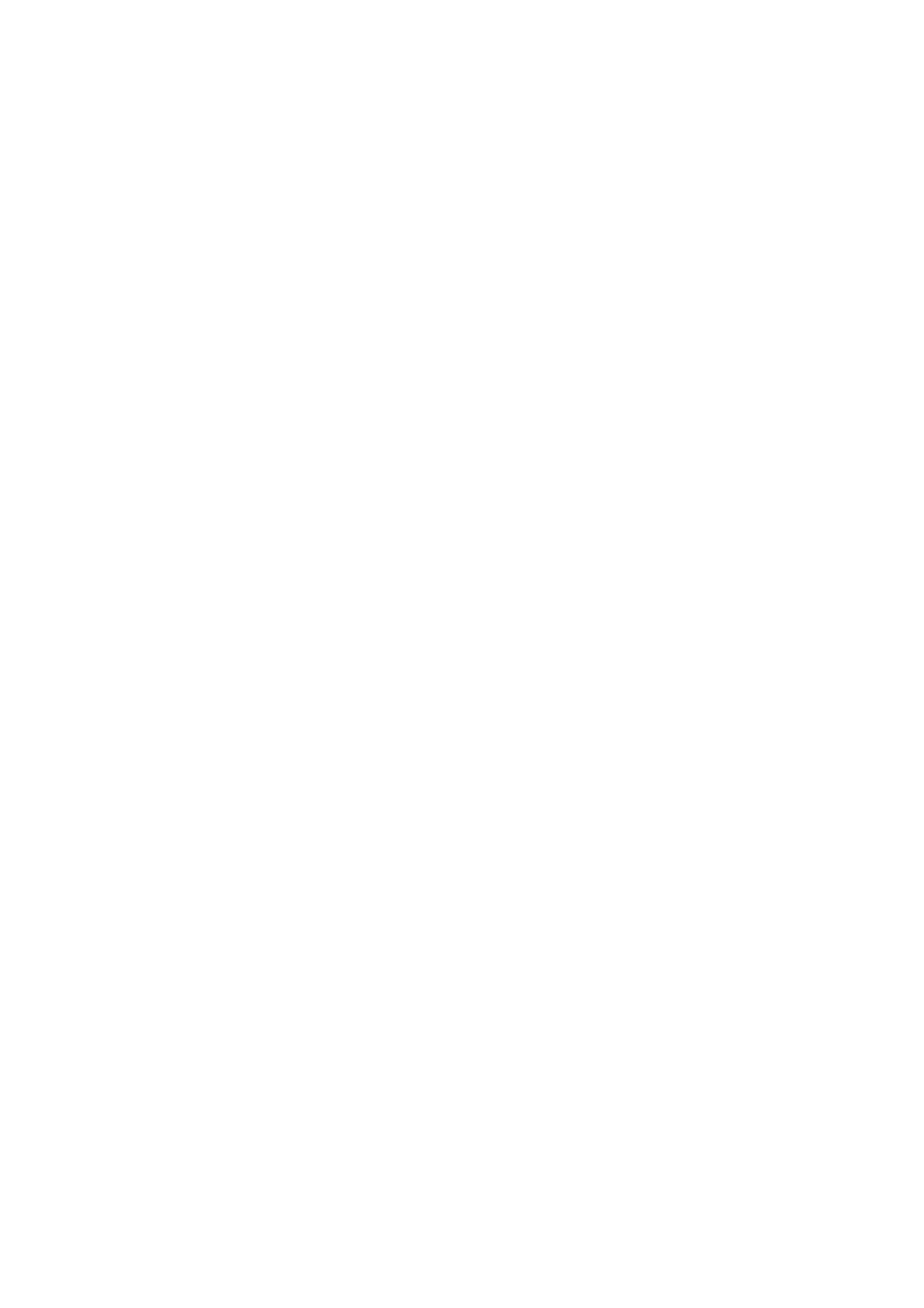## **Summary and Key Findings**

This paper, commissioned by the World Health Organisation, examines why building HR capacity is important to effective health care reform, assesses the existing evidence on HR capability in the health sector, and draws out lessons from existing practice.

## **Building HR capacity for health reform**

- It is important to recognise the distinctive features and historical legacy of HR management in the health sector if reform is to be effective.
- HR issues need to be considered at an early stage in health care reform and not be an 'add  $\alpha$ <sup> $\alpha$ </sup>.
- Health care reformers have frequently been over-optimistic about what can be achieved without the necessary resources, human or financial, to make it happen. The commitment of senior policy makers to the HR agenda is vital otherwise it wont be taken seriously.
- $\bullet$  The process of health sector reform who is involved, the sequencing of developments, and the institutional mechanisms to support reform require as much consideration as the content of reform.
- Human resources for health work is frequently focused narrowly on workforce planning and training, effective HR is characterised by a much wider agenda.
- Developing an effective HR strategy requires ensuring that ownership, external fit and internal fit issues are addressed.
- The focus on reforming pay systems, which has yielded limited results, has diverted attention from the important issue of non-pay rewards, work reorganisation and questions of performance management.

## The HR function

- Developing HR capability requires investing in the training and development of both HR specialists and line managers/professionals with staff management responsibilities.
- It is vital that any investment in specialist HR capacity evaluates the different ways to deliver the HR function. Even if outsourcing is rejected the in-house HR function should be properly audited and monitored.
- To be effective the HR function must develop both an operational and a strategic HR capacity. The HR function should not try to run before it can walk – robust HR policies and practices should be developed before attempts at devolution or more radical changes in employment practices should be pursued.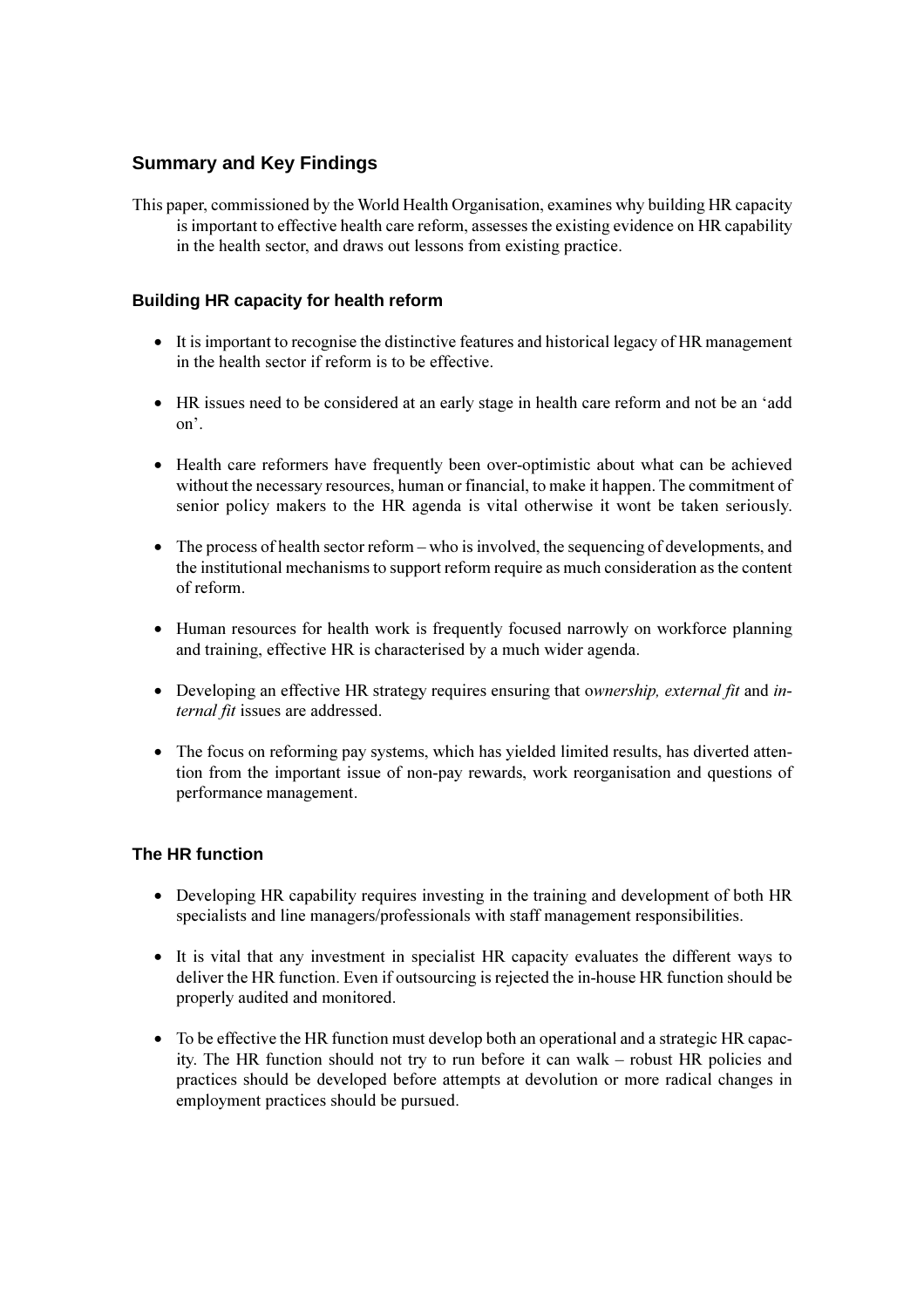### Gaps in the knowledge base

- In comparison to the strong evidence base on health care reform, especially issues of health system finance and appropriate purchaser/provider incentive structures, there is very limited information on HR. The information that exists is frequently based on *espoused* policy at *national* level rather than *actual* practice. In many of the key functional HR areas recruitment/selection, appraisal, staff involvement etc there is almost no systematic information on current practice. Many of the approaches to these issues are based on models of private sector 'best practice'. Are they appropriate for the health sector, if so, under what circumstances?
- The shift towards a more developed management function and increased devolution for employment practices, influenced by the *new public management*, highlights the need for workplace studies that explore the responses of employers and employees to restructuring initiatives and the emergent HRM agenda. What are the appropriate roles and division of responsibility between different organizational tiers? To what extent do existing regulatory frameworks support, or hinder, the process of reform? How could new regulatory frameworks be developed and who would need to be involved?
- There is currently very little information about the HR function within most countries or what makes for an effective HR function in the health sector  $-\omega$  what are the key competencies required? How can these be developed? What are the most appropriate measures of effectiveness for the health sector HR function?

## Links to other papers

This paper has a wide brief with links to other papers in this series. These include:

Training and education. Building HR capacity requires greater co-ordination between training/education institutions, workforce planners and health care providers. Decentralization and devolution requires an increased focus on developing HR skills for all staff.

Workforce planning. Enhancing HR capability is often viewed as synonymous with workforce planning. A much wider agenda is required that moves beyond 'numbers driven' policy and that more explicitly recognises the *gendered* character of the health sector workforce.

*Employee relations.* Employees are insufficiently involved in the HR agenda which precipitates defensive reactions from staff. The extent to which forms of employee involvement and partnership working with trade unions facilitates more effective HR practice requires further examination.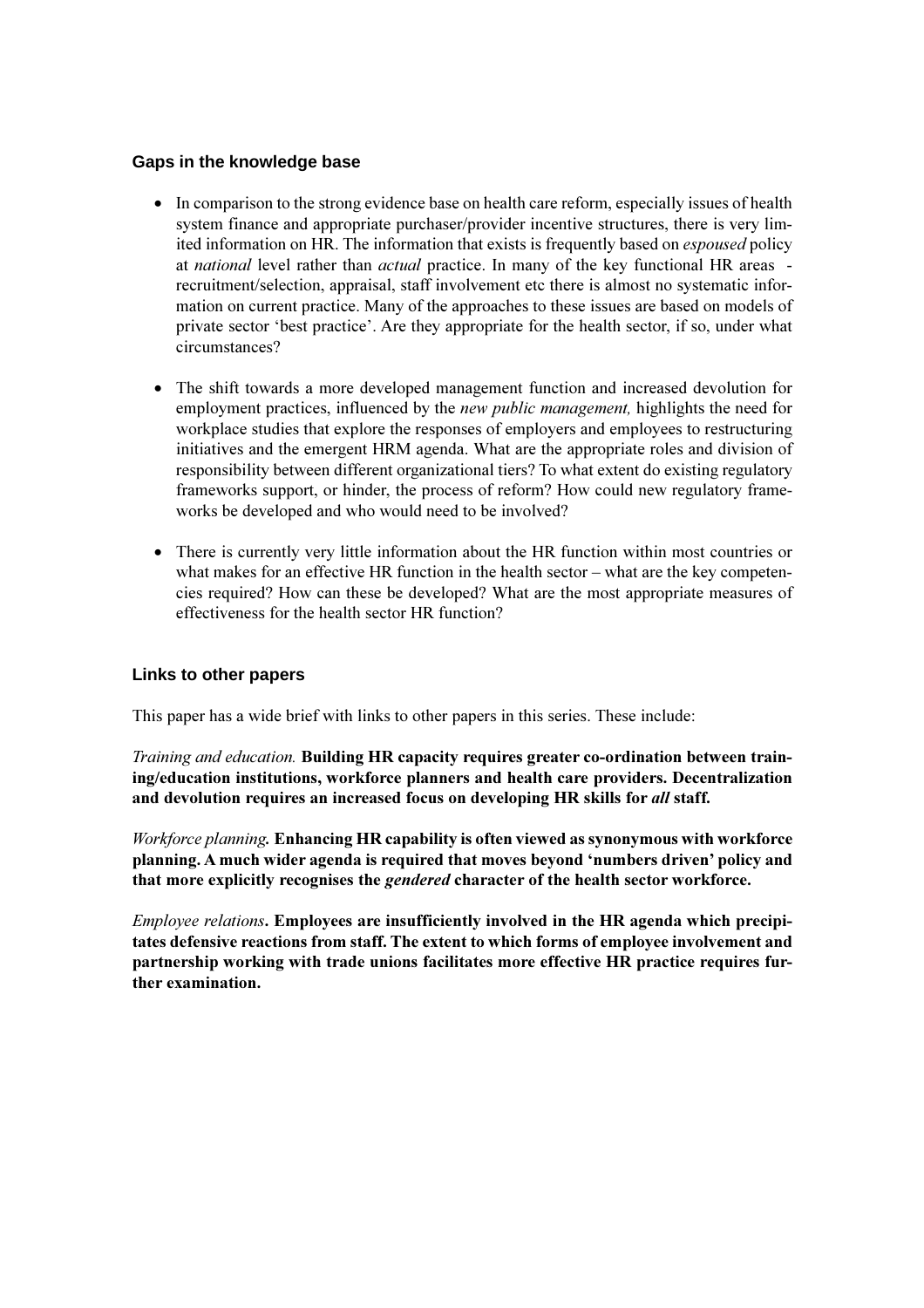## <span id="page-8-0"></span>Introduction<sup>1</sup>

Across the world policy makers confront great uncertainty about the future for health care systems and the scope to reform them effectively. The 1990s were characterised by unprecedented interest in health system reform, but by the end of the decade it was clear that the high expectations of reformers had rarely been fulfilled. In the OECD countries the internal market reforms of Britain and Sweden were in retreat and the fragmented US health care system remained substantially unaltered. In Eastern Europe and Central Asia forms of privatisation and revamped health insurance systems have so far not been able to turn round deteriorating health systems  $(1-2)$ . In many developing countries measures to decentralise health systems have taken place in a context of structural adjustment programmes, exacerbated by the problems of HIV/AIDS.

The reform of health service employment conditions remains a sensitive issue. As the Director General of the WHO commented, 'dealing with issues such as pay and incentives in the public sector...constitute some of the most challenging items on the international health agenda'  $(3)$ . It has become increasingly recognised that poor human resource management practices remain a dominant constraint on the reform of health services  $(4)$ . The legacy of insufficient attention to HR is all too evident; the majority of countries have problems with shortages, misdistribution and poor staff utilisation that often co-exist with problems of chronic over-supply (5-6). Even if countries possess sufficient numbers of staff they are often utilised ineffectively because they lack appropriate skills (e.g. in public health) or are concentrated in urban areas leaving rural areas poorly served. Honduras provides one such example (7). These HR problems reduce service effectiveness resulting in health services being ranked as the least efficient public service, according to a World Bank survey of government services in developing countries, using industrialists as respondents  $(8)$ .

The almost universal reforms of health systems that were unleashed in the 1990s have raised many new HR challenges. In a labour intensive human service industry the quality of service is intimately linked to the skills, motivation and commitment of the staff providing that service. Although reforms of heath services have been badly needed, they have often been accompanied by reductions in staffing levels (9-11). The uncertainty and more intensive working patterns associated with the reform process have frequently impacted on staff morale. At the same time, however, decentralisation and forms of marketisation require the development of new competencies and more sophisticated HR management. Moreover, the management of the workforce has become more complex arising from the growth of 'atypical' employment and greater competition for staff such as nurses, as alternative employment opportunities for women have expanded  $(12)$ .

This paper is divided into four main sections. The first section examines the broader context of public sector reform and draws out the implications of health reform for HR practice. The second section considers the contribution that HR can make to improved health sector effectiveness. The main section of the paper considers how a more strategic approach to HR can be developed in the health sector, drawing on the existing evidence base, and emphasising the importance of *ownership*, external fit and *internal fit.* The vital role of the specialist HR function, and the different ways in which HR services can be delivered and audited, comprises the final section, prior to a brief conclusion. This paper touches on many areas considered more fully in other papers. In these cases (for example, rewards, performance management) developments are noted but not discussed in any detail.

<sup>&</sup>lt;sup>1</sup> I should like to thank James Buchan (WHO) and David Winchester (University of Warwick) for their comments on an earlier draft of this paper.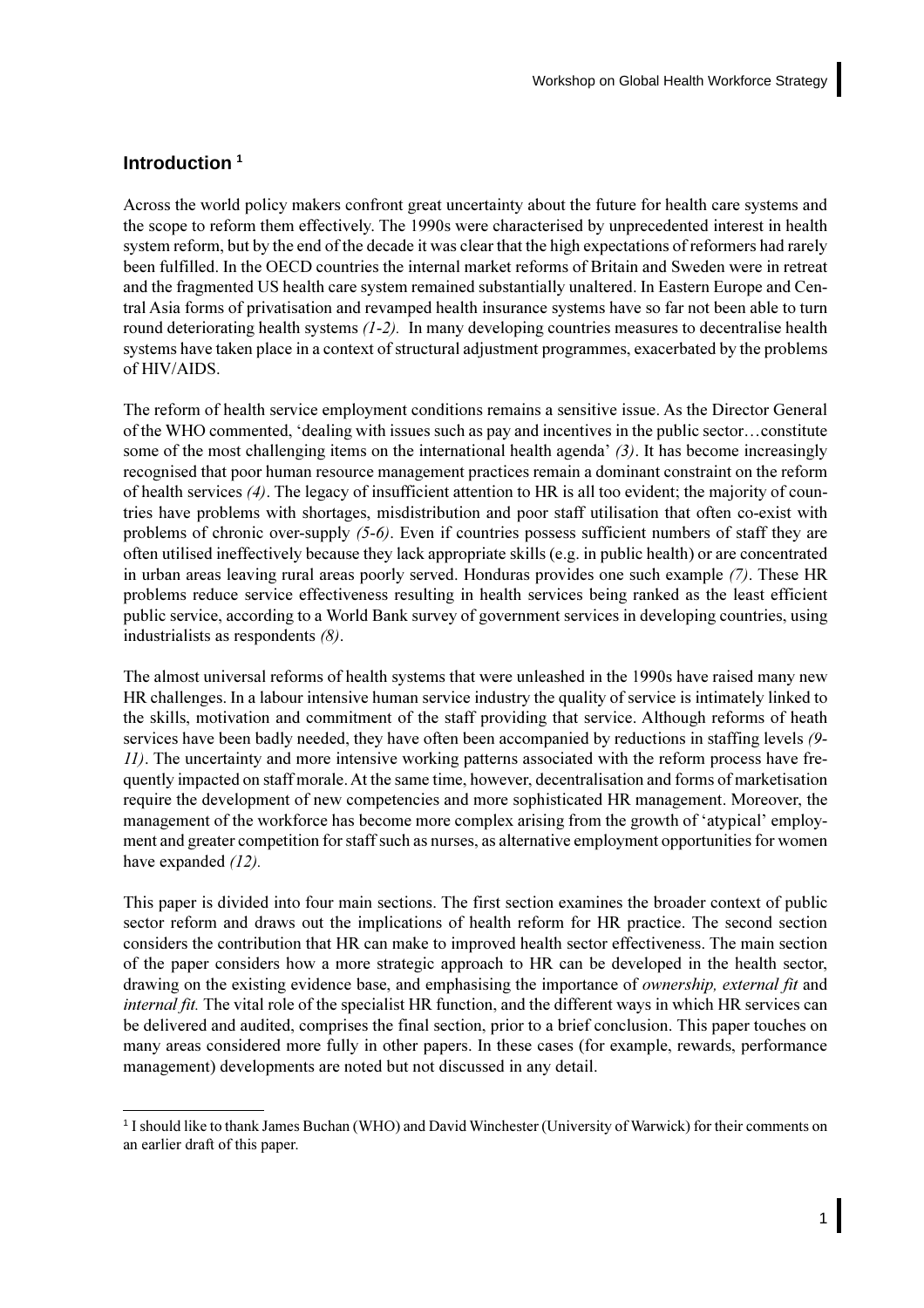## <span id="page-9-0"></span>**Health Care Reform. Human Resources and the New Public Management**

In many countries health care reform has taken place against a background of substantial political and economic change. A WHO sponsored survey of 18 countries' HR strategies suggested that each country's particular political and economic circumstances had an important bearing on HR policy  $(13)$ . For example, in countries such as Angola and Cambodia continuing political and economic uncertainty has led governments to focus on minimum HR requirements that will enable more fully developed HR policies when political stability returns.

These differences highlight issues about whether management practice in the public sector has started to converge around a *new public management*, as some commentators have suggested  $(14)$ . Although not amenable to precise definition, it has been associated with a plea that the public sector should mimic best practice' in the private sector. New public management places great emphasis on accountability for results, with the development of a cadre of professional managers that are forced to compete for resources from government or donor organisations  $(15)$ . It has also been associated with measures to aid policy delivery. By separating the formulation of policy from its implementation, with the creation of separate business units measured against clear targets, greater clarity and expertise can be developed in both policy formulation and delivery. Nonetheless, new public management reforms require sophisticated capacity to develop targets and to enforce them through contractual means, expertise that is not well developed in many countries  $(16)$  and which may account for its modest impact in less developed nations  $(17)$ . In Europe, the experience with developing and implementing *new public management* reforms has been more uneven than is often suggested  $(18)$ .

Despite these uncertainties there remains substantial agreement on the main themes arising from the health care reforms of the last decade  $(19-21)$  Although often conflated in practice, for analytical purposes a distinction can be drawn between the *content* and *process* of health care reform. This allows the implications for HR to be drawn out more fully and the scope for policy interventions to be made more explicit. In almost all countries the *content* of health care reform has involved a mixture of: altering the role of the state, decentralisation, a greater emphasis on primary health care and, to a lesser degree, the empowerment of users (see appendix 1).

If the main strands of health care reform are well known, the consequences for human resource management are rarely considered in a systematic manner. Appendix 2 illustrates the *process* of health care reform with 'top-down', 'big-bang' (22) approaches the most prevalent. Although the process of reform can have an important bearing on the outcomes of the reform process it has been subject to much less attention and many of the issues examined in appendix 2 are *implicit* rather than explicit within the reform process.

An important lesson is that health reforms are frequently devised separately from human resource management policies and from broader processes of civil service reform. This divorce results in the implications of health reforms for HR policy not being considered until the end of the process or plans developed that can't be implemented because the Ministry of Health has neither the capacity nor the influence to make them happen. Insufficient attention has therefore been given to whether the management capacity and influence exists to implement reforms. An unfortunate side effect is that a gap emerges between espoused policy and actual practice (because of implementation problems) leading to cynicism and eroding support for change. In summary, policy analysis often focuses on the technical elements of reform without sufficient attention being given to *implementation* issues; especially the specific institutional and contextual factors that facilitate or constrain reform.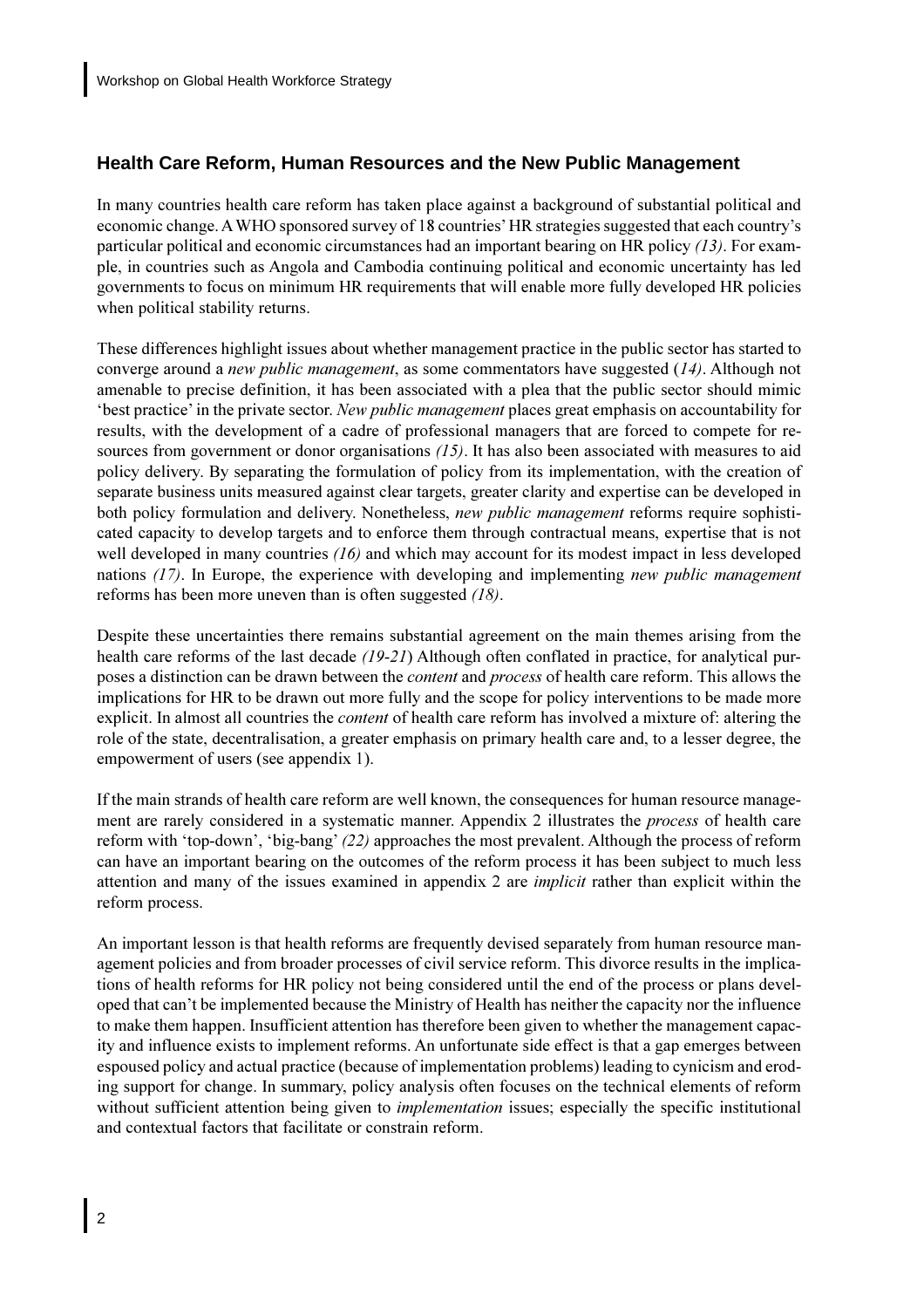## <span id="page-10-0"></span>Human Resources: From Neglect to Valued Asset?

The lack of attention to human resource issues is not confined to the health sector. For many years commentators have bemoaned the traditionally low priority given to people management issues within most organizations  $(23)$ . In the health sector, in which the largest proportion of recurrent expenditure is invariably staff costs, it may seem curious that such neglect has persisted, but this reflects a historically narrow and low profile human resources agenda.

First, most governments which directly or indirectly fund the majority of health care expenditure have been primarily concerned with macro-economic issues, especially the size of the health sector workforce, rather than the micro-level focus of contemporary HR practice which concentrates on the motivation and performance of the workforce. In most OECD countries the state has had a long-standing concern to control the public sector paybill to ensure that fiscal objectives including the control of inflation are not jeopardised. By contrast in some African countries and parts of Southern Europe, the state has acted as an employer of last resort and dispensers of political patronage, allowing the continued growth of public employment even during periods of austerity (8). Consequently, governments whilst pursuing different objectives for public employment have rarely been overly concerned with the detail of human resource management policy.

Second, the establishment of terms and conditions of employment in health systems has usually formed part of a broader system of public sector employment regulation, characterised by centralised personnel policies. In many developing countries, these issues are often handled by a separate Public Services Commission, with the Ministry of Finance taking a keen interest in wage determination. This has left the Ministry of Health bereft of personnel expertise or influence over HR issues, as noted in the case of Ghana (24). In many industrialised countries, irrespective of whether wages and other conditions of employment are established unilaterally by government, by forms of pay review body or through collective bargaining, there has usually been little scope for managers to alter employment conditions  $(25)$ . Involvement in personnel management policy has therefore been confined to small groups of experts located at central level. In countries in which dedicated personnel managers have existed, their role has been circumscribed by these policies, leaving them with a limited, operational role, in implementing and interpreting national employment rules.

Third, health care systems and their development have been shaped strongly by the role of professionals, especially doctors, whose training emphasises autonomy and professional self-regulation. These values have led their professional organisations to focus on the regulation of their *own* profession rather than broader policy or operational matters. This agenda is distinct from the current focus of health reformers on issues of efficiency, effectiveness and equity. Moreover, the HR issues involved in managing professions has been given limited attention because in the past it has been assumed that health professionals are motivated by intrinsic rather than extrinsic factors discouraging the adoption of active HR policy.

### The contribution of human resources

Within the specialist HR literature there has been increasing awareness of the contribution of innovative forms of human resource management (HRM) to organizational performance  $(26)$ . Traditionally, personnel management has been associated with management-trade union relations, maintaining control of the workforce and ensuring organizational adherence to policies on recruitment, appraisal, training and such like. These predominantly operational tasks, largely removed from the core preoccupations of senior managers, have tended to ensure a relatively low status and marginal position for personnel specialists.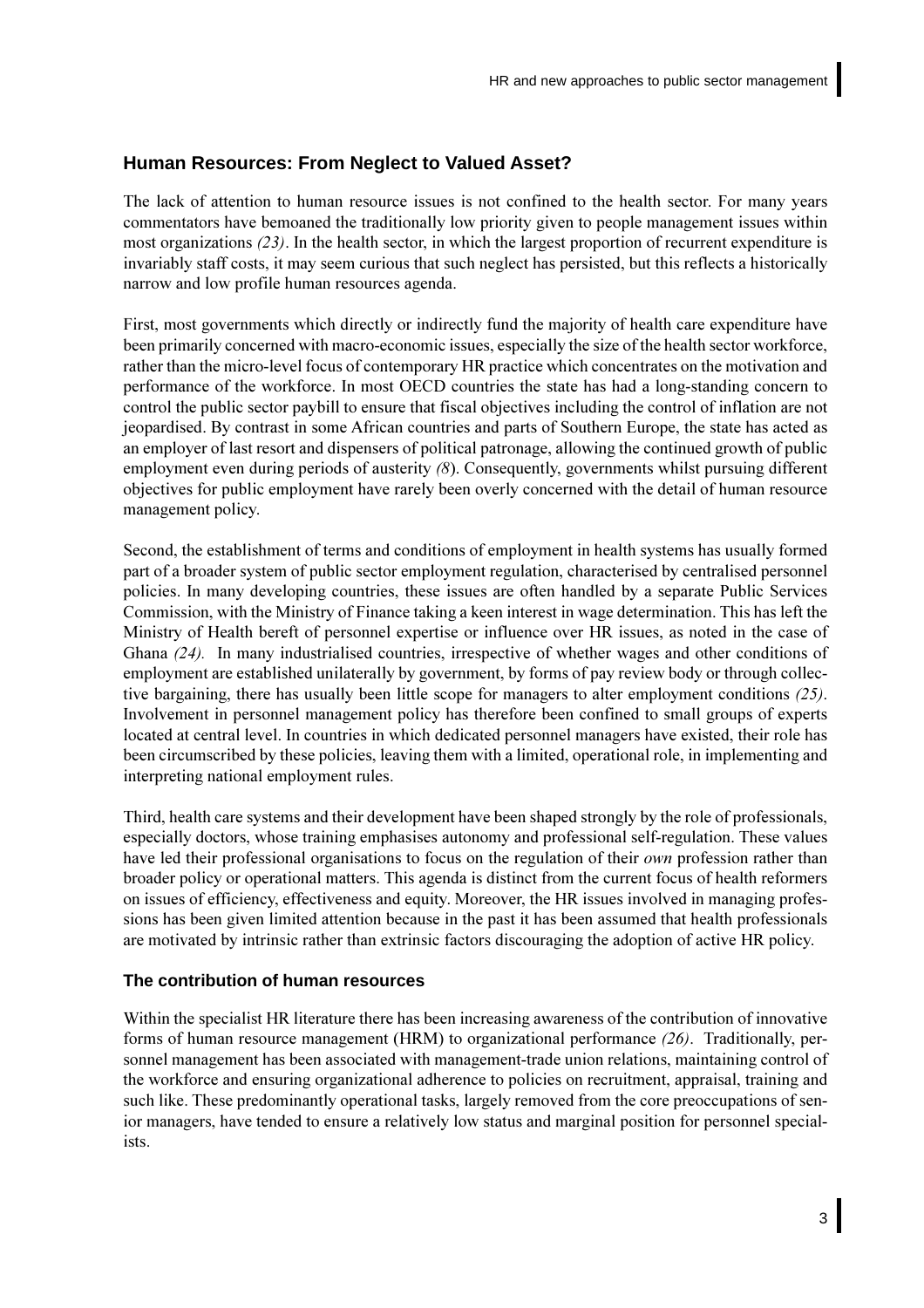<span id="page-11-0"></span>By contrast in recent years it has become commonplace for organizations to suggest that human resources are their most important asset. Whether termed human resource management (HRM) or high performance management the novelty of these approaches is that they emphasize pursuing a *strategic* approach to the management of people. This involves developing a coherent human resources approach with the full backing of senior management and with a tight coupling between human resources and 'business' policy. HRM comprises a particular 'high commitment' route in which there will be organizational pay-offs if specific configurations of personnel policies are adopted. These policies aim to: secure the commitment of the workforce; ensuring highly flexible and innovative working practices; and establishing a high quality of work by developing a skilled workforce  $(27-8)$ . Many commentators suggest that a positive link exists between the establishment of sophisticated HR architecture and a firm's financial performance (29).

This emphasis on adopting a more strategic approach to HR reflects a developing consensus that human resources are *the* key source of competitive advantage because it is the skills, behaviour and values of staff that are paramount in sustaining high performance

(30). This insight has been associated with the resource-based view of the firm in which it is suggested that successful firms are those that systematically identify, use, develop and renew their core competencies  $(31)$ .

## **Models of HR practice**

The resource-based view has influenced a number of models that try and demonstrate how a strategic approach to HR can be translated into a set of coherent HR policies. There are two broad approaches (32). First, *universal* models imply that they there is one 'best way' for achieving high performance regardless of the context or specific circumstances of the firm. Second, *contingency* models link the human resource management policies adopted by the organisation to the particular aspects of the business environment. The universal models vary in their emphasis but they all put a premium on ensuring that HR policies are meshed together coherently and reflect the requirements of the external business environment (see appendix 3). The type of policies the HRM approach incorporates is shown in table 1.

By contrast the contingency models link HR policies to the particular circumstances of the organisation. Some models emphasise that it is the stage of the organisation's life cycle (start-up, growth, maturity) that should determine HR policy whilst others focus on the characteristics of the firm whether a single product firm or a highly diversified business. Finally, whether a firm is competing on the basis of cost, quality or innovation has also been associated with particular HR strategies.

## Table 1: Seven dimensions of HR that produce profits through people

- 1. Employment security
- 2. Selective hiring of new personnel
- 3. Self-managed teams and decentralization of decision making as the basic principle of organizational design
- 4. Comparatively high compensation contingent on organisational performance
- 5. Extensive training
- 6. Reduced status distinctions and barriers, including dress, language, office arrangements, and wage differences across levels.
- 7. Extensive sharing of financial and performance information throughout the organisation

Source: Pfeffer, J. 1998: 64-65 (30)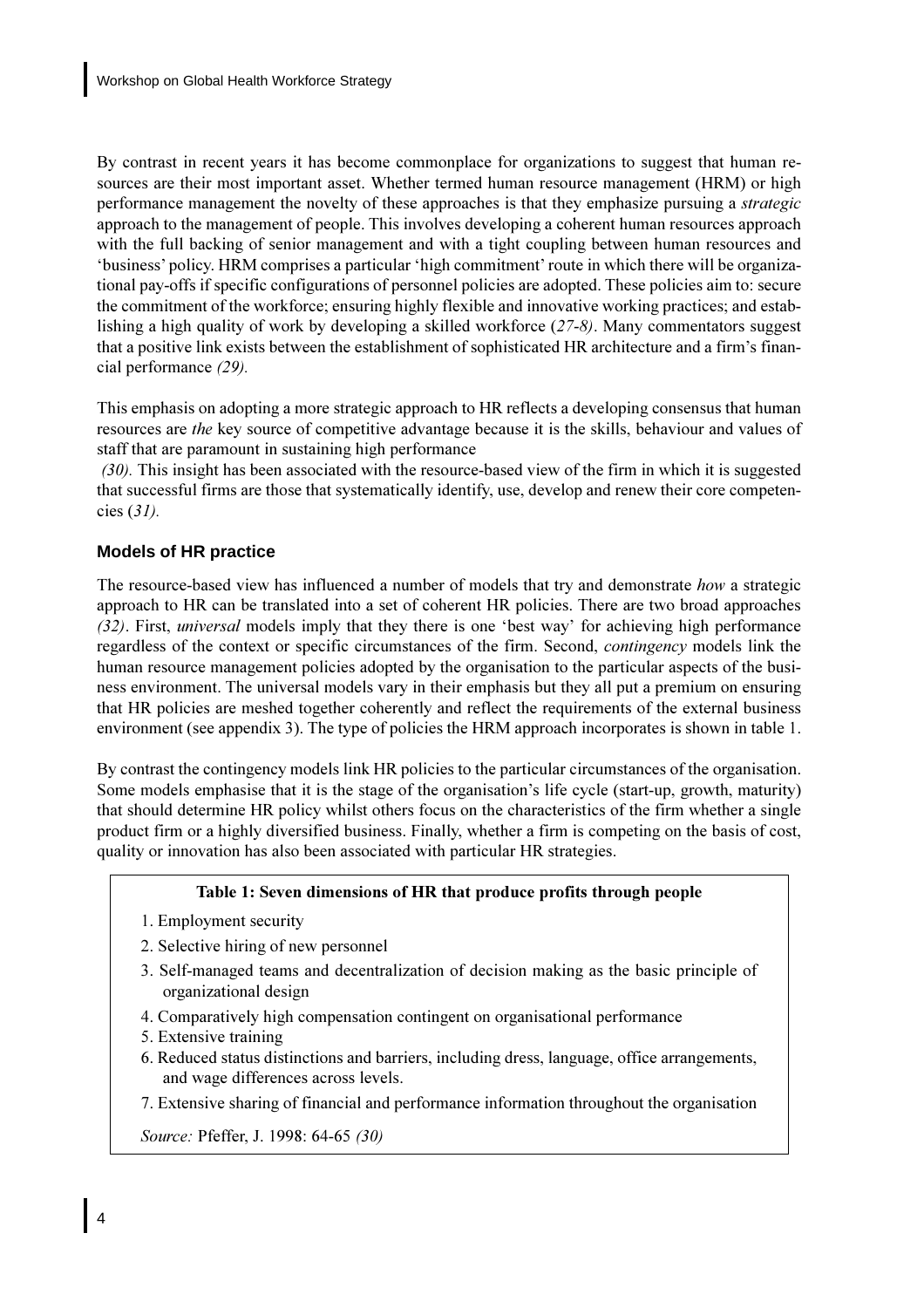<span id="page-12-0"></span>This type of contingency approach has been applied to health care settings. Eaton examines the patterns of HR policy and patient outcomes associated with three different types of work organisation amongst nurse aides in the nursing-home sector in the USA  $(33)$ . Using the same type of approach as the contingency models, particular forms of 'business strategy' (models of care) were linked to specific HR policies, suggesting that managers could exercise a degree of 'strategic choice' in the approach adopted. Different HR approaches were associated with very different levels of performance in terms of the quality of patient outcomes (appendix 4).

## Developing a Strategic Approach for the Health Sector

These models have value in highlighting some fundamental issues and demonstrating the importance of a strategic approach. With few exceptions, however, the models are focused on the development of HR strategy at the level of the individual firm with an implicit assumption that the organisation is relatively autonomous in developing its own strategy. In the health sector HR strategy needs to take account of a range of different stakeholder perspectives and to be focused at national as well as lower organisational tiers. This complexity reduces the scope for autonomous management actions and if these realities are ignored, unrealistic and naive HR strategies may be formulated. For example, in many countries such as China there is a tradition that the distribution and allocation of health professionals is decided centrally, with local managers having little discretion over staffing decisions  $(34)$ .

No pre-packaged model is therefore appropriate to the range of circumstances within health care systems. It is the ability to craft a strategy appropriate to local conditions and culture and to *implement* it effectively that is paramount. It is therefore important to move beyond generic models to distil the core processes and values that underpin successful HR. Three broad conclusions can be drawn on effective HR strategy from the research evidence:

- *Ownership:* people are regarded as a strategic resource to be nurtured and developed with top managers that support such an approach. There is clear leadership of the reform process with sufficient HR capacity to maintain the momentum of reform.
- *External fit:* organisations with an effective approach to HR are alert to the external environment, planning their HR requirements in a manner that incorporates the HR implications of a changing external environment and able to modify the strategy or resolve the problems arising from any environmental changes.
- *Internal fit:* refers to a coherent approach to HR policy which is not over-reliant on one element (e.g. training) but combines HR policies into an integrated bundle of policies and processes.

What is the evidence about the adoption of such approaches within the health sector and what improvements could be made to existing practice?

## Ownership

The evidence suggests that ensuring the importance and ownership of HR within the health sector remains a major challenge. It is at national level that Ministries of Health are expected to lead health reforms, including HR activity. In many developing countries HR activity is located within a specific HR unit within the Ministry  $(35)$ . The difficulty is that many of these units are not staffed by HR specialists and they tend to concentrate on issues of personnel administration and training. This operational focus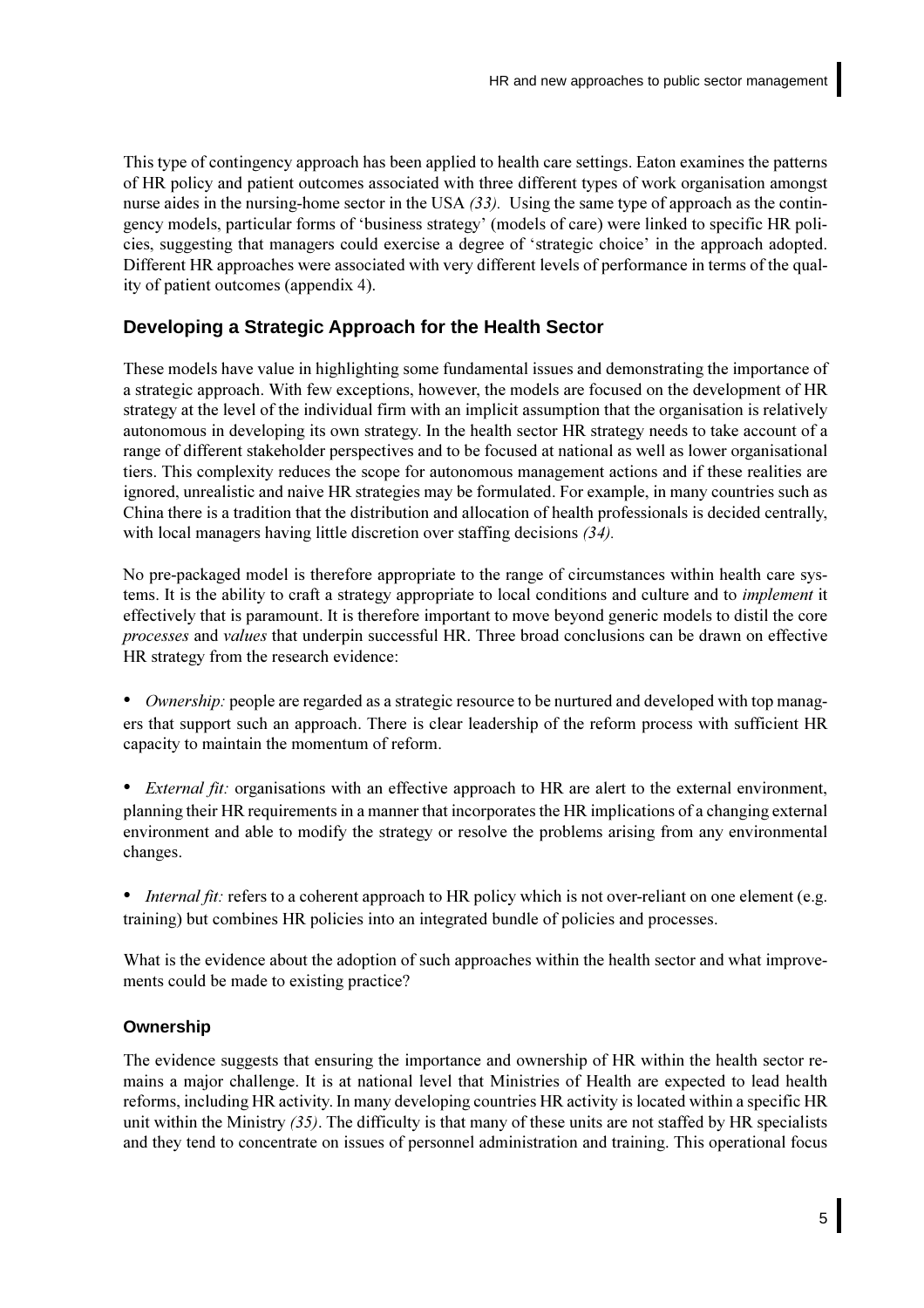can contribute to the sense, as in the case of Colombia, that the Ministry forms part of the problem rather than part of the solution and this weakness prevented it from building consensus for reform with other stakeholders (employer and union representatives)  $(36)$ . For this reason it is important to establish a specialist and independent HR capacity at central level to flesh out detailed plans because this is the best means to implement unpopular changes  $(37)$ .

Moreover, if at Ministry level there is a failure to invest in HR expertise, it undermines the message that HR issues are important. In the United Kingdom radical attempts to alter HR policy in the early 1990s, as part of the establishment of an internal market, floundered because the Ministry of Health provided little concrete support and guidance to local trust hospitals about how to implement HR strategies. This made local managers cautious about reforming employment practices because they believed that they were receiving mixed messages about the priority attached by the government to the reform of employment conditions  $(38)$ . These difficulties place a premium on investing in HR capacity at central level, including top level board representation for HR specialists, which has been shown to increase HR credibility and foster a tighter link between HR policy and business strategy  $(28)$ .

These problems of central capacity can be exacerbated by the undermining effects of constant change amongst senior staff. Accounts of transformational change in successful organisations are peppered with references to strong leaders and the emphasis placed on developing the next cadre of top managers  $(39)$ . The health sector, particularly at central level however, is subject to political fluctuations in which there may be frequent changes of personnel due to political upheaval  $(40)$  and the allocation of senior roles on the basis of patronage. This discourages a longer term perspective, erodes organisational memory and expertise, reducing the capacity to implement reforms.

So far the discussion has presupposed that the HR strategy is owned by the Ministry of Health. This assumption, however, ignores the extent to which ownership of HR issues is diffused amongst many different actors. Because HR policy invariably has paybill implications the Ministry of Finance takes a close interest in HR matters, as do other government departments. HR policies will only be effective if there is *agreement* and *co-ordination* at central level. In addition to the need to improve co-ordination with government departments, the role of the private sector and educational institutions needs careful consideration to ensure sector wide ownership of HR. This is not straightforward because the interests of educational institutions, for example, may clash with those of government. In Peru, private and loosely regulated educational institutions are creating an over-supply of physicians; an issue that has not been adequately addressed by the state even though it exacerbates existing problems of staff utilisation and deployment  $(41)$ .

Other key stakeholders also need to be involved. Although there is often a reluctance to include trade unions, their exclusion can store up problems for later. For example, in Costa Rica a relatively closed policy making process, at the behest of the World Bank and Inter-American Development Bank, marginalized union involvement and led to incoherent HR policy. Similar problems have been highlighted in Fiji and Guinea-Bissau. By contrast widespread consultation with stakeholders in Angola and Botswana facilitated a greater sense of ownership (13).

**Strengthening HR ownership.** Several interventions can ameliorate the problems of HR ownership. The importance of a clear vision, which reflects the overarching view of where the organisation is heading, and a mission statement that puts in more concrete terms the key ideas that guide the organisation have been recognised as central to establishing a strategic approach to HR. In many countries there are forms of hospital charter that reflect the key mission of public hospitals, as for example in France (see appendix 5) (42). This type of statement, however, is only of value if they it is developed in co-operation with staff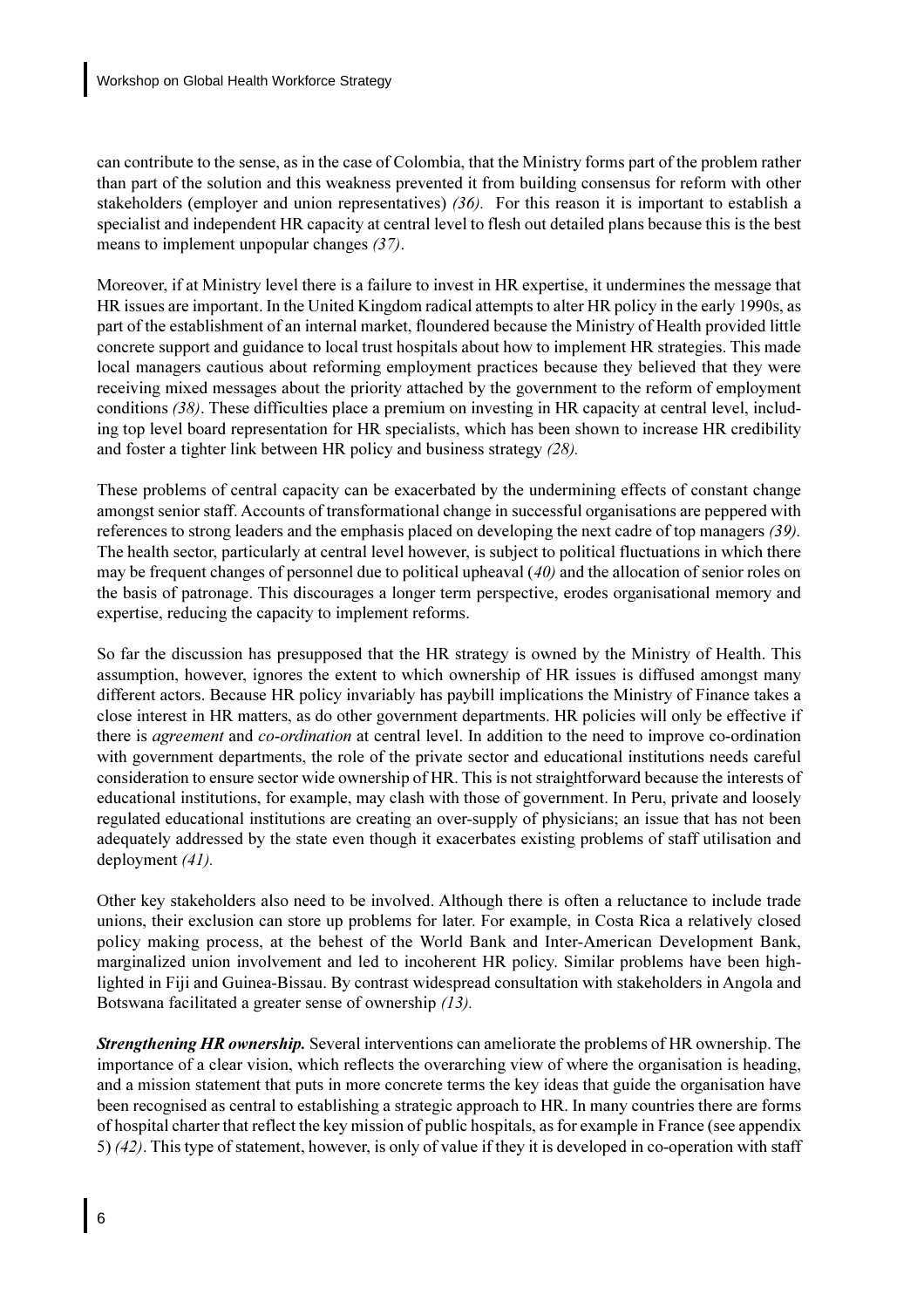and taken seriously by managers. This is more likely to be the case when the mission statement is integrated with training and performance management systems.

Below Ministry level, at district or hospital level, many of the same issues of HR ownership and leadership arise. An important issue is the involvement of clinical staff which has become more pressing as decentralisation increases the role of professional staff in HR matters. It is crucial therefore that clinical staff receive training and support to build up their knowledge and understanding of management issues.

Ambivalence towards such developments and other forms of 'best practice' (e.g. teamworking) has led to suggestions that the management of culture and values is an integral part of the new HRM (see appendix 3). The argument is that improved organisational performance results from the development of explicit corporate values that guide behaviour  $(43)$ . The evidence suggests that within the health sector caution needs to be exercised. Health workers have highly developed professional values and there is a danger that attempts to manipulate the culture can easily back-fire and be treated with cynicism. As health workers appear especially hostile to managerial reforms that may undermine an existing public service ethos  $(44)$  it is more fruitful to gain ownership for HR policies by focusing on behaviours and competencies rather than trying to alter core values.

The evidence suggests that three main factors will influence employees' willingness to change their behaviour and consequently their capacity to 'own' the HR agenda. First, the further that new behaviours are distinct from the old one's the more threatening and uncertain are likely to be the reactions of staff. In the UK the pressure on doctors to take on budgetary and staff management roles led to considerable resistance because these responsibilities were radically different from those that clinicians had been expected to undertake in the past. In addition, without training and support, staff at hospital level may lack the confidence and experience to take on additional HR responsibilities as the experience of Hong Kong indicates (45).

Second, the degree of transparency and the simplicity of HR changes is an important influence. Organisations that are able to communicate the key messages of their HR strategy and ensure that individuals understand how their role fits into wider organisation objectives have more success in managing change (28). The complexity of the health sector with many stakeholders and multiple competing objectives that are not easily measured makes this a difficult task. In addition, the political character of health care organisations with informal alliances and trade offs between different objectives make policy makers understandably hesitant about revealing these political compromises. Inevitably clear priorities suggest that other objectives are less important, which may antagonise powerful groups and vested interests  $(46)$ . Nonetheless, innovative organisations have the maturity to debate their priorities, making decisions explicit and converting them into measurable targets. This type of approach has been adopted by the WHO in its *Health 21* programme in which HR forms an important component of the initiative  $(47)$ . Third, in any change process there will be winners and losers. Not surprisingly the extent to which people will embrace change is influenced by their perception of whether they have gained from the change process. In the Czech republic, for example, physicians expected that privatisation would boost their incomes (48). In general, however, a key lesson from health care reform is that in many countries too many influential stakeholders believe – rightly or wrongly – that reforms will have a detrimental effect on their status, working conditions and pay  $(11)$ . There is also considerable unease that the commercialisation of health services is placing financial considerations before patient care, fuelling industrial action, for example strikes amongst nurses in South Africa (49). These concerns are reinforced by governments that are unable to provide sufficient resources to implement the reform agenda (e.g. Zambia)  $(16)$ . The experience of successful HR change, however, suggests that policy makers need carrots to offer staff in order to be able to pay for change.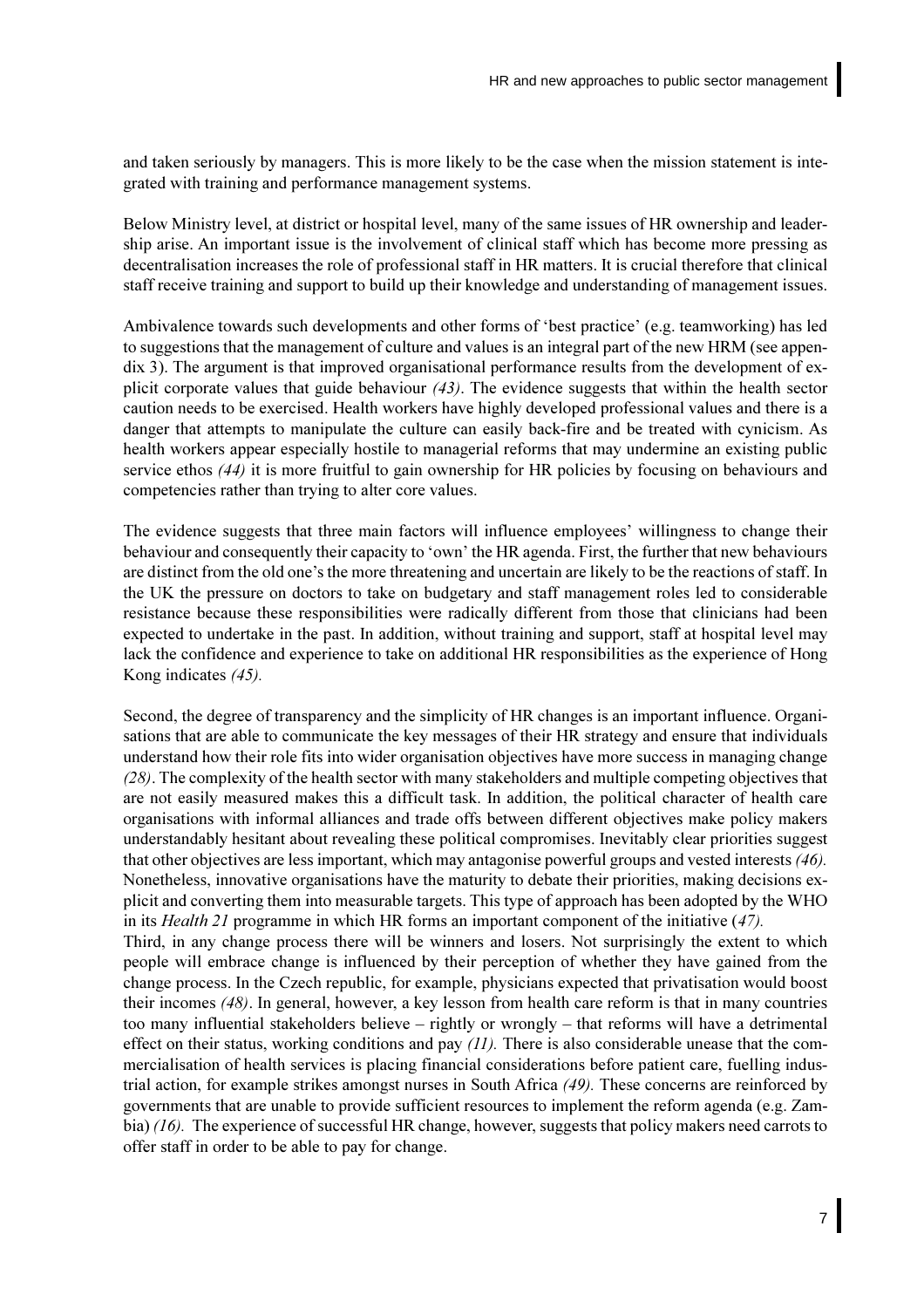## <span id="page-15-0"></span>**External fit**

The second key component of developing a strategic approach is a planning framework that enables alignment between HR and the external environment. This ensures that the organisation's policies support the behaviours and competencies required for it be effective. The focus of most attention is usually an HR audit and HR plan because without some knowledge of existing HR resources and future requirements, it is difficult to know whether HR capacity can fulfil the needs of the 'business plan' (health plan). In the health sector, the WHO has examined existing HR resources focusing on the medical and nursing workforce. The state of nursing and midwifery was investigated following the passage of World Health Assembly resolution 45.5 in 1992. This resolution addressed the problems of nursing and midwifery, especially staff shortages. A survey that examined the implementation of this resolution painted a mixed picture on responses to shortages, with the greatest attention being focused on improving educational programmes. Only half the countries responding had a written national action plan for nurses with a lower figure for midwives  $(39 \text{ per cent})$   $(50)$ .

This situation reflects the generally very patchy picture of HR planning. Few countries have formulated a comprehensive national HR development plan (see the experience of the Caribbean countries). This problem is compounded by the lack of a database on existing skills in the health sector  $(51)$ . This picture is perhaps unsurprising because there is a limited tradition of effective planning and strategy development (52). Even if a HR strategy exists too often it has been discredited by being a top down, formulaic planning ritual using inaccurate and dated information with HR considerations isolated from health policy issues (see appendix  $6$  (53). Nonetheless the near universal attempts to reform the health sector provide an opportunity for policy makers to use the objectives of reform (table 1) to develop a more strategic view of health services, including *at the same time* the implications for HR, formulated in clear and measurable HR plans.

This has been the approach of the British Government which has recently published its revised strategy for the NHS which sets out its core principles (appendix 7). Importantly this strategic plan does not simply *quantify* the goals of the organisation and the number of staff that it believes will be necessary to achieve these aims, important as this is, but it also outlines in *qualitative* terms the expectations of staff  $(54)$ . The HR components of the plan are integral to it not a separate add on component. To ensure that local employers take their HR responsibilities seriously the government has included the way that employers treat their staff as a core component of the performance framework; linked to the financial resources that hospital trusts receive. For example, each employer is to be assessed against a 'Improving Working Lives' standard that will assess the organisation's training record, sickness and safety performance, approach to discrimination and the like.

The UK approach takes a broad perspective that emphasises the impact of HR strategy on customer service, investors and employees; mirroring a 'balanced scorecard' type approach  $(55)$ . This is in contrast to most of the evidence in the health care sector in which HR strategy is defined narrowly in terms of workforce supply and demand issues (e.g. Eritrea) or attempts in Greece to establish a register of all nursing personnel and to predict future workforce requirements (56-7). These efforts are a *necessary* but not a *sufficient* condition for developing HR capacity.

First, the focus of analysis tends to be the *occupation*, especially doctors and nurses. This not only ignores many other healthcare occupations, but planning on this basis assumes relatively fixed roles for staff. As discussed below, competency based approaches which focus on the behaviours required of staff rather than existing professional roles, may increase the flexibility and thus the capacity of the workforce. Second, numbers orientated workforce planning methods leave key questions about the distribution,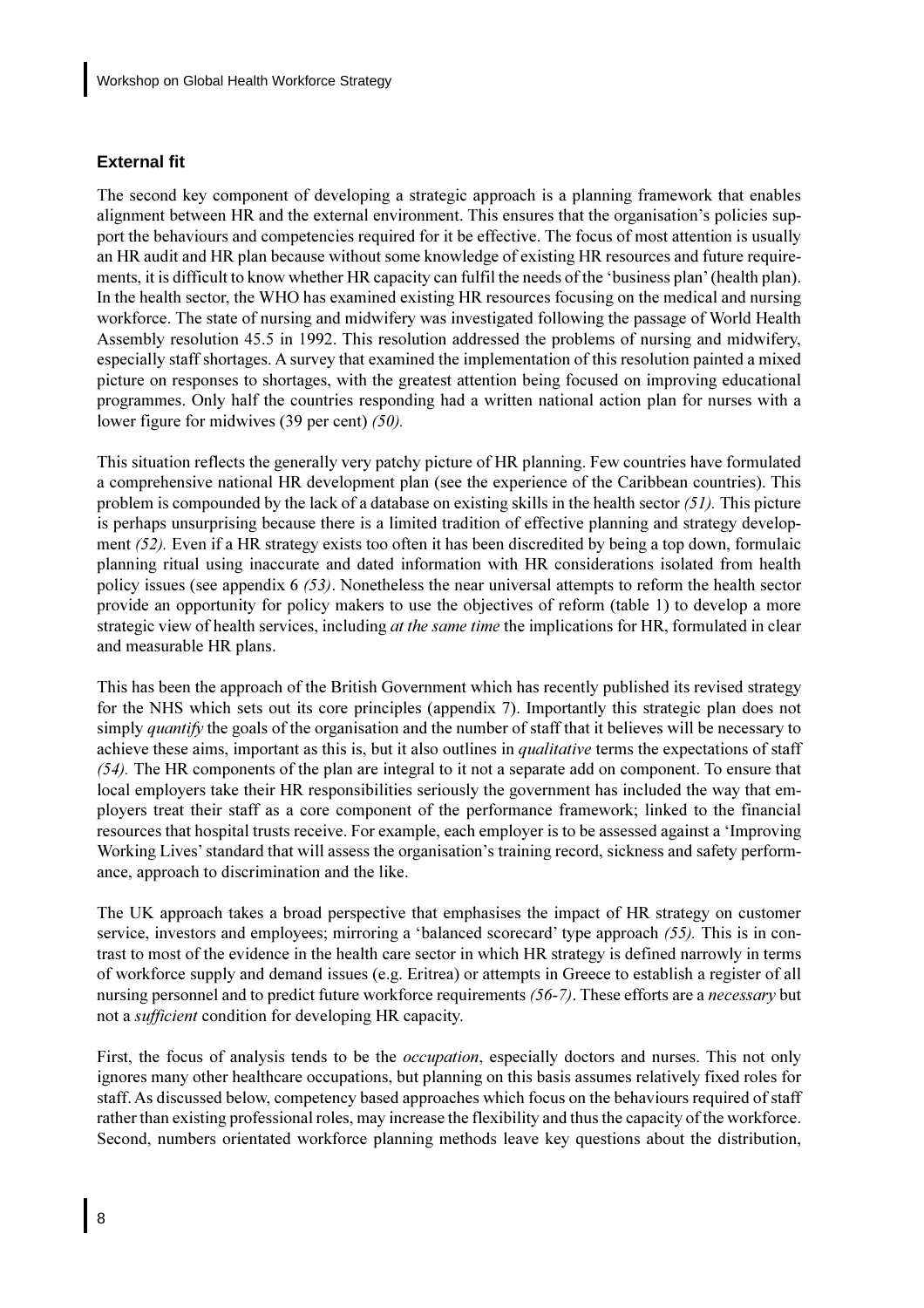<span id="page-16-0"></span>qualifications, motivation, development and performance of staff unexplored. Finally, the issue of whether adequate measures exist to forecast the numbers of staff needed given that staff roles in health services are changing and that the process of globalisation is expected to increase health sector mobility remains an unresolved issue  $(58)$ . It is for these reasons that many organisations whilst maintaining a systematic approach to human resource planning are moving away from an emphasis on quantitative techniques  $(59)$ .

A final issue in terms of integrating HR policies to health policy requires more detailed and explicit consideration of key health trends that are not included sufficiently in the planning process, even though scanning the environment is a central component of ensuring external fit. A number of sensitive issues may not be factored into HR plans. For example, the growth of HIV/AIDS has considerable implications for the availability of health personnel in many countries and the type of services that will need to be provided. It may be politically too sensitive to incorporate accurate forecasts of HIV/AIDS despite its consequences for HR. Private practice raises different issues. In many African and other countries professional staff carry out private practice to boost their salaries, even though it has an ambiguous status  $(60)$  and may compromise their public sector work, as noted in the Caribbean  $(51)$ . Nonetheless, the failure to incorporate private practice and the activities of NGOs into an analysis of HR requirements will reduce the credibility of HR planning.

In summary, the key lessons are simple. Health policy goals have to be translated into operational plans if there is to be a strategic approach to managing HR; people undertaking this task need to have sufficient influence to ensure plans are taken seriously and implemented to prevent the 'Strategic Plans on Top Shelf' (SPOT) trap (53). Indeed if senior policy makers and managers really believe that HR is fundamental to organisational effectiveness they will be involved in developing HR plans and capacity at the same time as they develop health policy rather than the former being 'downstream' of the latter  $(32)$ . It is for these reasons that issues of *fit* are central to building HR capacity.

### **Internal fit**

As well as the need to align health policy and HR policy (external fit) there is also the need to ensure that personnel policies are internally consistent *(internal fit)*. The widespread use of competency frameworks are one means to ensure that the requirements of the HR strategy can be linked to the specified attitudes and behaviour of staff. These standards are then incorporated into all aspects personnel practice (recruitment, appraisal, training etc). The appeal of the competencies approach is that it provides a currency to describe and link personnel practices that have often been characterised as a set of disparate activities with little cohesion. There are a number of different types of competency framework that have been developed [appendix  $8(61)$ ].

Within the health sector the competencies based approach is most prevalent in the industrialised countries and has been applied particularly to *leadership* positions. In Sweden, for example, case study evidence from a number of clinics emphasised the central role that competency based management development played in improving leadership skills and enhancing employee attitudes to change  $(62)$ . Other studies have asked nurse managers to rank the behaviours of health executives that they found most helpful in supporting organizational change with 'frequent communication about transition plans' and 'commitment to quality of care' ranked highest (63).

Competency based approaches, despite their potential to provide the 'glue' in complex organisations, are not without their critics. First, competency frameworks are often viewed with suspicion by professional staff that wish to retain a monopoly of expertise and are reluctant to accept new categories of health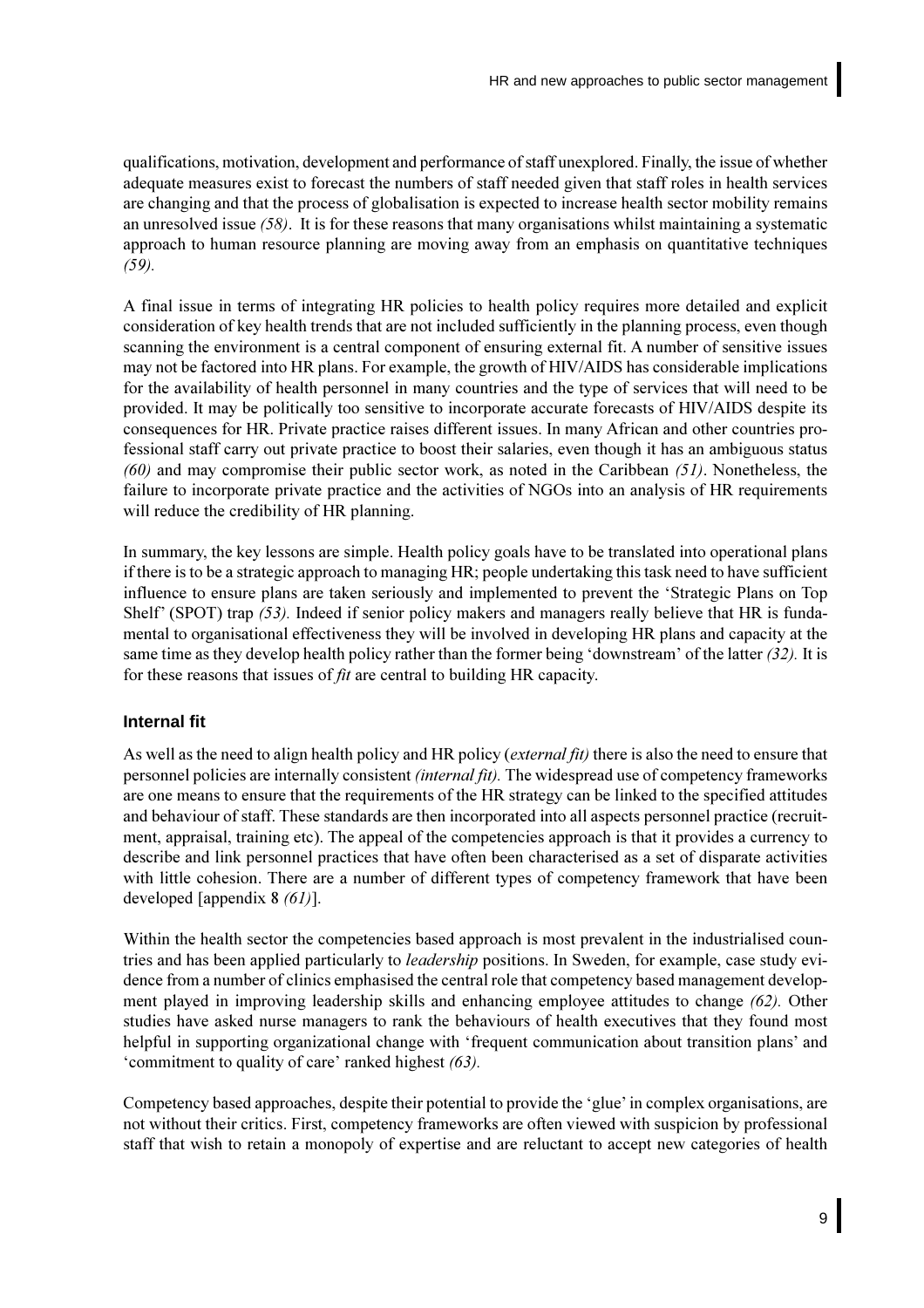worker. Competency approaches by emphasising behaviours rather than qualifications can break down the barriers between occupational groups and encourage cross-functional working. Professional resistance, however, can be exaggerated as over time attitudes appear to change and medical staff are more willing to delegate work to nurses, as appears to be the case amongst general practitioners in Britain  $(64)$ . A lot depends on the structure of incentives that can facilitate or hinder changes in behaviour.

Second, competency approaches have been criticised because they focus on what people can do rather than what they know. Based on Australian experience, it has been suggested that competency frameworks reduce the importance of the learning process and do not equip staff to be 'problem solvers'  $(65)$ . In practice, considering that in many parts of the world training and development activity has been inadequate and focused on narrow technical skills, for example, in Central and Eastern Europe (66), competency based approaches can make a valuable contribution to reducing the gap that frequently exists between the output of educational and training institutions and the needs of the health sector as, for example, in the Philippines  $(67)$ .

**Recruitment and selection.** Cohesive HR policies are heavily dependent on effective recruitment and selection practice. A number of difficulties have been highlighted in the literature. First, decisions about recruitment and selection are often handled by a central government body using standard staffing ratios that are often poorly linked to local service requirements. Policies that decentralise service provision whilst retaining central control of staffing add to these problems. Poor distribution of staff can result, for example in Tanzania, because recruitment and allocation decisions are based on political influence rather than linked to workload  $(40)$ . These difficulties can be exacerbated by the poor links between recruitment requirements and training outputs; graduates in Nepal and Indonesia have to wait months or years before they can take up posts  $(35)$ .

Second, selection procedures very often part of a formalised recruitment process for the whole civil service in which formal exams are set that have little relevance to the particular jobs undertaken. In Honduras, selection is based principally on medical qualifications. Candidates are rarely interviewed and management skills are not considered  $(7)$ . Similarly in Spain, selection examinations are heavily weighted towards legal matters of questionable relevance  $(68)$ . This type of cumbersome recruitment process has encouraged forms of 'backdoor' recruitment to allow more flexibility and autonomy in recruitment matters; encouraging the growth of temporary employment  $(69)$ . The difficulty is that it encourages a haphazard increase in staff levels, with staff on different terms and conditions of employment, often with little legal protection. The recruitment of temporary staff may be a logical component of an HR strategy but it should not be used to circumvent cumbersome recruitment and selection regulations.

Instead, especially in countries that are decentralising management practice in line with the precepts of the new public management, employers have been granted increased discretion over recruitment and selection. This encourages staffing patterns linked to local requirements, increases the authority and accountability of local managers and streamlines the process. This does not mean that local managers should have a completely free hand to recruit; the process must remain within a clear HR framework, but it does allow discretion to move beyond the internal labour market and recruit externally which can boost the quality of applicants [e.g. Kenya  $(70)$ ].

A related issue is the *criteria* used to select staff. Innovative organisations use targeted selection methods driven by their competency framework. In the health sector this approach has been translated into a more critical approach to standardised tests that cannot detect competencies such as organisational commitment or communication skills. Coupled with problems of recruitment and retention it makes sense to use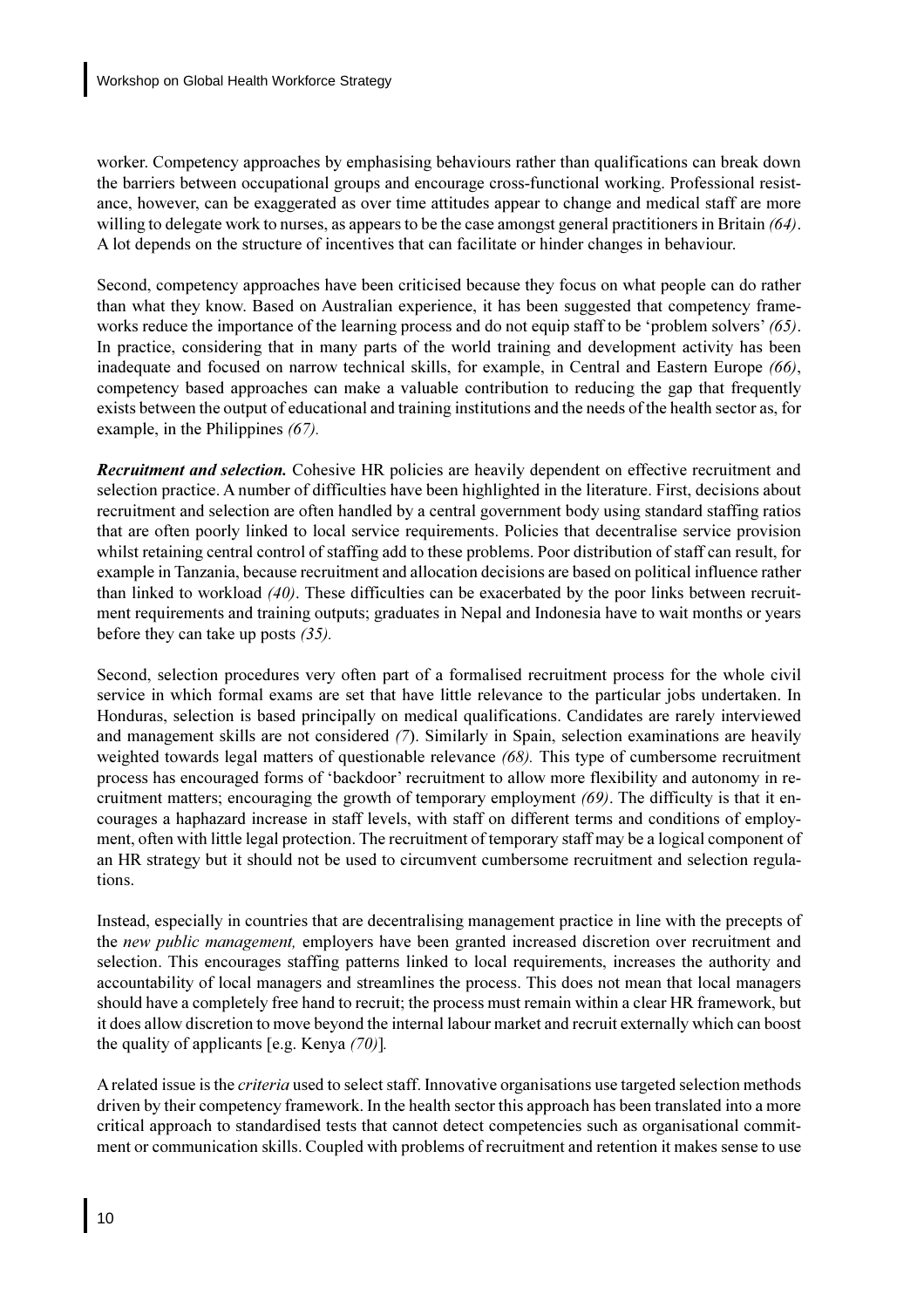more flexible recruitment and selection methods. For example, in the United States, many states including Connecticut, Indianapolis and Virginia have largely dispensed with written tests for recruiting many welfare staff and use experience, references, work samples and interviews as the main selection techniques  $(71)$ .

**Performance management and rewards.** The management of these issues and the outcomes in terms of working conditions present some of the greatest challenges to policy makers in the health sector. The criticisms of employment conditions in the Caribbean are illustrative of these difficulties (appendix 9). The problems can be stated bluntly: salaries have in general been eroded in recent years, performance expectations are under-developed, and pay determination arrangements are often inappropriate focusing almost exclusively on seniority with no link made between rewards and performance  $(11)$ . These points can be briefly developed here.

Although it is very difficult to generalise, salaries are relatively poor, especially in developing countries. This has encouraged staff to supplement their meagre incomes by private practice, with detrimental consequences for public health services; a practice that many governments have condoned because it takes some pressure off them to raise public sector salaries (72). Low salaries arise not only because of the universal constraints on the public sector paybill, but also because health sector pay determination arrangements are frequently incorporated within wider civil service pay systems. One possible solution has been to break the link between health sector and civil service wage setting (for example, in Ghana) increasing wage dispersion. Staff may be reluctant, however, to transfer onto different employment contracts because of the benefits of civil service employment (for example, pensions) as noted in countries such as Zambia  $(73)$ .

Different approaches to reform are influenced heavily by the characteristics of existing pay determination arrangements, not least the degree of centralisation and decentralisation, as the case of Europe demonstrates (74). Although it has become very fashionable to advocate more decentralized systems of pay determination there are considerable risks involved in such an approach. There is the requirement to invest in considerable HR capacity and the danger that far-reaching reforms of pay systems may have the opposite effect to that intended by *demotivating* staff as experience from both industrial countries (for example local pay in Britain) and developing countries (e.g. The Phillipines) suggests  $(37-38, 75)$ . The important lesson is that systems of health service pay determination are highly resilient to change because of managerial conservatism, trade union opposition and the cost implications of pay reforms. It is striking, however, that significant changes in employment practices can be introduced (performance management systems, working time changes, alterations in work organization) within a national pay determination framework as long as managers have some local flexibility (76).

Too much emphasis has been placed on the need to reform pay systems and pay levels of health service staff and insufficient attention has been given to the equally important issues of improving non-pay benefits and working conditions. Appendix 9 provides illustrations of these problems, suggesting that addressing issues of career structures, working conditions and working hours could have a crucial bearing on improving the performance and morale of health care staff. Rewarding good performers through promotion, more responsibility and incentives such as attending conferences and making space for research has been one such approach  $(70)$ . In industrialised countries the promotion of 'family-friendly' working practices has also been a prominent recruitment and retention strategy. Performance appraisal systems also have an important role to play in ensuring that staff are aware of the expectations of them and that transparent promotion criteria are developed. Performance appraisal also forms an important component of the overall HR strategy because it provides important information for HR planning and training purposes and can also help communicate key messages (77).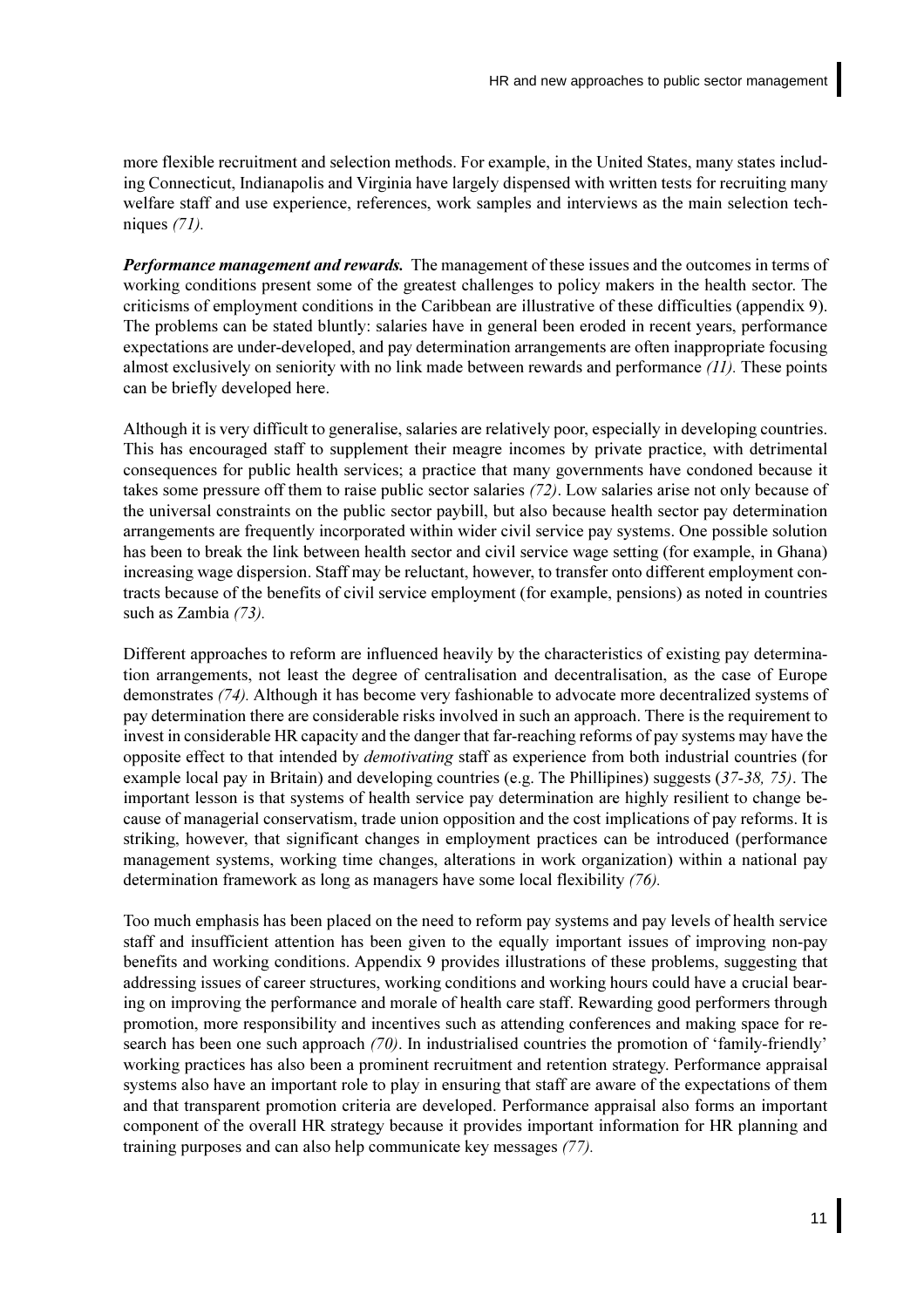## <span id="page-19-0"></span>**The Specialist HR Function**

The discussion so far has examined key aspects of HR practice and approaches that can be taken to build HR capacity, however, a key question remains who should undertake these roles? It is often assumed that a specialist HR function will exist in health care organisations, but this is not necessarily the case and a key issue is the balance between the role of HR specialists, other staff that perform HR roles and other means to deliver HR service (e.g. outsourcing). There is very limited information on the role of HR specialists within the health sector and it is predominantly prescriptive focusing on what HR *should* do rather than evaluating *what* it actually does. There is an important gap in our knowledge of health sector reform both in terms of the facilitating or constraining role played by HR expertise within Ministries of Health and how HR reforms are actually implemented at workplace level.

## The contribution of the HR function

The HR function like any 'support' function needs to prove its worth to justify its existence. In the health sector it is often hard for HR staff to be viewed as legitimate, and resources to be invested in HR capacity, when their role does not obviously contribute to improved patient care. The uncertain contribution of HR specialists is a continuous theme of the wider HR literature  $(53)$ . This ambiguity reflects the very wide range of tasks that they are expected to perform and their uncertain influence in which they often have to work through line managers. It has also been suggested that the prevalence of women in HR roles may reinforce their marginal role within many organisations.

The tradition of centralised wage determination and employment conditions has confined HR to an administrative role in implementing and policing national agreements. The professional character of the workforce, with the dominance of the medical profession, has ensured that personnel can only exert influence in a subtle manner. If not, professional staff can feel that their autonomy is threatened and will seek to marginalize any personnel role, for example, in the selection of junior medical staff (78). Recognition, however, of professional power can be a positive force for change when HR professionals gain professional support and encourage them to lead on HR issues, for example training and development initiatives (79). It is important therefore to question much of the historical baggage or 'myths' that the HR function has inherited (appendix 10) to enable it to make a more positive organisational contribution. How can this type of role be developed?

This paper has emphasised the importance of developing a strategic approach to HR. A very important lesson, however, is that HR specialists need to develop both effective *operational* and *strategic* roles. The reason for this is that the HR function cannot establish its credibility with senior managers and be invited to make a strategic contribution *unless* it can deliver effective operational services. For example, on issues like recruitment and selection and giving employment advice HR needs to be able to offer a timely and accurate service if it is to establish its credibility. It is for these reasons that HR needs to fulfil a variety of roles which requires the development of a number of key competencies (appendix 11).

## **Role of line managers**

A crucial issue is the division of responsibility between HR specialists and line managers. The trend is towards the devolution of responsibility to line managers especially in areas like recruitment and selection, appraisal, communication, and to some extent over training and disciplinary matters. Pay determination is the area that is least likely to be devolved  $(80)$ . The rationale for devolving responsibilities for people management to line managers is clear and the same logic applies to devolution from a central HR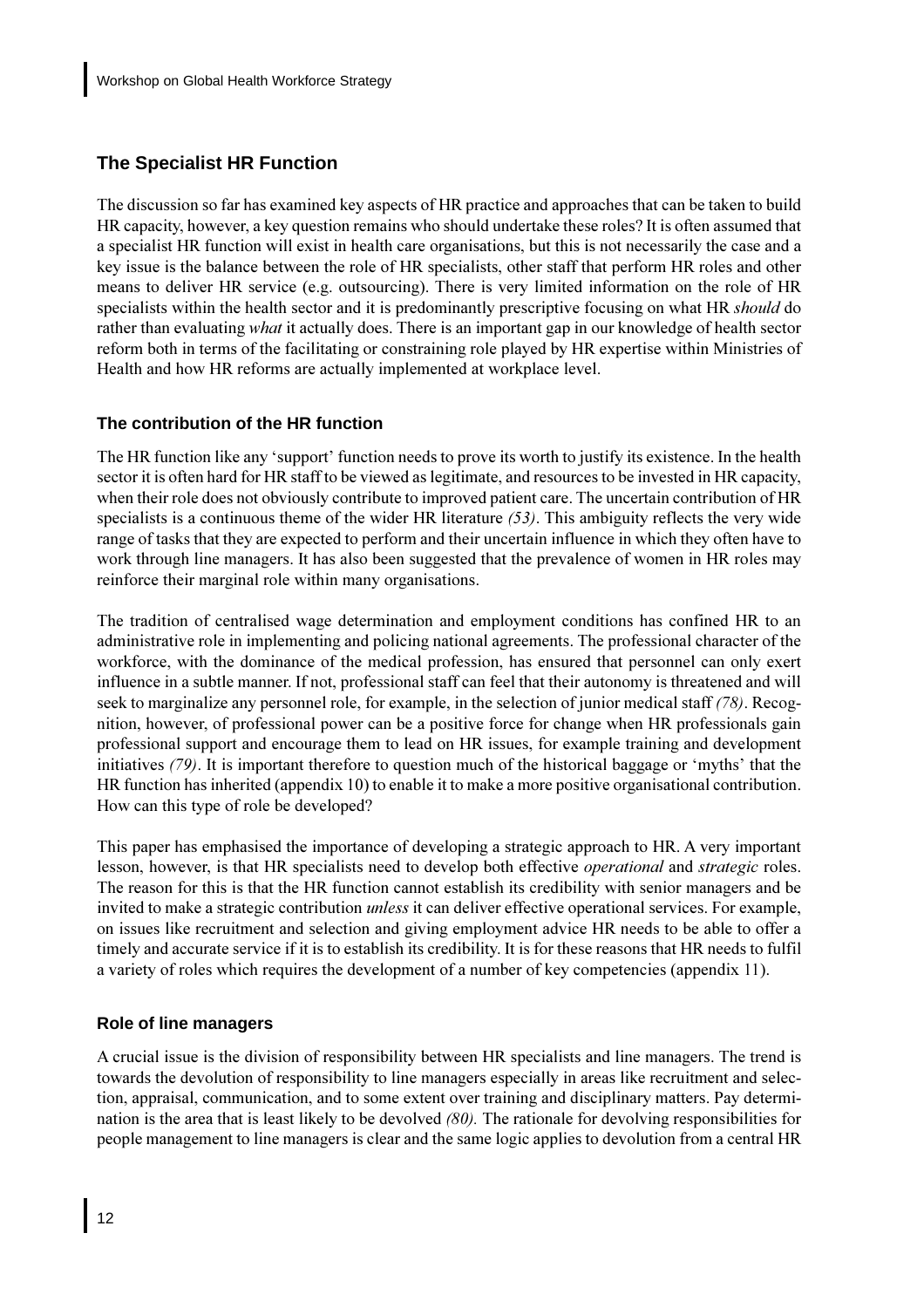<span id="page-20-0"></span>unit to local HR specialists. Because HR responsibilities form part of every manager's job, devolution allows greater ownership of those decisions and enables them to be tailored to local circumstances  $(32)$ . It also reinforces the trend towards health service decentralisation, noted earlier.

Nonetheless dangers exist. First, it is inadvisable to devolve HR activities until formal personnel practices and procedures have been developed, which employees understand and accept. If personnel policies are not in place there is a danger that line managers will flounder and inconsistent HR practice will result or local HR managers will continue to rely on the central HR unit  $(45)$ . Considerable investment is therefore needed in training line managers and local HR managers so that they understand their responsibilities and feel confident in carrying them out. Second, experience in the UK suggests that HR managers may be reluctant to abandon the familiarity of their traditional roles. Devolution can also foster tensions with line managers and with the central personnel department  $(81)$ . Finally line managers although supportive of devolution in principle may be reluctant to take on additional people management responsibilities because of their existing workload and because they may be uncertain whether they will get sufficient training and support  $(82)$ . The pros and cons of devolution are summarised in appendix 12.

Many of these issues revolve around local HR activity, but are the same considerations appropriate at central level within the Ministry of Health? The emerging consensus is that it is crucial to have a specialist central HR capacity at Ministry level and that the central HR unit should have: an *information and monitoring* role in terms of developing an HR information system that includes collecting and analysing information about the reform process; a *policy* role in terms of developing an appropriate regulatory framework for health staff in liaison with other public bodies; and an *advisory and guidance* role in terms of providing technical assistance on HR issues and providing support for cultural change  $(36, 83)$ .

### **Delivering specialist services**

**Outsourcing HR.** It has been assumed that there will be a specialist in-house service to deliver HR activity, but the increased use of outsourcing is a well-documented development  $(84)$  and in the health sector it has been reported in industrial countries and to some degree in India, Mexico, Papua New Guinea, South Africa, Thailand and Zimbabwe (85). The question arises at to whether HR activity should also be outsourced. The arguments in favour are that it allows the organisation to buy in particular specialist expertise, removes time-consuming activities from managers allowing them to focus on key core activities and may provide a better service at lower cost  $(86)$ . To be set alongside these advantages are considerable disadvantages. First, the health sector is distinct from many other industries in terms of the complexity and interdependence of delivering effective health care. Best practice therefore indicates the importance of integration rather than fragmentation  $(87)$ . The danger of outsourcing is therefore that a substantial proportion of HR activity is crucial to the organisation's strategy and culture and therefore it should be provided internally  $(88)$ . Moreover, outsourcing often provokes strong resistance from staff, for example in the Philippines  $(89)$ , and it may not be worth antagonising staff over this issue when more important changes are in the pipeline.

Second, outsourcing assumes that suitable suppliers of such services exist. In many industrialised countries this is not the case with the market fragmented between providers that specialise in particular areas like training, job evaluation etc and which may have no particular expertise in the health sector. The unavailability of suitable providers is likely to be a major limitation in many developing countries. Although multi-national companies are extending their reach, contracting out can also be prone to problems of poor service specification and corruption (90).

A number of alternatives are available which can bring market discipline and expertise into the organisa-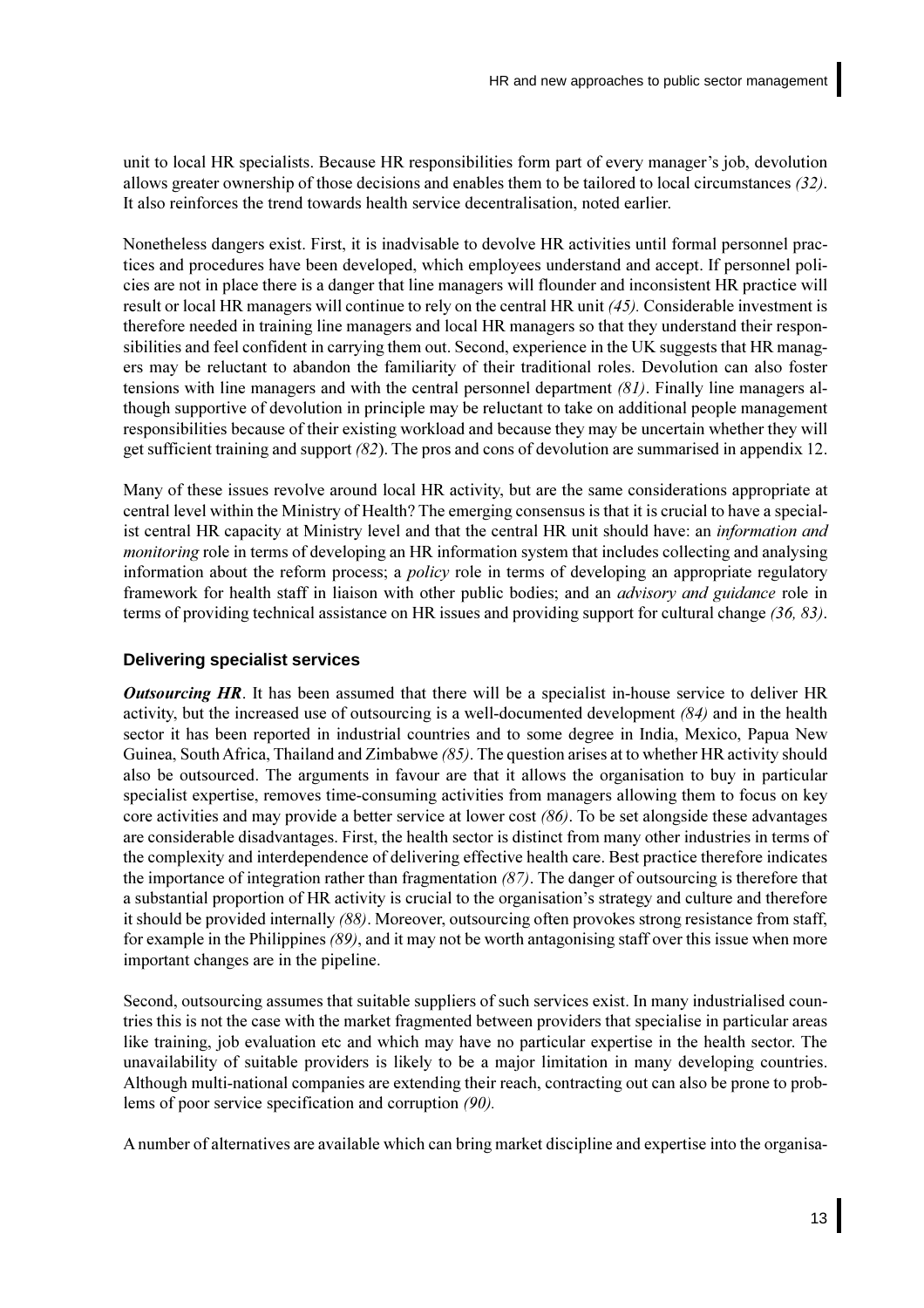<span id="page-21-0"></span>tion without making use of full outsourcing. With the growth in contracting mechanisms within health care via purchaser/provider splits, the same type of mechanism can be applied to the personnel service. HR can act as business unit or trading division within the Ministry of health or at lower tiers (for example, an individual hospital) and can sell agreed services at an agreed specification level (for example, job adverts will be placed within 48 hours) to their customers. The advantages of such an arrangement are that it clarifies objectives and outcomes, but it also incorporates some of the disadvantages of contract mechanisms; especially the difficulties and costs of specifying contract levels.

**Measuring HR effectiveness.** Irrespective of which approach is adopted it is crucial that the effective*ness* of the HR department is measured and audited. There are three broad approaches:

- 1. Quantitative or hard measures, i.e. numerical measures of inputs, outputs and outcomes [see appendix 13 and 14  $(91)$ ].
- 2. Qualitative or soft measures which provide information on staff attitudes and line managers' views of HR via surveys and focus groups.
- 3. Process analysis which can trace a process through its various stages (e.g. recruitment and selection) to gauge its effectiveness.

HR can also ensure that its performance is effective by benchmarking its practice against other organisations and using the balanced score card approach discussed earlier.

A WHO sponsored initiative has developed key HR indicators for the health sector (for details see 92). The key message of the WHO research is that if HR indicators are to be accepted and used effectively they must form part of a broader process of cultural change and management development. Unless these pre-conditions are satisfied, the scope to highlight 'outlier' values and make comparisons between organisational units will be undermined.

## Conclusion

In the last decade there has been much more attention paid to health care reform and the relative merits of different health systems  $(93)$ . The argument of this paper is that diverse attempts at health care reform have been hampered by the insufficient attention that has been given to human resource management (HRM) issues. Policy makers have been overly optimistic in their expectation that once plans for reform have been devised, the process of implementation will be relatively straightforward. This has led to insufficient attention being given to building support for reforms amongst the workforce and other key stakeholders, developing the leadership skills and competencies needed to implement complex reforms, and establishing realistic timetables for implementation.

There is clearly a long way to go in developing effective HR capability in the health sector.

More positively, however, there is an increasing commitment to take such steps and because the health sector starts from a relatively low base line in HR terms, a variety of measures in areas such as recruitment and selection could make a substantial difference to the working lives of staff and the effectiveness of health systems. Nonetheless, even simple measures will be more effective if they are based on a sound evidence base that critically appraises both the successes and failures of recent attempts to strengthen HR capacity in the health sector.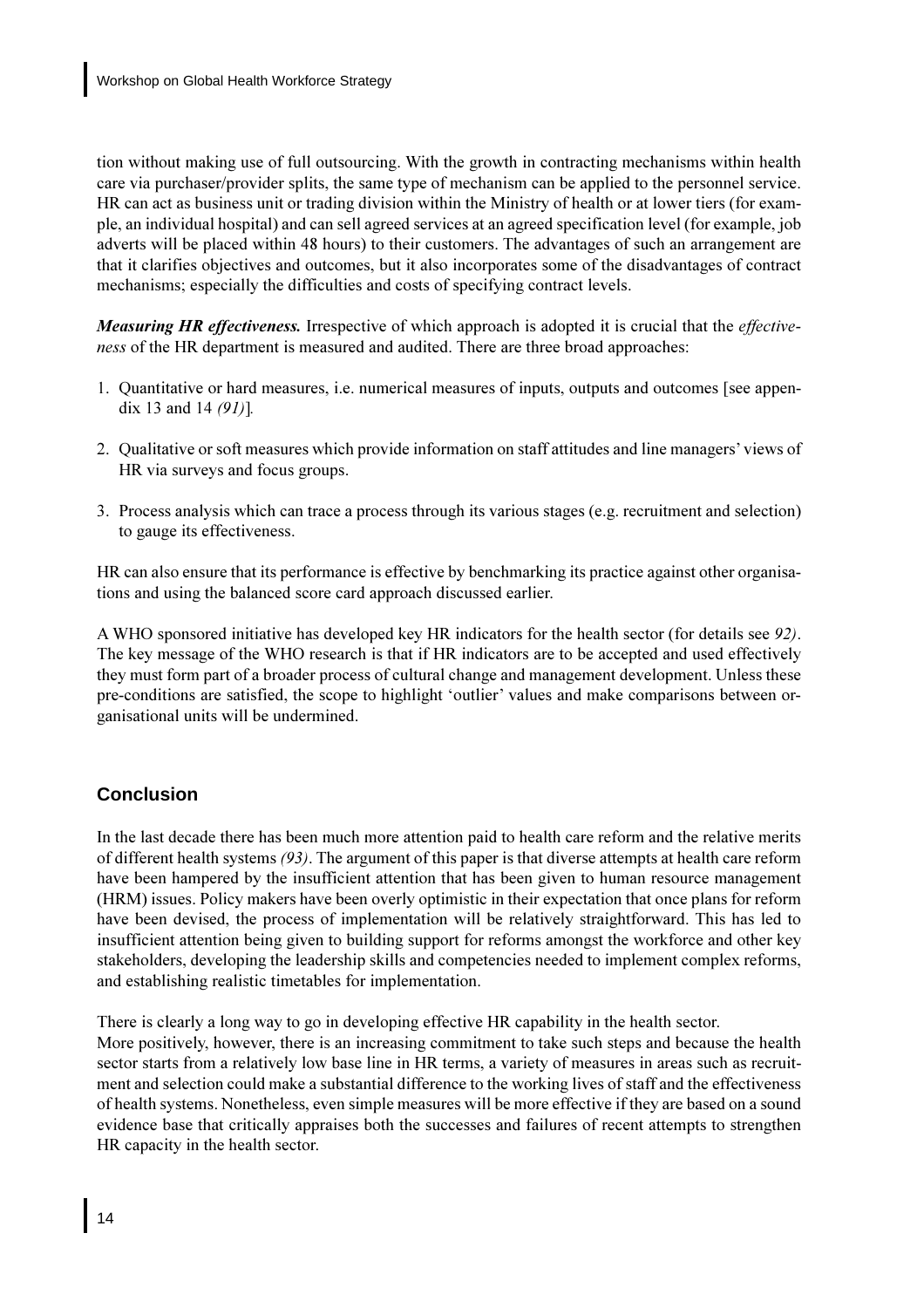### <span id="page-22-0"></span>**References**

- **Fawcett-Henesy A.** The impact of health care reforms on nursing  $-$  a European perspective, in:  $1.$ Henesy D, Spurgeon P, eds. *Health policy and nursing: influence, development and impact* London, Macmillan, 2000.
- $2<sup>1</sup>$ International Labour Office/Public Services International. Employment and working conditions in the health Sector of Central Asian countries: Report. Geneva, International Labour Office, 2000.
- $3<sub>1</sub>$ **Brundtland G-H.** Message from the director-general, in: The world health report 1999: making a difference. Geneva, World Health Organization, 1999.
- 4. Johnson T, Stout S, eds. Investing in health development. Effectiveness in the health, nutrition, and population sector. Washington, The World Bank, 1999.
- International Council of Nurses. Position statement: nurse retention, transfer and  $5<sub>1</sub>$ *migration*. Geneva, International Council of Nurses, 2000.
- 6. **Ianus V.** The status of the medical profession in Romania. *Eurohealth.* 4: 27-28, 1999.
- $7<sup>1</sup>$ World Bank. Honduras: toward better health care for all. Washington, World Bank, 1998.
- 8. World Bank. The state in a changing world, world development report 1997. Oxford, Oxford University Press, 1997.
- $9<sub>1</sub>$ Corkery J. Country study: Uganda, in: Ullrich G. (Co-ordinator) Public service reforms and their impact on health sector personnel. Berlin, German Foundation for International Development (DSE), 2000.
- 10. Domagala A et al. Country study: Poland, in: Ullrich G. (Co-ordinator) Public service reforms and their impact on health sector personnel. Berlin, German Foundation for International Development (DSE), 2000.
- 11. International Labour Office. Terms of employment and working conditions in health sector reforms, Geneva, ILO, 1998.
- 12. Organisation for Economic Co-operation and Development. The future of female dominated professions. Paris: OECD, 1998.
- 13. Egger D, Lipson D, Adams O. Human resources for health. Issues in health services delivery, discussion paper 2. Geneva, World Health Organisation, 2000.
- 14. Osborne D, Gaebler, T. Reinventing government. Reading, MA, Addison-Wesley, 1992.
- 15. Ferlie E et al. The new public management in action. Oxford, Oxford University Press, 1996.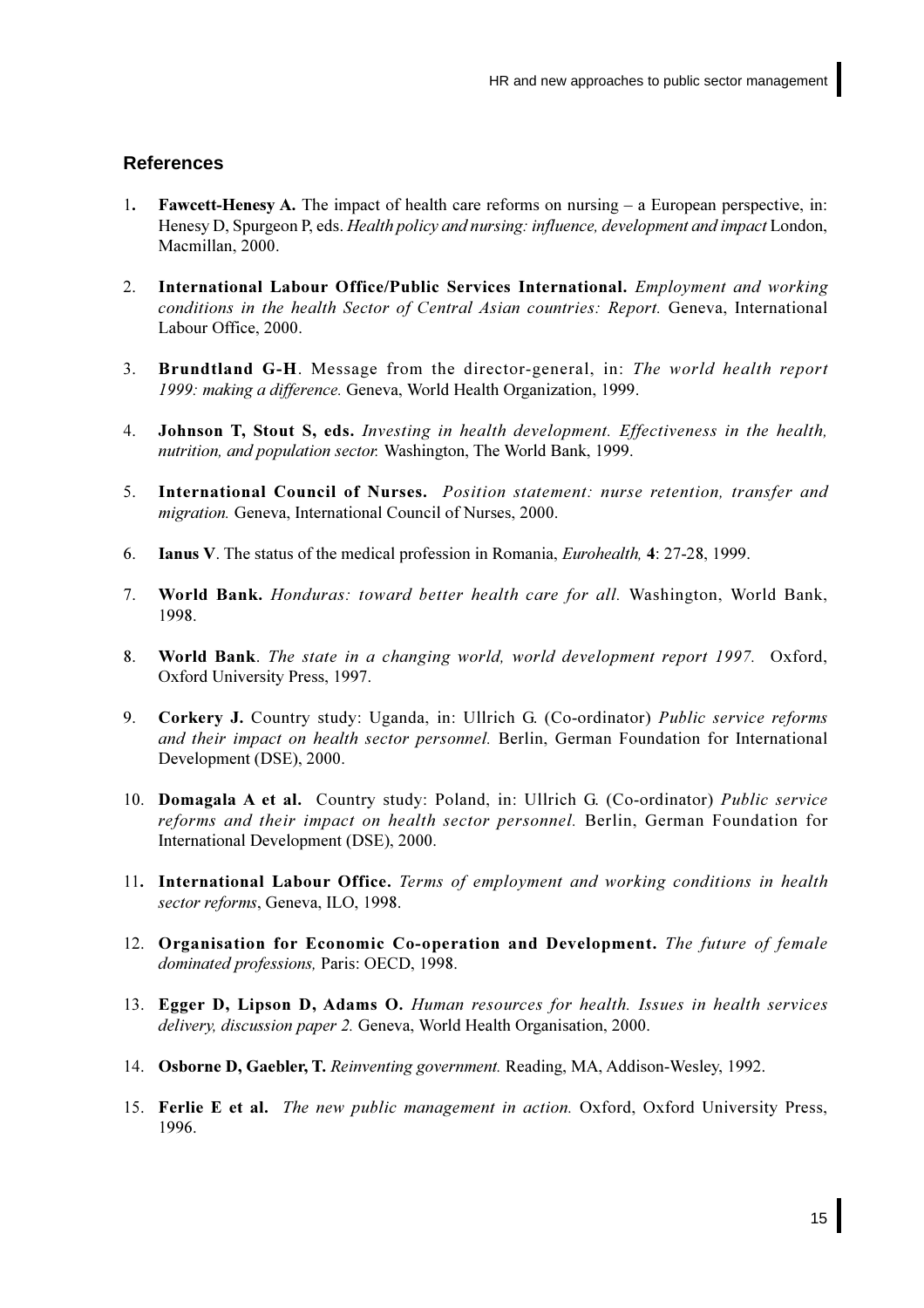- 16. McPake B, Mills A. What can we learn from international comparisons of health systems and health systems reform? Bulletin of the World Health Organization, 78(6): 811-819, 2000.
- 17. Minogue M, Polidano C, Hulme D. eds. Beyond the new public management. Cheltenham, Edward Elgar, 1998.
- 18. Bach S, Della Rocca G. The management strategies of public service employers in Europe. Industrial Relations Journal, 31(2): 82-96, 2000.
- 19. Saltman R, Figueras J. European health care reform, Geneva, WHO, 1997.
- 20. Altenstetter C, Björkman JW. eds. Health policy reform, national variations and globalization. London, Macmillan, 1997.
- 21. Powell F, Wessen A. eds. Health care systems in transition, an international perspective. London, Sage, 1999.
- 22. Alain Enthoven in his evaluation of the UK internal market is critical of the 'big bang' approach to reform. See Enthoven AC. In pursuit of an improving national health service. Health Affairs, 19(3): 102-119, 2000.
- 23. For an overview see Bach S, Sisson K. Personnel management in perspective, in: Bach S, Sisson K, eds. Personnel management: a comprehensive guide to theory and practice,  $3^{rd}$ edition. Oxford, Blackwell, 2000.
- 24. Dovlo D. Ghana: HRD policy reform issues, in: Martinez J, Martineau T, eds. Workshop on human resources and health sector reforms. Liverpool, Liverpool School of Tropical Medicine, 1996.
- 25. Bach S. Changing public service employment relations, in: Bach S, Bordogna L, Della Rocca G, Winchester D, eds. Public service employment relations in Europe, *transformation, modernization and inertia.* London, Routledge, 1999.
- 26. Guest D. Human resource management and performance: a review and research agenda. International Journal of Human Resource Management, 8(3): 264-76, 1997.
- 27. Schuler R, Jackson S. Strategic human resource management. Oxford, Blackwell, 1999.
- 28. Gratton L et al. Strategic human resource management: corporate rhetoric and human reality. Oxford, Oxford University Press, 1999.
- 29. Becker BF, Huselid MA. High performance work systems and firm performance: A synthesis of research and managerial implications. Research in Personnel and Human Resource Management, 16: 53-101.
- 30. Pfeffer J. The human equation: building profits by putting people first, Boston, Mass: Harvard University Press, 1998.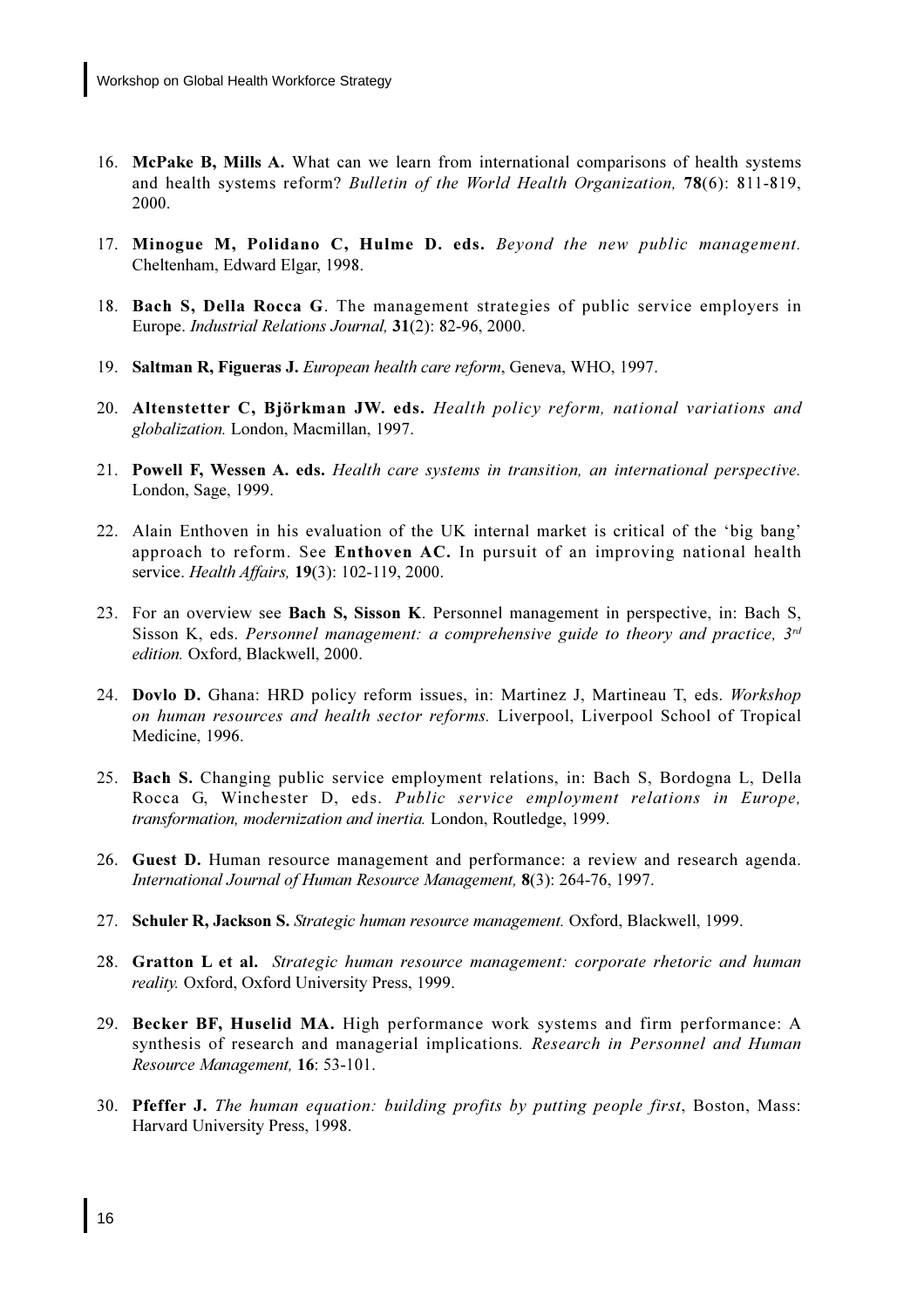- 31. Barney J Looking inside for competitive advantage, Academy of Management *Executive*, 9(4): 49-61, 1995.
- 32. Sisson K, Storey J. The realities of human resource management. Buckingham, Open University Press, 2000.
- 33. Eaton S. Beyond 'unloving care': linking human resource management and patient care quality in nursing homes. International Journal of Human Resource Management, 11(3): 591-616, 2000.
- 34. Youlong G et al. Health human resource development in rural China. Health Policy and Planning, 12(4): 320-328, 1997.
- 35. Martinez J, Martineau T. Rethinking human resources: an agenda for the millennium, Health Policy and Planning, 1998, 13(4): 345-358.
- 36. Bossert et al. Transformation of ministries of health in the health reform: the case of Colombia. Health Policy and Planning, 13(1): 59-77, 1998.
- 37. Perez J. The Philippines: employee relations to facilitate sectoral reforms in health in: Martinez J, Martineau T, eds. Workshop on human resources and health sector *reforms.* Liverpool, Liverpool School of Tropical Medicine, 1996.
- 38. Bach S, Winchester D. Opting out of pay devolution prospects for local pay bargaining in UK public services. British Journal of Industrial Relations, 32(2): 263-282, 1994.
- 39. Becker B, Huselid M. Overview: strategic human resource management in five leading firms. Human Resource Management, 38(4): 287-301.
- 40. Kolehmainen-Aitken RL. Decentralization and human resources: implications and impact. Human Resources for Health Development Journal, 2(1): 1-16, 1998.
- 41. World Bank. *Peru: improving health care for the poor.* Washington, World Bank, 1999.
- 42. Geschwind H. Health care in France: recent developments. *Health Care Analysis*, 7(4): 355-362, 1999.
- 43. Begley T, Boyd D. Articulating corporate values through human resource policies. Business Horizons. 43(4): 8-12, 2000.
- 44. Pratchett L, Wingfield M. The demise of the public service ethos in: Pratchett L, Wilson D. eds. *Local democracy and local government*, London, Macmillan, 1996.
- 45. Thompson D, Snape E, Stokes C. Health services reform and human resource management in Hong Kong Public Hospitals. International Journal of Health Planning and Management. 14(1): 19-39, 1999.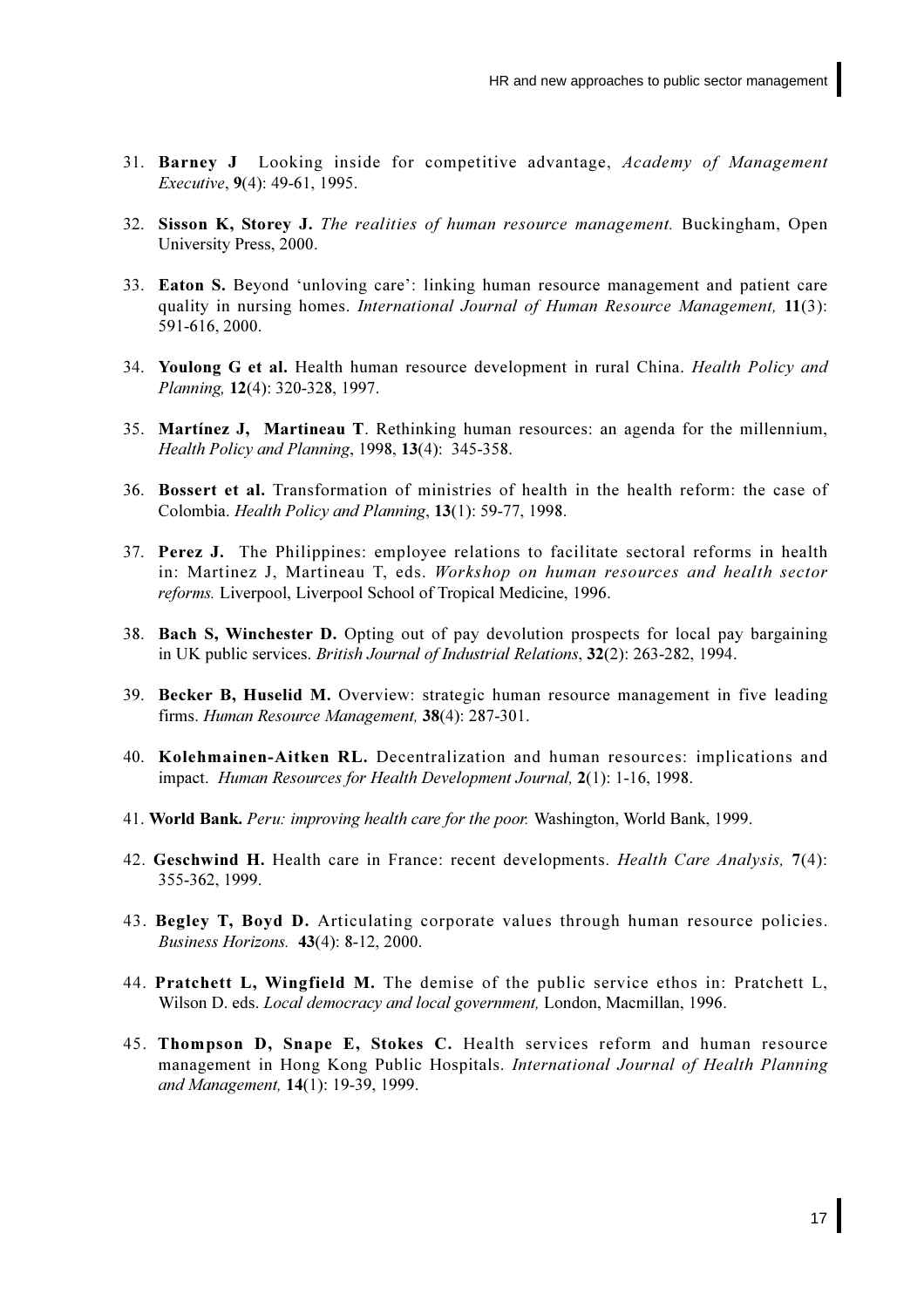- 46. For case studies of how the process of political exchange and organizational culture effects health service reform see Pettigrew A, Ferlie E, McKee L. Shaping strategic change, making change in large organizations: The case of the national health service. London, Sage, 1992.
- 47. World Health Organisation. Health  $21$  the introduction to the Health for All policy for the WHO European Region, Copenhagen, WHO, 1998.
- 48. Scheffler R, Duitch, F. Health care privatisation in the Czech republic: ten years of reform, *Eurohealth.*  $6(2)$ : 5-7, 2000.
- 49. Ehlers V, Litt, et Phil, D. Nursing and politics: a South African perspective. International Nursing Review, 47(2): 74-82, 2000.
- 50. O'Brien-Pallas L et al. An evaluation of WHA resolution 45.5: health human resource implications. Canadian Journal of Nursing Research, 31(5): 51 -67, 1999.
- 51. Nunes F, Reid U. Health infrastructure: human resources. In Pan American Health Organization. Health Conditions in the Caribbean, Washington, PAHO, 1997.
- 52. Green A. Introduction to health planning in developing countries,  $2^{nd}$  edition. Oxford, Oxford University Press, 1999.
- 53. Ulrich D. Human resource champions: the next agenda for adding value and delivering results, Boston, Mass: Harvard University Press, 1997.
- 54. Department of Health. The NHS plan: a plan for investment, a plan for reform, Cm 4818, London, The Stationery Office, 2000.
- 55. The balanced scorecard framework is a performance index that focuses on multiple stakeholders and defines three categories to judge performance in any large organisation: Economic Value Added (EVA), Customer Value Added (CVA), and People Value Added (PVA). See Kaplan R, Norton, D. The balanced scorecard. Boston, Mass, Harvard Business School Press, 1996.
- 56. Omar M, Tekeste A. Shaping the health of the nation: development of human resources in Eritrea. Health Manpower Management, 23(6): 212-215, 1997.
- 57. Plati, C. Nursing manpower development and strategic planning in Greece. Image: Journal of Nursing Scholarship, 30(4): 329-332, 1998.
- 58. Buchan J, O'May F. Globalisation and healthcare labour markets: A case study from the United Kingdom', Human Resources for Health Development Journal, 3(3), 1999.
- 59. Liff S. Manpower or human resource planning what's in a name? in: Bach S, Sisson K, eds. Personnel management: a comprehensive guide to theory and practice,  $3^{rd}$  edition, Oxford, Blackwell, 2000.
- 60. Ferrinho et al. How and why public sector doctors engage in private practice in Portugese-speaking African countries. Health Policy and Planning, 13(2): 332-338, 1998.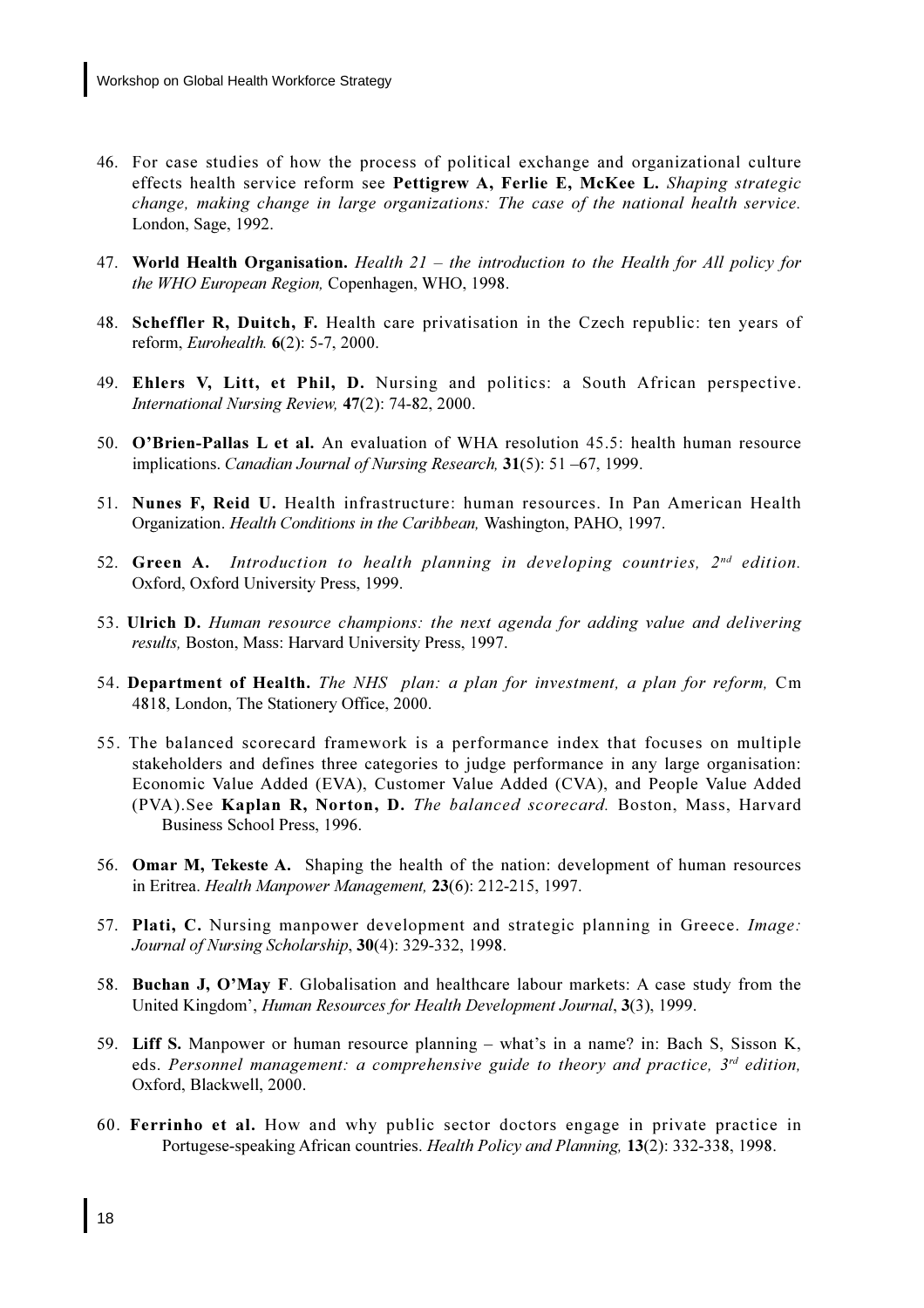- 61. Briscoe J, Hall D. Grooming and picking leaders using competency frameworks: do they work? Organizational Dynamics, 28(2): 37-51, 1999.
- 62. Modell S. Integrating management control and human resource management in public health care: Swedish case study evidence. Financial Accountability and Management,  $16(1)$ : 33-53, 2000.
- 63. Knox S, Irving J. Nurse manager perceptions of healthcare executive behaviors during organizational change. Journal of Nursing Administration, 27(11): 33-39, 1997.
- 64. Richards A. et al. Skill mix between nurses and doctors working in primary caredelegation or allocation: a review of the literature. International Journal of Nursing Studies, 37(3): 185-197, 2000.
- 65. Winskill R. Is competency based training/education useful for workplace training? Contemporary Nurse, 9(2): 115-119, 2000.
- 66. Healy J, McKee M. Health sector reform in Central and Eastern Europe: the professional dimension. Health Policy and Planning 12(4): 286-295, 1997.
- 67. World Health Organization. The world health report 1998: life in the  $21^{st}$  century a vision for all. Geneva, WHO, 1998.
- 68. Jódar P, Alós R, Jordana J. Spain: the modernization of public service employment relations since the transition to democracy, in: Bach S, Bordogna L, Della Rocca G, Winchester D. (eds.) Public service employment relations in Europe: transformation. modernization or inertia? London, Routledge, 1999.
- 69. Mossé P, Tchobanian R. France: the restructuring of employment relations in the public services, in: Bach S, Bordogna L, Della Rocca G, Winchester D. (eds.) Public service employment relations in Europe: transformation, modernization or inertia? London, Routledge, 1999.
- 70. Collins D et al. Hospital autonomy: the experience of Kenyatta national hospital. International Journal of Health Planning and Management, 14(2): 129-153, 1999.
- 71. Kraus A. Personnel practices to support health and human service reform. Policy and Practice: Journal of the American Public Human Services' Association 58(2): 19-28, 2000.
- 72. Segall M. From cooperation to competition in national health systems and back? Impact on professional ethics and quality of care. International Journal of Health Planning and Management, 15(1): 61-79, 2000.
- 73. Cassels, A. Health sector reform: key issues in developing countries. Journal of International Development, 7(3): 329-347, 1995.
- 74. Bach S. Health sector reform and human resource management: Britain in comparative perspective. International Journal of Human Resource Management, 11(5): 925-942, 2000.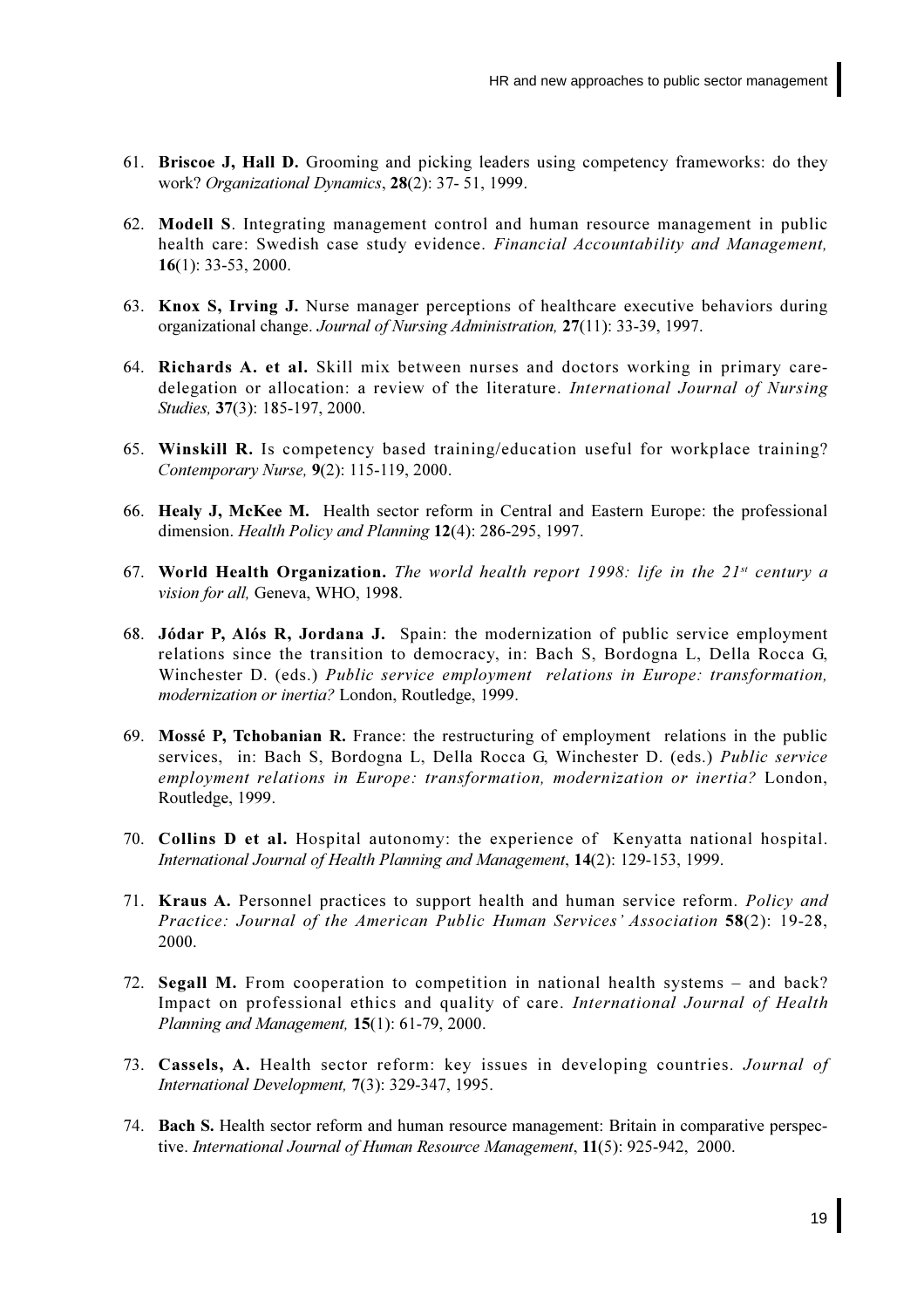- 75. Buchan J. Health sector reform and human resources: lessons from the United Kingdom. *Health* Policy and Planning, 15(3): 319-325, 2000.
- 76. Arrowsmith J, Sisson K. Pay and working time: towards organization-based systems? British Journal of Industrial Relations, 37(1): 51-77, 1999.
- 77. For an overview of the literature on performance appraisal see Bach S. From performance appraisal to performance management. In S. Bach and K. Sisson (eds) *Personnel management: a comprehen*sive guide to theory and practice, 3<sup>rd</sup> edition, Oxford, Blackwell, 2000.
- 78. Lupton, B. Pouring the coffee at interviews? Personnel's role in the selection of doctors. *Personnel* Review, 29(1): 48-64.
- 79. Bach S. NHS pay determination and work re-organisation: employee relations reform in NHS trusts. Employee Relations 20(6): 565-576, 1998.
- 80. Hall L, Torrington D. The human resource function: the dynamics of change and development, London, Financial Times/Pitman, 1998.
- 81. Bach S. Restructuring the personnel function the case of NHS trusts. *Human Resource Manage*ment Journal. 5(2): 99-115, 1995.
- 82. Bach S. Personnel managers: managing to change? In Corby S, White G eds. *Employee relations in* the public services, London, Routledge, 1999.
- 83. Collins C. Management and organization of developing health systems. Oxford, Oxford University Press, 1994.
- 84. Siegel G. Outsourcing personnel functions. *Public Personnel Management*, 29(2): 225-237, 2000.
- 85. Mills A. Contractual relationships between government and the commercial privatesector in developing countries, in: Bennett S, McPake B, Mills A (eds) Private health providers in developing *countries. Serving the public interest?* London, Zed Books.
- 86. Industrial Relations Services. The evolving HR function. IRS Management Review, 10, London, Eclipse Group, 1998.
- 87. Shortell S et al. Remaking health care in America. San Francisco, Jossey-Bass, 1996.
- 88. Fowler A. How to outsource personnel. People Management, 3(4): 40-42, 1997.
- 89. Sia I. Country study: Phillipines in G. Ullrich (Co-ordinator) Public service reforms and their im*pact on health sector personnel Berlin, German Foundation for International Development (DSE),* 2000.
- 90. Hall D. Privatisation, multinationals and corruption, *Development in Practice*, 9(5): 539-556, 1999.
- 91. Collins M. Human resource management audit. Birmingham, North Western and West Midlands Regional Health Authorities, 1991.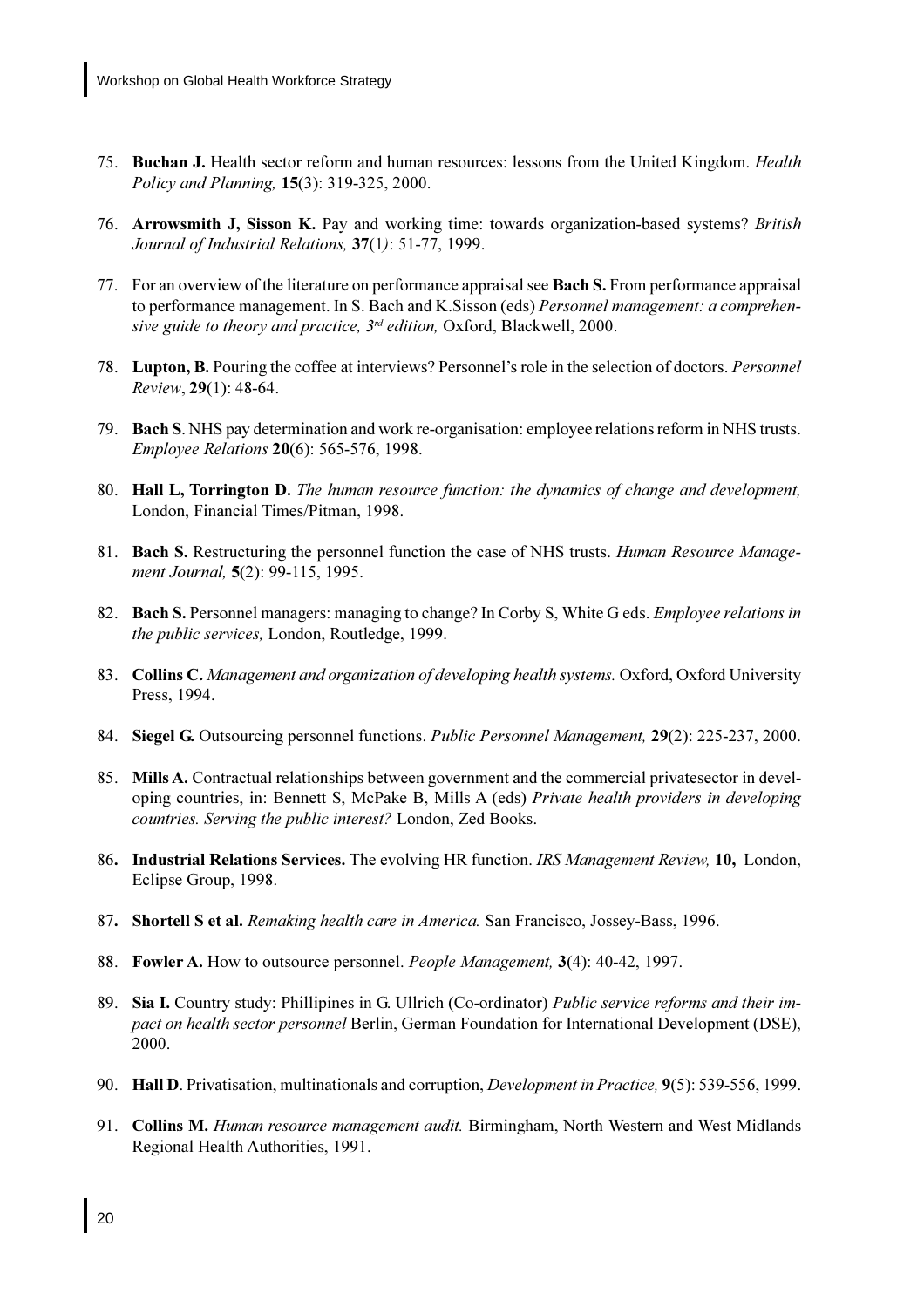- <span id="page-28-0"></span>92. Hornby P, Forte P. Human resource indicators and health service performance. Human Resources for Health Development Journal, 1(2): 1997.
- 93. World Health Organisation The world health report 2000 health systems: improving performance. Geneva, World Health Organization, 2000.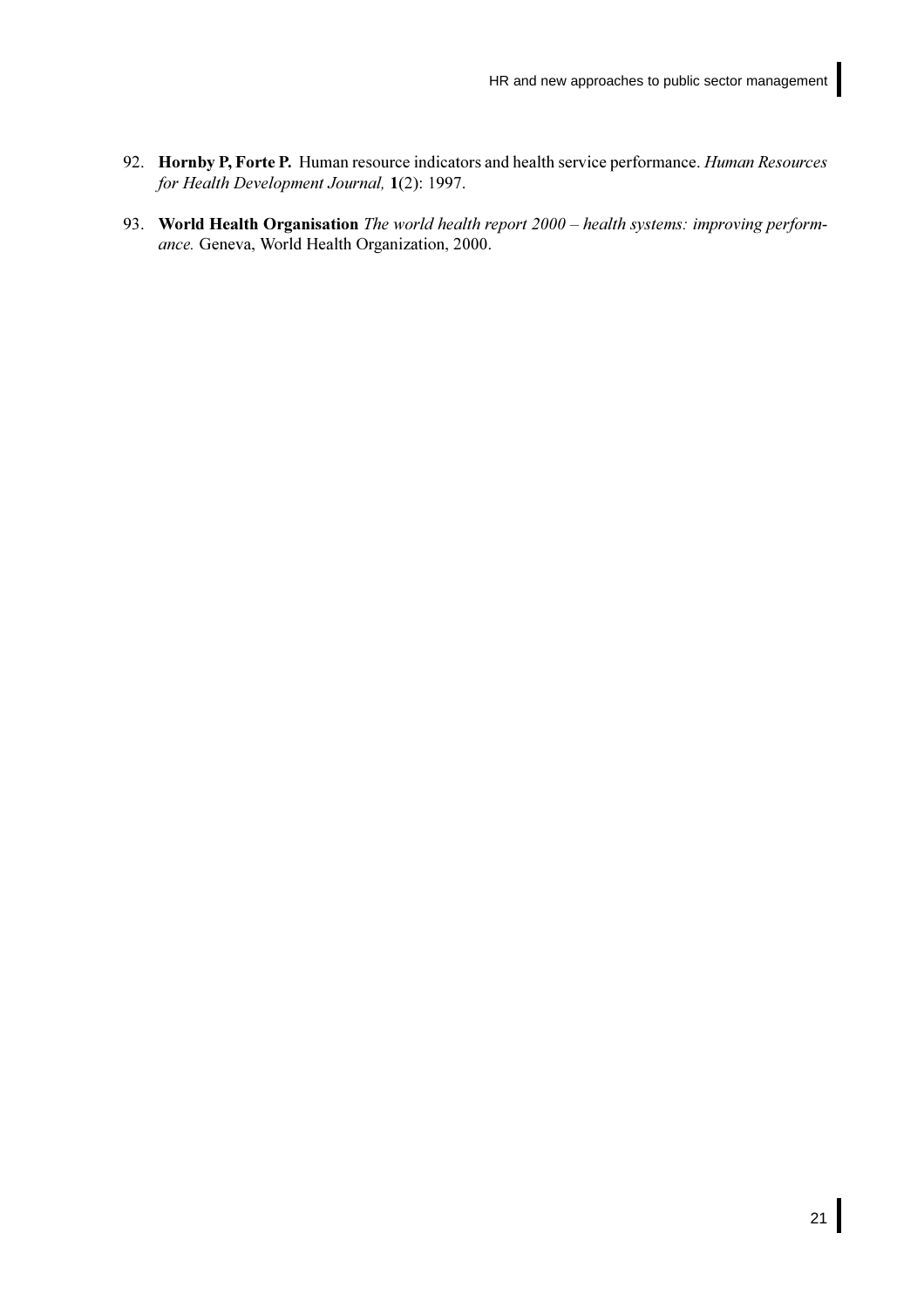## Appendix 1: The content of health care reform: implications for HR

| Content of health care reform                                                                                                             | <b>Implications for HR</b>                                                                                                                                                                                                                                  |  |
|-------------------------------------------------------------------------------------------------------------------------------------------|-------------------------------------------------------------------------------------------------------------------------------------------------------------------------------------------------------------------------------------------------------------|--|
| Altered role of the state: increased use of market-<br>style incentives and private sector involvement<br>in provision and funding        | - more diverse terms and conditions of<br>employment arising from different employers<br>or self-employment                                                                                                                                                 |  |
|                                                                                                                                           | - forms of incentive pay and performance<br>systems introduced                                                                                                                                                                                              |  |
|                                                                                                                                           | - job losses and role changes occur from<br>privatisation (contracting out etc)                                                                                                                                                                             |  |
|                                                                                                                                           | - more complex to forecast workforce<br>requirements due to greater diversity of finance<br>and provision                                                                                                                                                   |  |
| Decentralisation: delegation of decision making<br>to lower organizational tiers and greater<br>community involvement                     | - requires increased administrative and<br>managerial expertise at local level with<br>associated increases in staff costs<br>- information may be under-developed                                                                                          |  |
| Renewed role for primary health care and a<br>strengthening of public health infrastructure                                               | - staff may have more autonomy<br>- more interdisciplinary team work than in<br>traditional acute hospital environments shifts<br>in staff roles skill mix?<br>- requires increased public health expertise                                                 |  |
| Increased user involvement and empowerment                                                                                                | - development of a customer/client orientation<br>amongst staff<br>- approaches to performance management that<br>include client feedback (360 degree)<br>- altered working patterns - longer/more                                                          |  |
| <i>Focus on cost containment: a central objective is</i><br>to contain expenditure and develop more<br>transparent budgeting mechanisms?? | convenient opening hours<br>- staff to follow protocols???<br>- human resources are viewed as a cost rather<br>than as an investment<br>- personnel costs are a prime target for<br>expenditure reductions via incomes policies,<br>recruitment freezes etc |  |
|                                                                                                                                           | - reduced educational opportunities???                                                                                                                                                                                                                      |  |

Source: Author's compilation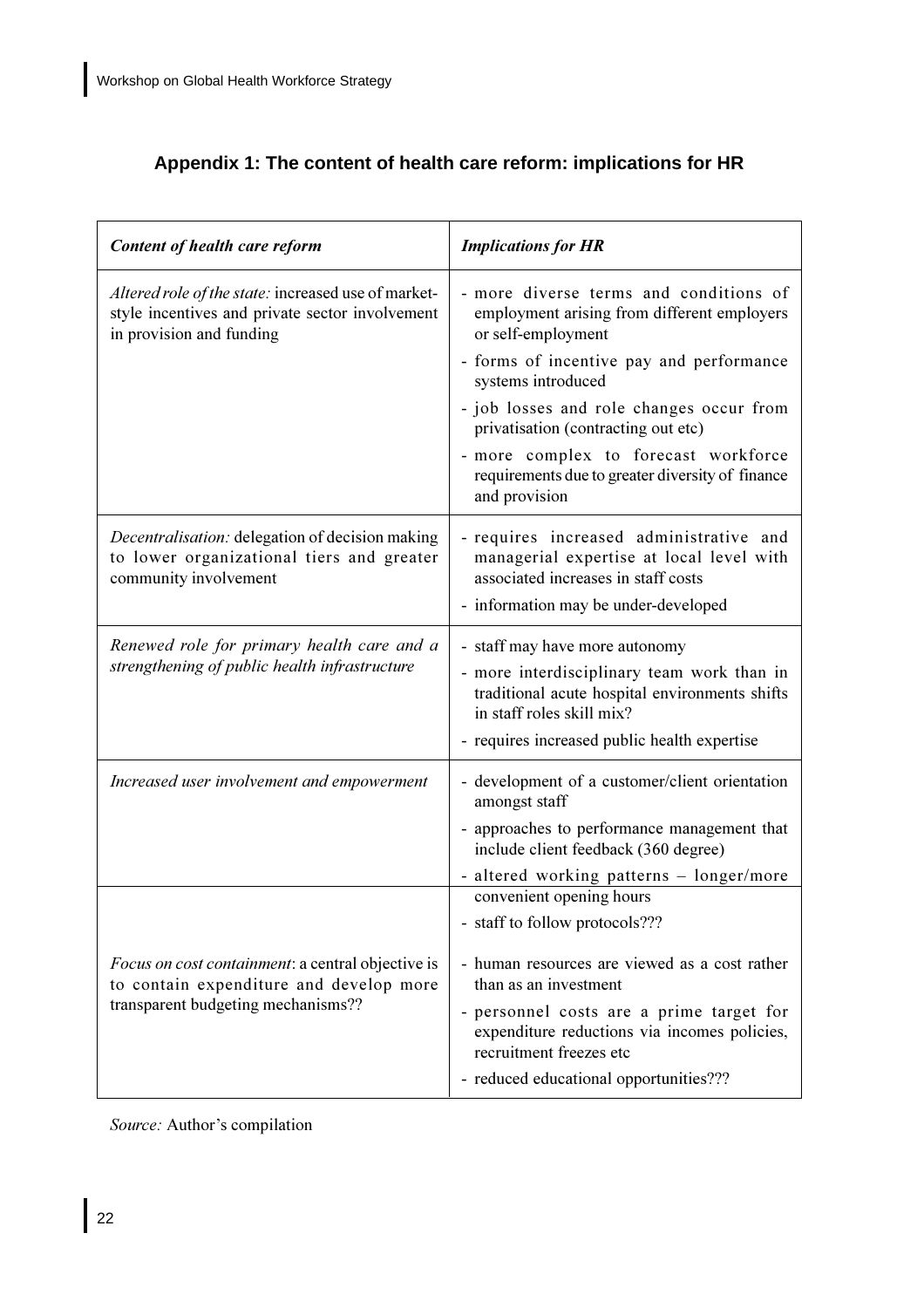| <b>Process of health care reform: key tendencies</b>                                                                                                                                | <b>Implications for HR</b>                                                                                                                                                                                                                                             |
|-------------------------------------------------------------------------------------------------------------------------------------------------------------------------------------|------------------------------------------------------------------------------------------------------------------------------------------------------------------------------------------------------------------------------------------------------------------------|
| <i>Top-down:</i> reforms are centrally led by ministries<br>and other political elites, supported by<br>management consultants and international<br>agencies (for example Colombia) | - little attention to involvement and ownership<br>of reforms by the workforce<br>- encourages uncertainty, fear and resistance<br>from stakeholders                                                                                                                   |
| Big bang approach to reform: the main<br>infrastructure of health care reform is<br>implemented in one rapid phase, for example the<br>internal market in the UK                    | - limited time for development activity to<br>- managers concentrate on establishing the<br>organi-sational structures and information<br>requirements for the reforms and limited<br>attention is given over to HR issues?? - limited<br>time to develop capabilities |
|                                                                                                                                                                                     | - few opportunities to learn from experience and<br>'reform the reforms' as knowledge of the<br>reforms unfolds                                                                                                                                                        |
| Finance and managerial values dominate the<br>reform process                                                                                                                        | - HR issues are secondary to 'business needs'<br>- changes in personnel policy are limited<br>- a professional HR role is slow to develop                                                                                                                              |

## <span id="page-30-0"></span>Appendix 2: The process of health care reform: implications for HR

Source: Author's compilation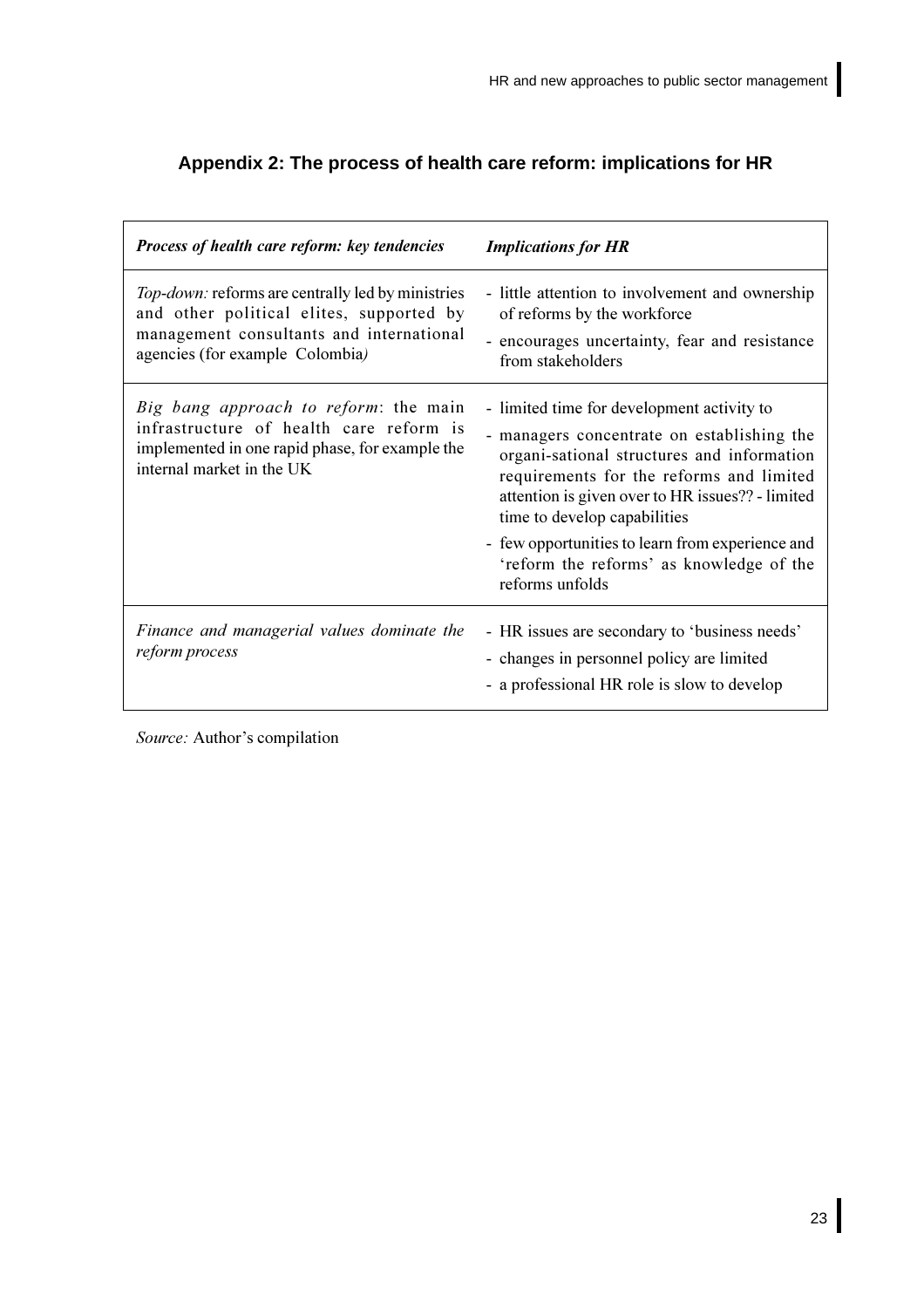## <span id="page-31-0"></span>Appendix 3: Linking HR and business strategy: the HRM model

| <b>Policy</b> area      | <b>Policy choice/practice</b>                                                                                             |  |
|-------------------------|---------------------------------------------------------------------------------------------------------------------------|--|
| Beliefs and assumptions | Business and customer (internal and external) needs are main referent                                                     |  |
|                         | Search for excellence, quality and continuous improvement are<br>dominant values                                          |  |
|                         | Aim to go 'beyond contract'; high levels of trust and commitment                                                          |  |
|                         | HRM is central to business strategy                                                                                       |  |
| Managerial role         | Top managers are highly visible leaders that set the mission and<br>values of the organisation                            |  |
|                         | Line managers encourage and facilitate change by harnessing co-<br>operation of employees and developing them accordingly |  |
|                         | Managers own and are committed to the HR strategy                                                                         |  |
| Organisation design     | 'Federal' highly decentralised, flat organisational structures                                                            |  |
|                         | 'Cross functional' project teams and informal groups responsible for<br>particular services to customers                  |  |
|                         | Teams enjoy high level of autonomy and work organisation is flexible                                                      |  |
|                         | Organisational design and work organisation is focused on satis-<br>fying customer requirements                           |  |
| <b>HR</b> Policies      | Numerical flexibility, i.e. core and periphery workforce Time flexibil-<br>ity e.g. annual hours                          |  |
|                         | Selection – emphasis on attitudes as well as skills                                                                       |  |
|                         | Appraisal – open and participative – two-way feedback                                                                     |  |
|                         | Training-learning and development of employees are key                                                                    |  |
|                         | Participation – extensive use of two way communication                                                                    |  |
|                         | Rewards – individual and group performance rewarded                                                                       |  |
|                         | Integrated HR policies ensure external and internal fit                                                                   |  |

Source: adapted from Storey and Sisson, 2000: 40 (32)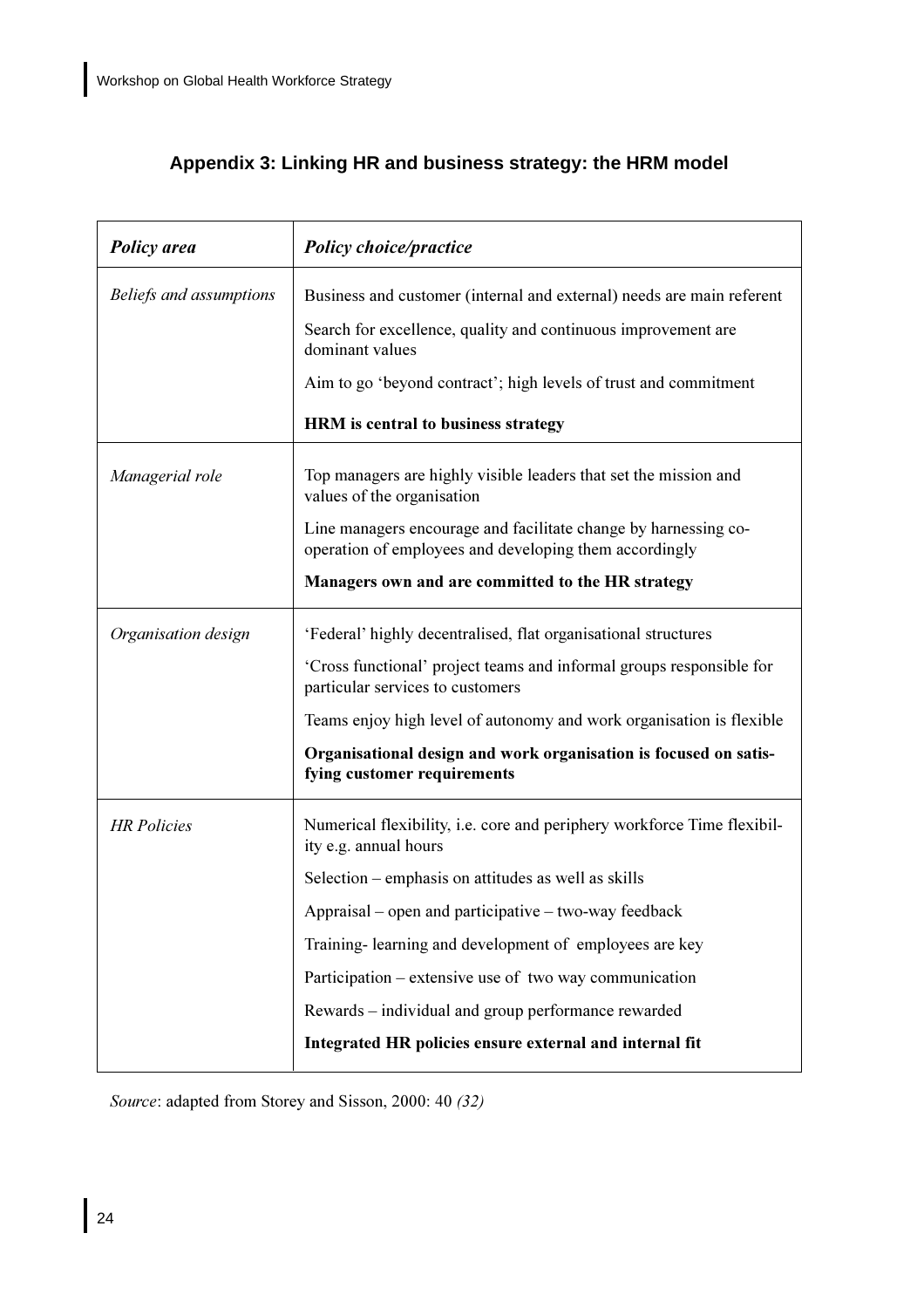<span id="page-32-0"></span>

|                              | <b>Traditional low</b><br>service quality                   | Semi-skilled high<br>service quality                | Semi-autonomous<br>'regenerative'                          |
|------------------------------|-------------------------------------------------------------|-----------------------------------------------------|------------------------------------------------------------|
| Work patterns                | Rigid, traditional                                          | Teams; flexible, adap-<br>tive                      | Neighbourhood units;<br>resident assistance                |
| Worker input                 | Discouraged                                                 | Welcomed                                            | Built into work                                            |
| Information shared           | Little to none                                              | Most                                                | Virtually all                                              |
| Supervision and<br>control   | For tasks only; compli-<br>ance with formal pro-<br>cedures | For outcomes; help to<br>do the job                 | Co-ordination; resident<br>choice                          |
| Assumptions about<br>workers | Theory X                                                    | Theory Y                                            | Community members                                          |
| Staffing ratio: day          | Ten $+$ residents                                           | Seven to nine                                       | Five to seven                                              |
| <b>Wages</b>                 | $$5.50+$                                                    | $$7.00 +$                                           | $$6.50+$                                                   |
| Turnover, annual             | More than 80 %                                              | 30-80 %                                             | 20-40 %                                                    |
| Career paths                 | Little or none                                              | Senior NA; scholar-<br>ships                        | Cross training evolving                                    |
| Ownership/reim-<br>bursement | For profit chain                                            | Non profit; special<br>chain high-end for<br>profit | Non profit, religious or<br>high-end private for<br>profit |
| Labour relations             | Mostly non-union                                            | The most unionised                                  | Mixed                                                      |
| Cost structure               | Low to average                                              | Average to high                                     | Average to high                                            |
| Philosophy of care           | Medical-custodial                                           | Medical-rehabilitative                              | 'Regenerative'                                             |

# Appendix 4: A typology of nursing-home work and<br>care organisation for nurse aides

Source: Eaton, 2000: 598 (33)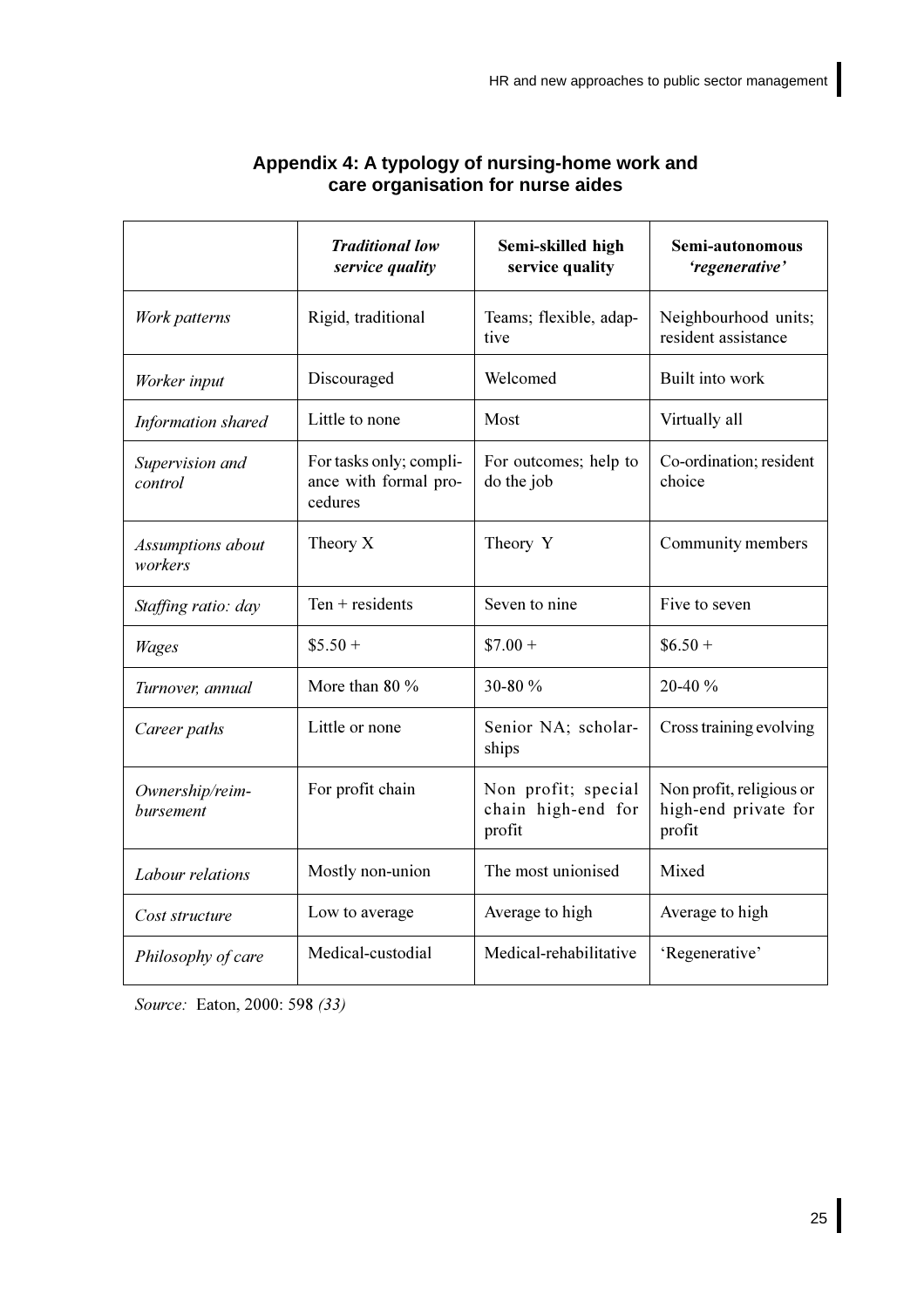## <span id="page-33-0"></span>Appendix 5: Hospital mission in France: A charter for hospital patients

- 1. Public hospitals should be available for everyone, especially for unprotected patients, and they must be suited to the needs of the disabled.
- $2.$ Hospitals guarantee high quality health care, focusing especially on pain relief.
- $3.$ Patients should be fully and faithfully informed about the disease and planned diagnostic and therapeutic procedures. The patient is deeply involved in decision making.
- $4.$ Medical procedures can be carried out only after the patient's informed consent.
- Special informed consent is required for patients involved in biomedical research, organ donation 5. and any use of human body products.
- The patient is entitled to be discharged from the hospital on his /her own responsibility. 6.
- $7.$ The patient should be handled with respect, including respect for privacy.
- $8<sub>1</sub>$ Confidentiality of any personal information is guaranteed.
- 9. Free access to any information from the patient's record will be provided, but should be made available through the general practitioner.
- 10. The hospitalised patient is allowed to make any comment on the health care and the reception by the hospital.

Source: Geschwind, H. 1999: 360 (42)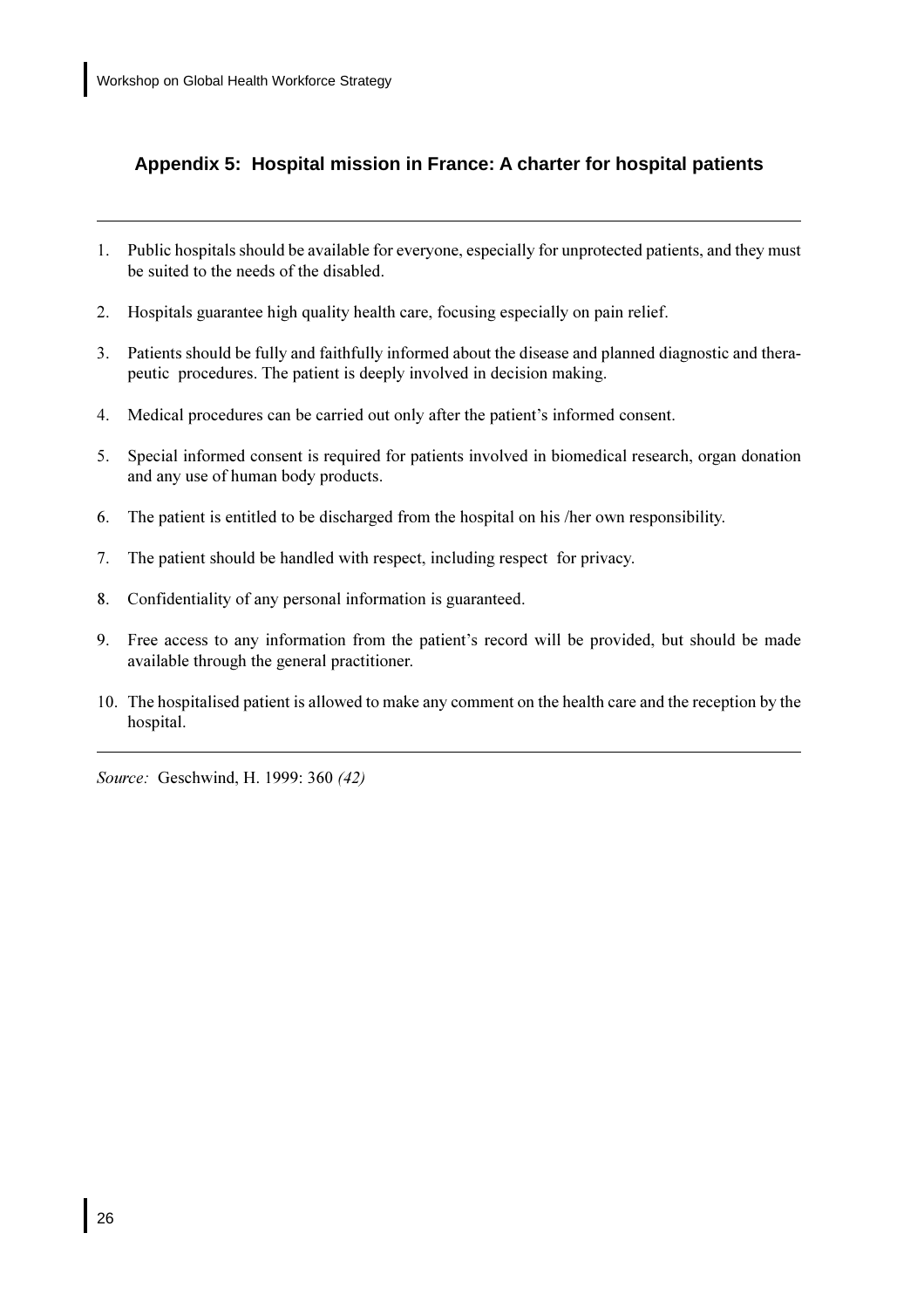| Afterthought/'add on'                                                                           | <b>Integration</b>                                                                                                         | <b>Isolated</b>                                                                          |
|-------------------------------------------------------------------------------------------------|----------------------------------------------------------------------------------------------------------------------------|------------------------------------------------------------------------------------------|
| The focus is on business plan-<br>ning, with HR practices consid-<br>ered as an afterthought    | The focus is on a synthesis of<br>business and HR planning                                                                 | The focus is on HR practices<br>and how the HR function can<br>add value to the business |
| Line managers own the HR dis-<br>cussions, with tangential in-<br>volvement of HR professionals | Line<br>and HR<br>managers<br>professionals work as partners<br>to ensure that an integrated HR<br>planning process occurs | HR professionals work on the<br>plan and present it to line<br>managers                  |
| The outcome is a summary of<br>HR practices required to ac-<br>complish business plans          | The outcome is a plan that<br>highlights HR practices that are<br>priorities for accomplishing<br>business results         | The outcome is an agenda for<br>the HR function, including<br>priority HR practices      |

## <span id="page-34-0"></span>Appendix 6: Approaches to merging strategic and HR planning

Source: Ulrich, D 1997: 59 (53)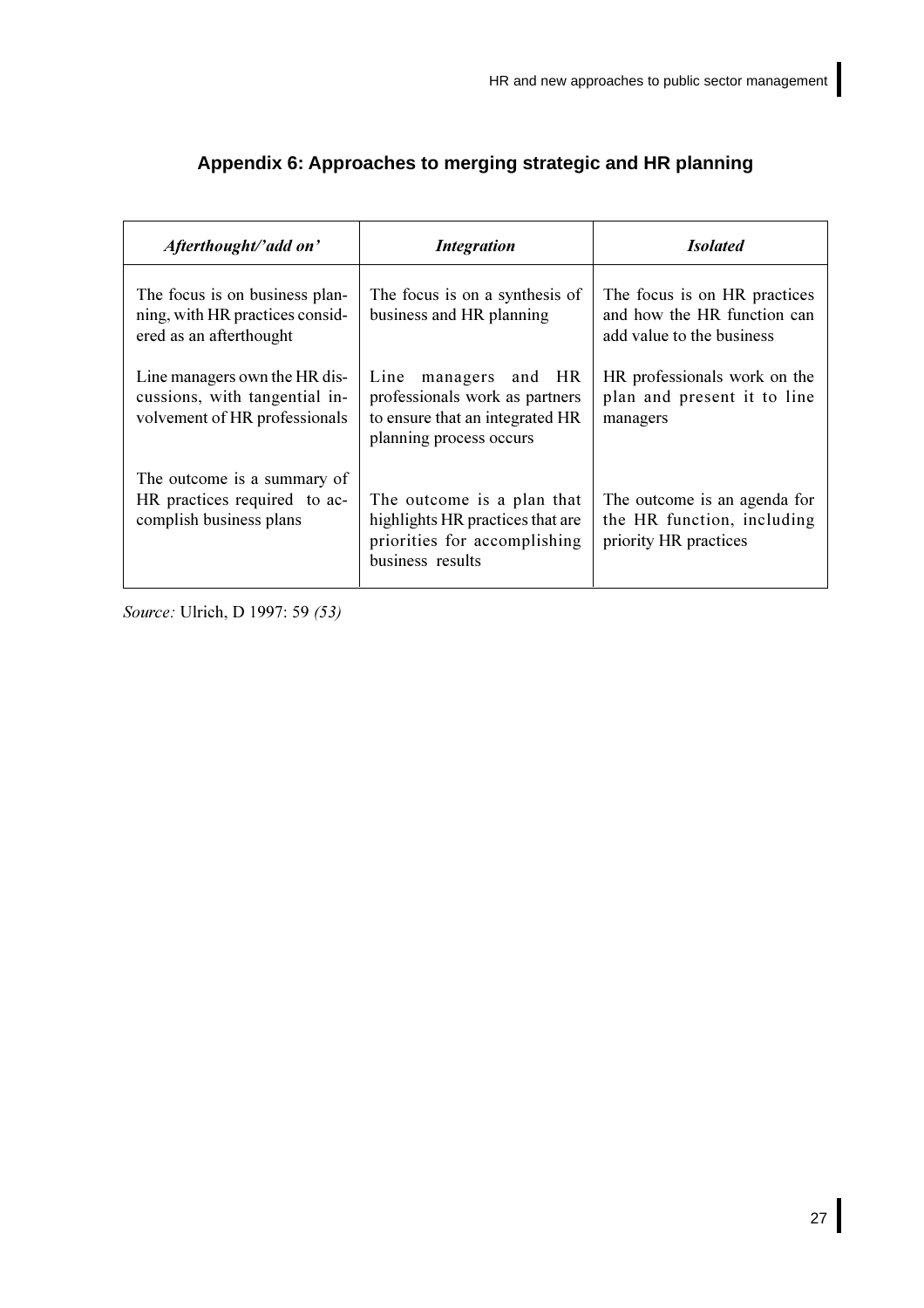## Appendix 7: The UK NHS plan - core principles

- <span id="page-35-0"></span>The NHS will provide a universal service for all based on clinical need, not ability to pay. 1.
- $\overline{2}$ . The NHS will provide a comprehensive range of services.
- The NHS will shape its services around the needs and preferences of individual patients, families  $\overline{3}$ . and their carers.
- $\overline{4}$ . The NHS will respond to the different needs of different populations.
- 5. The NHS will work continuously to improve quality services and to minimise errors.
- The NHS will support and value its staff \* 6.

The strength of the NHS lies in its staff, whose skills, expertise and education underpin all that it does. They have the right to be treated with respect and dignity. The NHS will continue to support, recognise, reward and invest in individuals and organisations, providing opportunities for individual staff to progress in their careers and encouraging education, training and personal development. Professionals and organisations will have opportunities and responsibilities to exercise their judgement within the context of nationally agreed policies and standards.

- 7. Public funds for healthcare will be devoted solely to NHS patients.
- 8. The NHS will work together with others to ensure a seamless service for patients.
- 9. The NHS will keep people healthy and work to reduce health inequalities.
- 10. The NHS will respect the confidentiality of individual patients and provide open access to information about services, treatment and performance.

\* Reproduced in full Source: Department of Health 2000: 3-4 (54)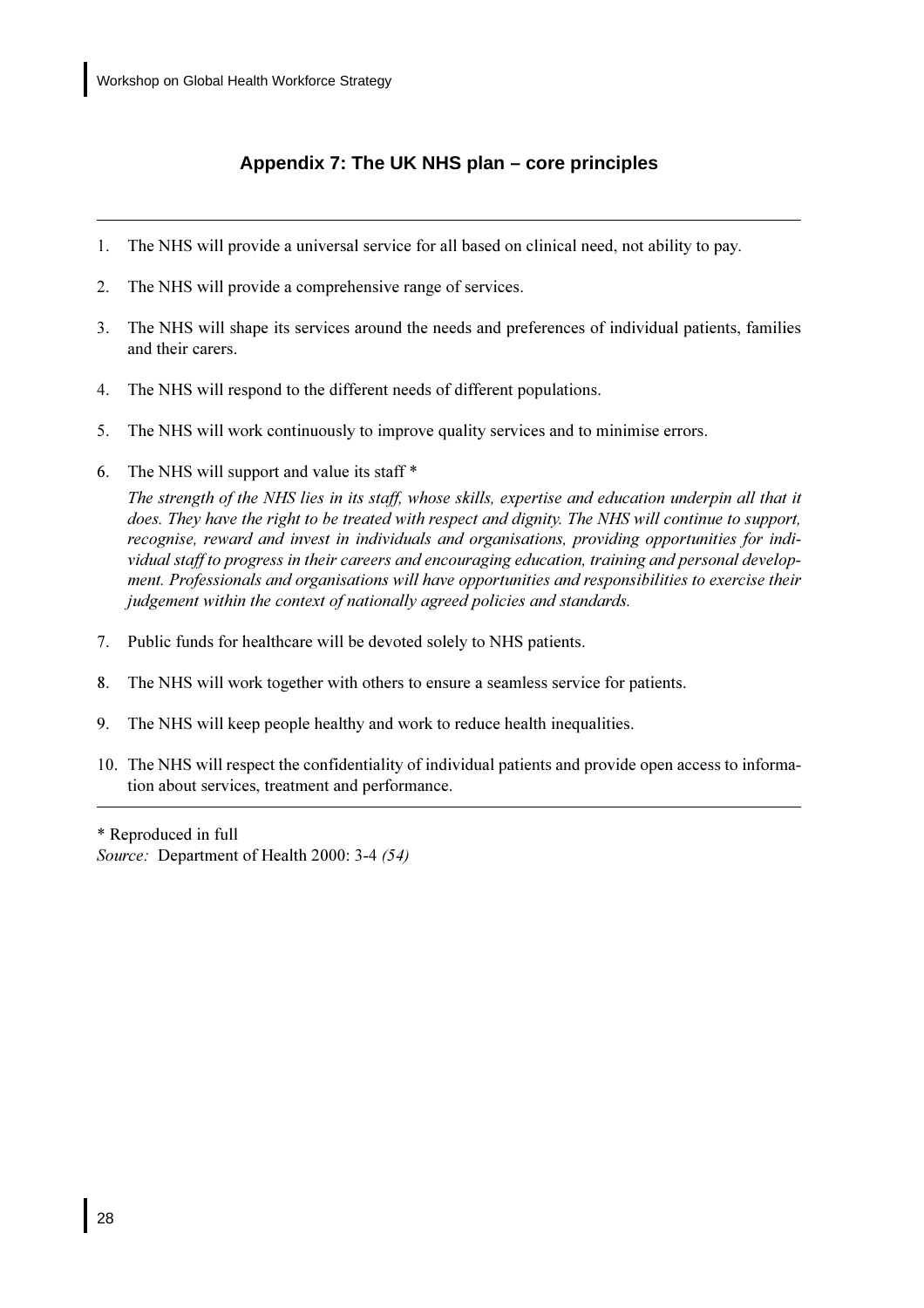<span id="page-36-0"></span>

| <b>Approach</b>      | <b>Research-based</b>                                                                                                   | Strategy-based                                                                                                      | <b>Values-based</b>                                                                                                 |
|----------------------|-------------------------------------------------------------------------------------------------------------------------|---------------------------------------------------------------------------------------------------------------------|---------------------------------------------------------------------------------------------------------------------|
| Description          | Competencies based<br>upon behavioural re-<br>search on high perform-<br>ance executives                                | Competencies forecast<br>to be strategically im-<br>portant based upon an-<br>ticipated future                      | Competencies based<br>formally or informally<br>upon organizational<br>norms/cultural values                        |
| Processes used       | Competencies validated<br>by capturing behaviour<br>of high performance<br>managers or via inter-<br>views/focus groups | Interviewing top man-<br>agers as to anticipated<br>changes and/or use of<br>consultants' compe-<br>tency databases | Approaches range from<br>'pronouncements of<br>chief executives/own-<br>ers or lists generated by<br>HR departments |
| Advantages           | Grounded in actual<br>behaviour<br>Air of legitimacy                                                                    | Competencies based<br>upon future not past<br>Focuses managers on                                                   | Competencies can have<br>strong motivating power<br>Values can provide sta-                                         |
|                      |                                                                                                                         | learning new skills                                                                                                 | bility and direction over<br>time                                                                                   |
|                      | Managerial sense of<br>ownership                                                                                        | Can support organisa-<br>tional change measures                                                                     | The 'wrong' values may<br>lead to misguided com-<br>petencies                                                       |
| <b>Disadvantages</b> | Based upon past not fu-<br>ture competencies                                                                            | Anticipated future may<br>prove inaccurate/mis-<br>guided                                                           | Can be difficult to trans-<br>late into actual behav-<br>iour                                                       |
|                      | May omit intangible<br>and unmeasurable com-<br>petencies                                                               | Competencies based<br>upon speculation in-<br>stead of actual behav-<br>iour                                        | Competency develop-<br>ment process can lack<br>rigour                                                              |
|                      | Requires considerable<br>financial and HR in-<br>vestment                                                               |                                                                                                                     |                                                                                                                     |

## **Appendix 8: Approaches to developing competencies: advantages and disadvantages**

Source: Adapted from Briscoe and Hall, 1999 (61).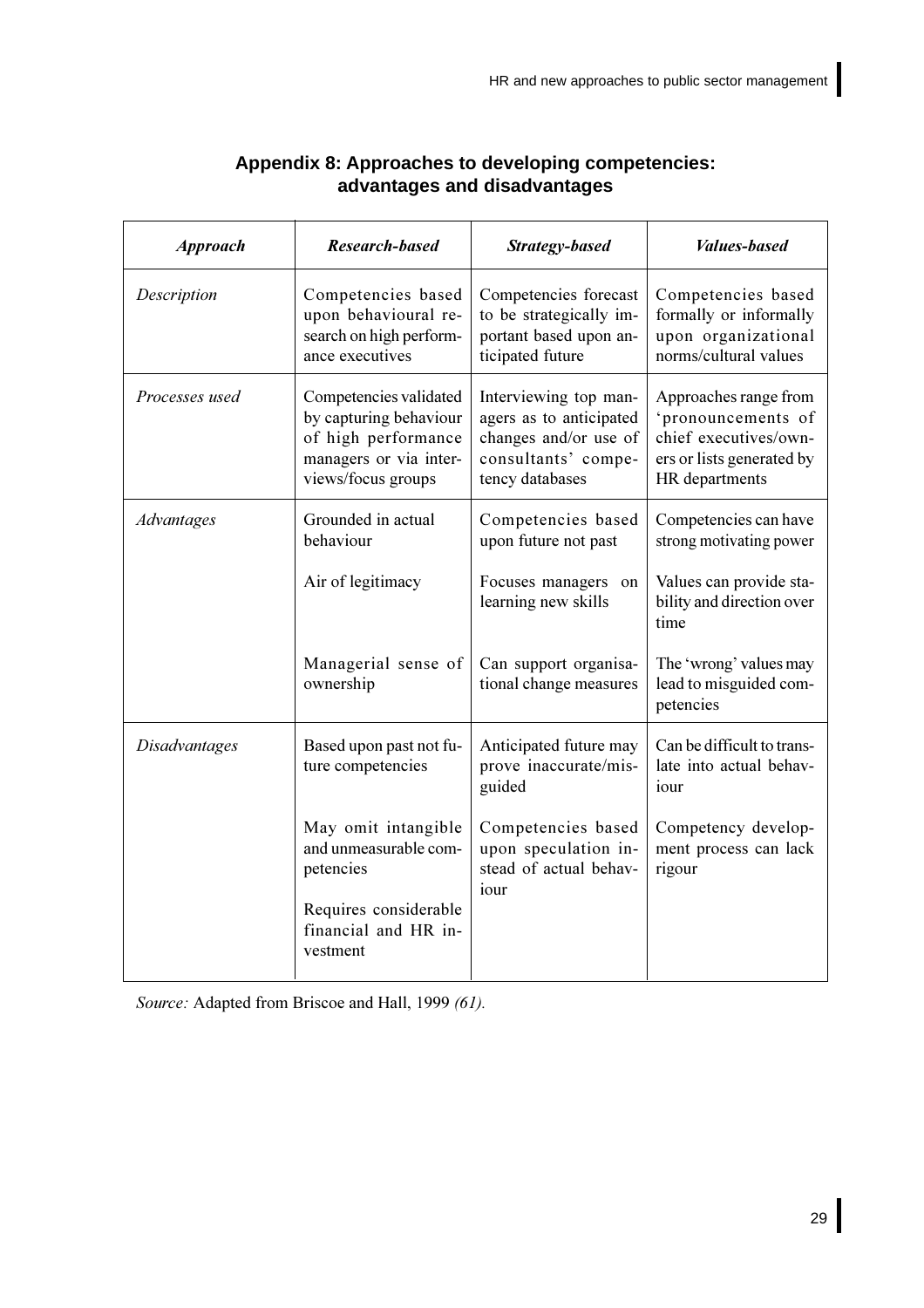## <span id="page-37-0"></span>Appendix 9: Disenchantment with health sector rewards and employment conditions in the Caribbean

- Salary, career structure and mobility, grievance review and disciplinary actions are covered under the Public Service Regulations, even though these rules may not be strictly relevant to health sector personnel.
- Salaries, which are developed within public service procedures and negotiated with trade unions not exclusively representing.
- Promotion is slow and usually tied to age or years of service rather than education and training.
- Top-heavy management in certain categories, such as nurses, creates a bottleneck in the organization/ management structure.
- Career structures and mobility within and between the different professional groups are weak or absent.
- Actions on staff grievances and discipline, being centralized, are very slow, creating managerial problems since remedial action cannot be taken at the workplace.
- The majority of health personnel also experience unsatisfactory conditions of service and work, including inadequate supervision.
- Frequent lack of supplies and malfunctioning equipment add to frustration by creating a large amount of downtime for these professionals.
- Professionals are often obliged to waste a certain amount of their time on non-professional duties.

Source: Nunes and Reid, 1997: 79 (51)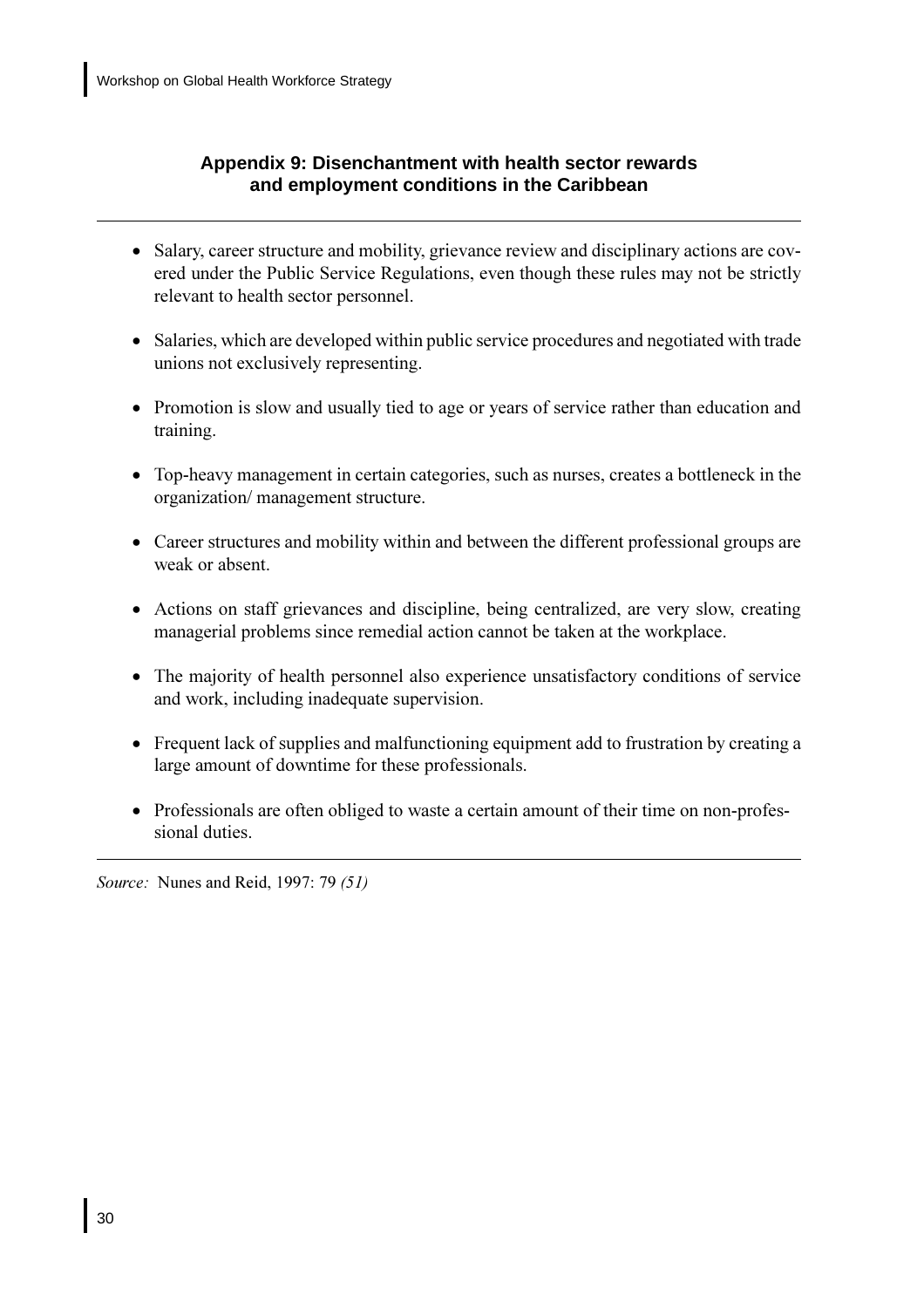<span id="page-38-0"></span>

| Old myths                                                                            | <b>New realities</b>                                                                                                                                                                                                                          |
|--------------------------------------------------------------------------------------|-----------------------------------------------------------------------------------------------------------------------------------------------------------------------------------------------------------------------------------------------|
| People go into HR because they like people.                                          | HR departments are not designed to provide cor-<br>porate therapy. HR professionals must create the<br>practices that make employees more competitive,<br>not more comfortable.                                                               |
| Anyone can do HR.                                                                    | HR activities are based on theory and research.<br>HR professionals must master both theory and<br>practice.                                                                                                                                  |
| HR deals with the soft side of the organization<br>and is therefore not accountable. | The impact of HR practices on business results<br>can and must be measured. HR professionals must<br>learn how to translate their work into financial<br>performance.                                                                         |
| HR focuses on cost, which must be controlled.                                        | HR practices must create value by increasing the<br>intellectual capital within the organization. HR<br>professionals must add value, not reduce costs.                                                                                       |
| HR's job is to be the policy police and the health-<br>and-happiness patrol.         | The HR function does not own compliance – man-<br>agers do. HR practices do not exist to make em-<br>ployees happy but to help them become commit-<br>ted. HR professionals must help managers com-<br>mit employees and administer policies. |
| HR is full of fads.                                                                  | HR has evolved over time. HR professionals must<br>see their work as part of an evolutionary chain<br>and explain their work with less jargon and more<br>authority.                                                                          |
| HR is staffed by nice people.                                                        | At times, HR practices should force vigorous de-<br>bates. HR professionals should be challenging as<br>well as supportive.                                                                                                                   |
| HR is HR's job.                                                                      | HR work is as important to line managers as are<br>finance, strategy and other organisational do-<br>mains. HR professionals should join with man-<br>agers in championing HR issues.                                                         |

## Appendix 10: Myths that keep HR from being a profession

Source: Adapted from Ulrich, D. 1997: 18 (53)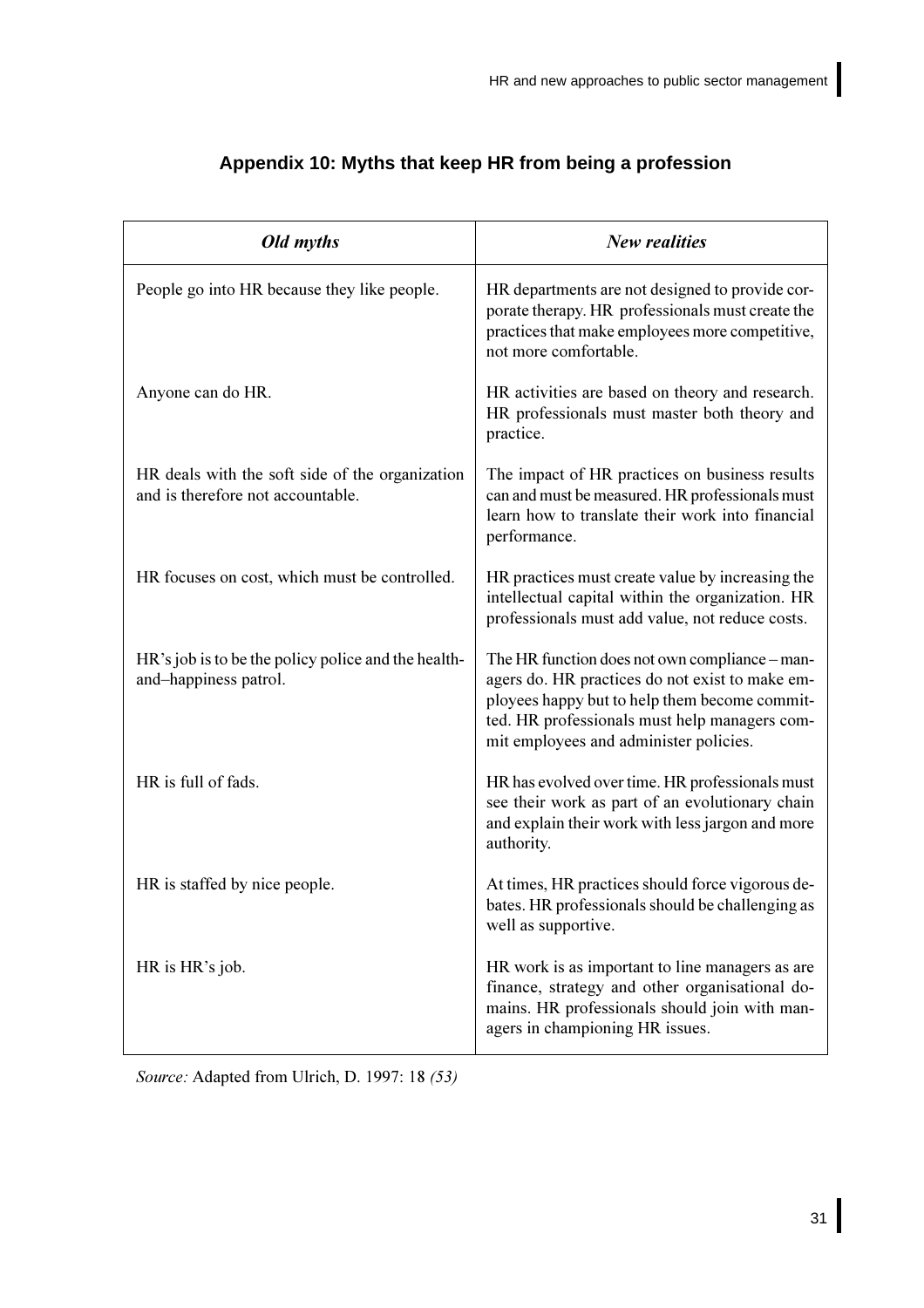<span id="page-39-0"></span>

| Role                                         | <b>Outcome</b>                                        | <b>Metaphor</b>       | <b>Activity</b>                                                           |
|----------------------------------------------|-------------------------------------------------------|-----------------------|---------------------------------------------------------------------------|
| Management of strate-<br>gic HR              | Executing strategy                                    | Strategic partner     | Aligning HR and busi-<br>ness strategy 'organiza-<br>tional<br>diagnosis' |
| Management of firm<br>infrastructure         | Building an efficient<br>infrastructure               | Administrative expert | Re-engineering organi-<br>zation processes; shared<br>services            |
| Management of em-<br>ployee contribution     | Increasing employee<br>commitment and capa-<br>bility | Employee champion     | Listening and respond-<br>ing to employees                                |
| Management of trans-<br>formation and change | Creating a renewed or-<br>ganisation                  | Change agent          | Managing transforma-<br>tional change ensuring<br>capacity for action     |

## Appendix 11: Definition of HR roles and key competences to fulfil these roles

Key competences required to fulfil these roles:

- 1. Understanding of the business
- 2. Knowledge of HR practices
- 3. Ability to manage culture
- 4. Ability to manage change
- 5. Personal credibility.

Source: Ulrich, 1997: 25 and chapter 8 (53)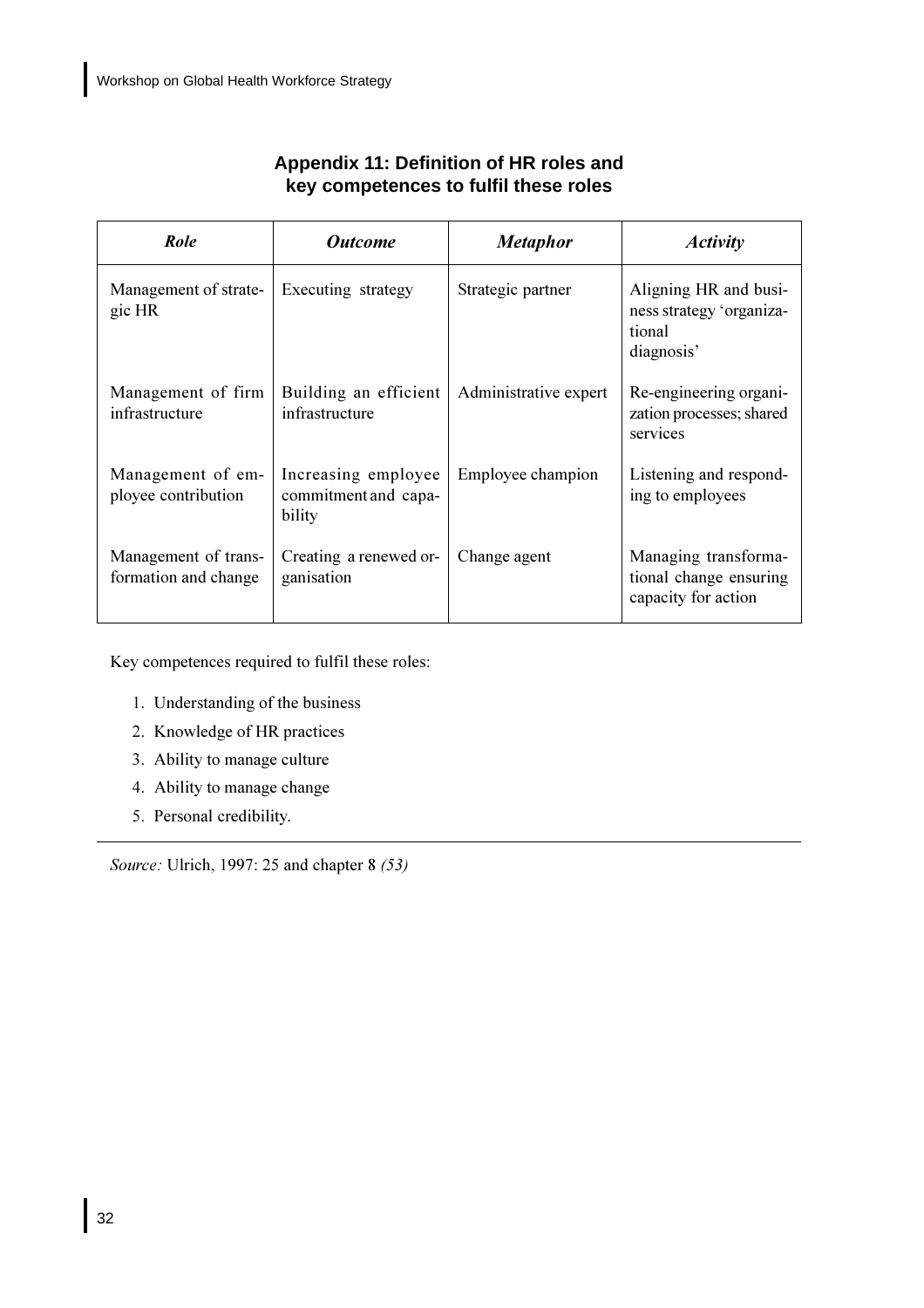| <b>Pros</b>                                                                    | Cons                                                                 |  |
|--------------------------------------------------------------------------------|----------------------------------------------------------------------|--|
| Local management accountability                                                | Lack of time to perform HR duties                                    |  |
| Line management responsibility for People<br>issues                            | Increase in line manager's workload                                  |  |
| Potential cost savings                                                         | Additional costs of training managers                                |  |
| Increase speed of decision-making                                              | Increase in grievances/tribunal cases                                |  |
| Policies/practices to suit local conditions                                    | Lack of consistency in decision making                               |  |
| Strategic role for central HR/IR                                               | Potential for HR/IR to be marginalized                               |  |
| Short lines of communication                                                   | Less consistent communications                                       |  |
| Increased awareness of people management<br>issues throughout the organisation | People management not considered to be part<br>of line manager's job |  |

## <span id="page-40-0"></span>Appendix 12: Pros and cons of devolving HR to line managers

Source: Industrial Relations Services, 1998 (86)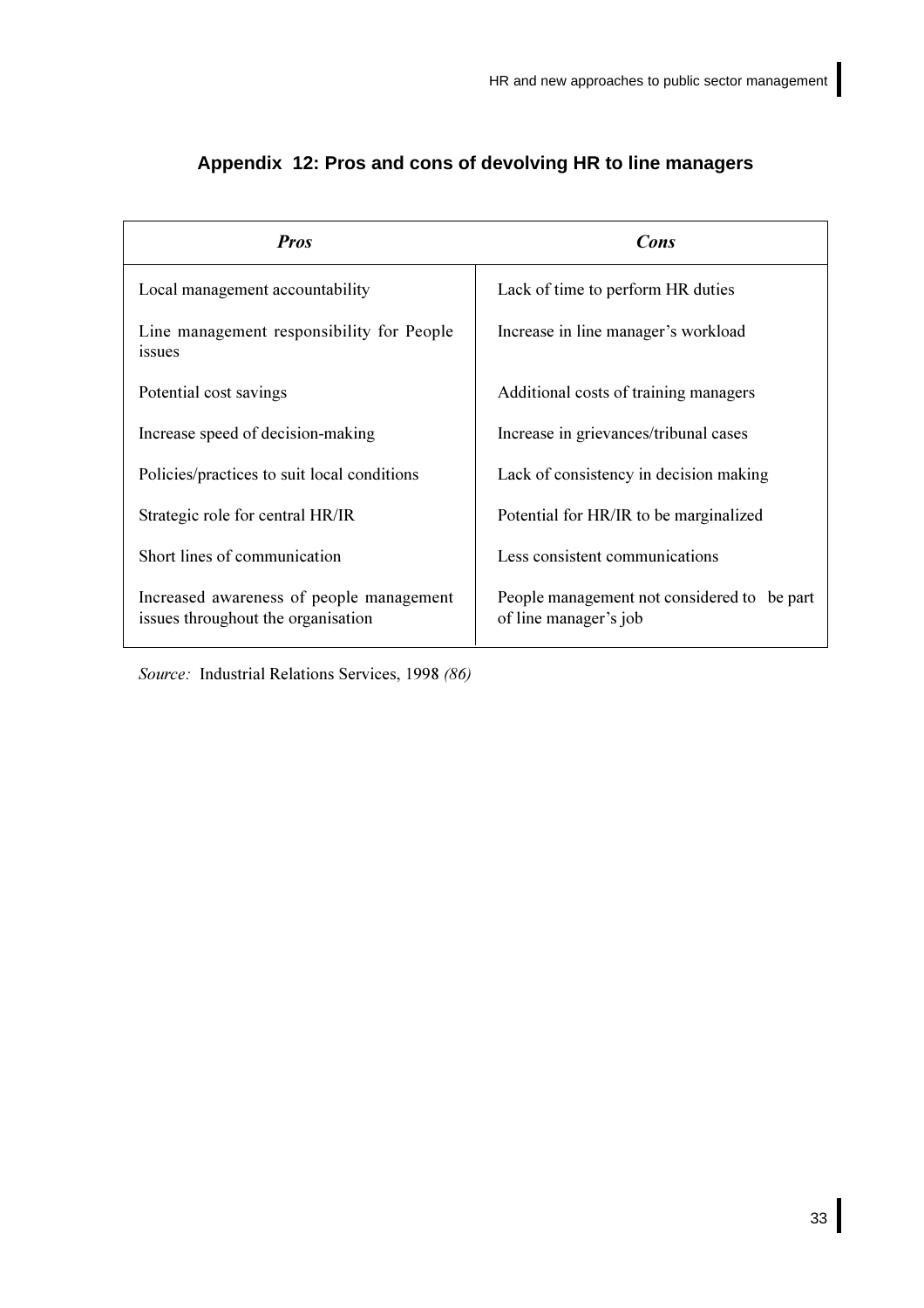## <span id="page-41-0"></span>**Appendix 13: Hard and soft measures of HR effectiveness**

## **Hard**

### $R$ *ecruitment and selection*

- Number of long term vacancies
- Average time to fill vacancies
- Proportion filled through promotion, demotion or lateral movement
- Average time spent in a job or function per employee

## **Training and development**

- Number of trainee days/number of employees
- Total training budget/total employment expenditure

### $Compensation and benefits$

- Total compensation cost/total revenues
- Basic salary/total remuneration
- Number of salary grades/employees

### *Employee Relations*

- Number of resignations/total headcount per year
- Average length of service per employee
- Rate of absenteeism
- Average length of absence per employee
- Number of supervisors and managers per employee

### *Overall HR management*

- Total revenue per employee
- Total headcount this year compared with last year
- Proportion of part-time employees to total number of staff
- Employment cost/total expenditure
- Number of HR professionals per employee
- Age distribution of employees

## **Soft**

### Internal customer satisfaction

- Total revenue per employee
- Employee focus groups
- Line management survey of HR's performance
- Senior management views of HR performance

Source: Industrial Relations Services, 1998 (86)